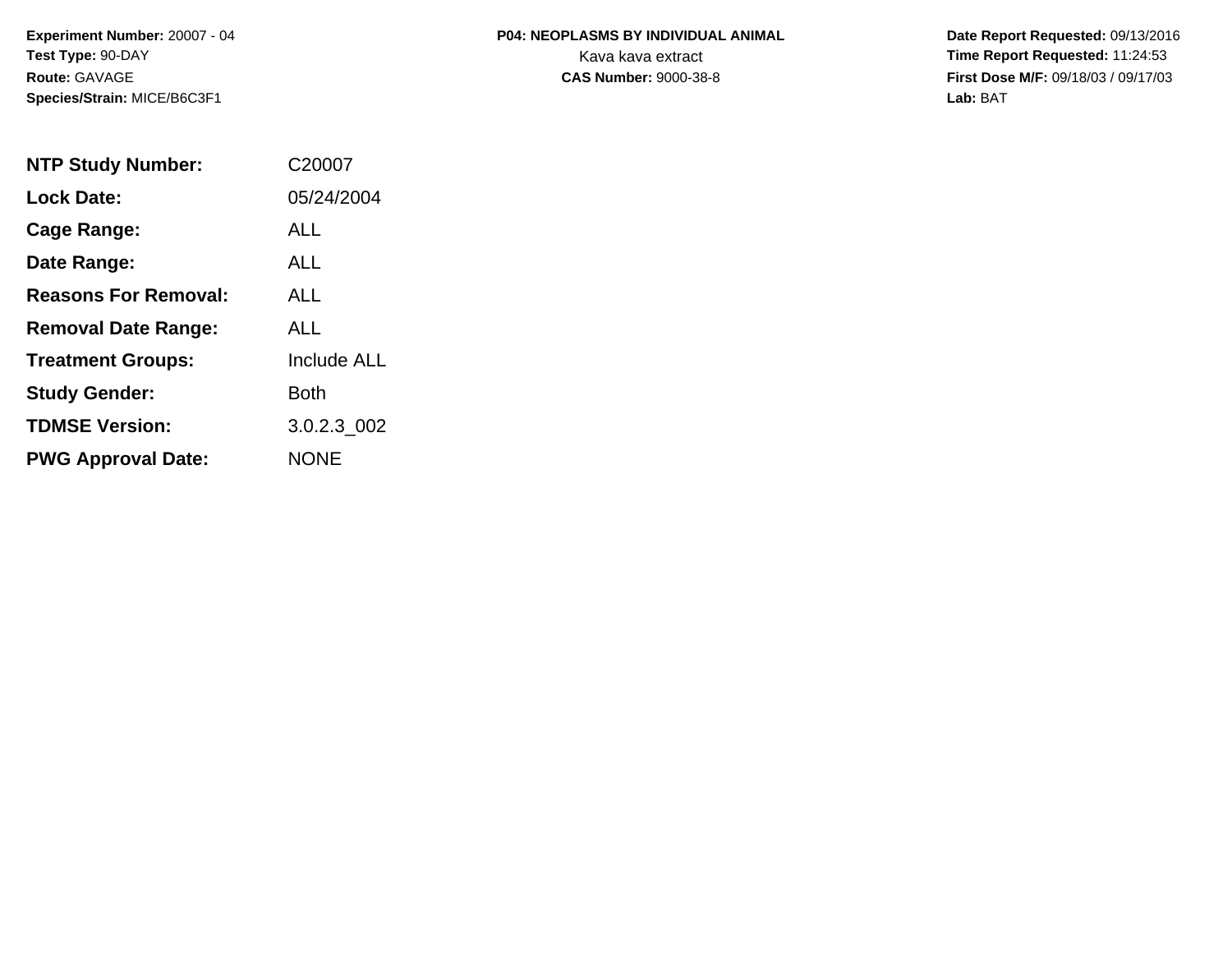| <b>B6C3F1 MICE MALE</b>                                                         | DAY ON TEST                                                                     | $\pmb{0}$<br>$\pmb{0}$<br>$\frac{9}{3}$                  | $\begin{smallmatrix} 0\\0 \end{smallmatrix}$<br>$\frac{9}{3}$    | 0<br>0<br>9<br>3                           | $\pmb{0}$<br>$\mathbf 0$<br>$9\,$<br>$\mathbf{3}$                | $\pmb{0}$<br>$\mathbf 0$<br>$\overline{9}$<br>$\mathbf{3}$ | $\pmb{0}$<br>$\mathbf 0$<br>$\boldsymbol{9}$<br>$\mathbf{3}$             | $\pmb{0}$<br>$\mathbf 0$<br>$\boldsymbol{9}$<br>3                              | $\pmb{0}$<br>$\mathbf 0$<br>$\frac{9}{3}$                     | $\mathbf 0$<br>$\mathbf 0$<br>$\boldsymbol{9}$<br>$\mathbf{3}$ | $\mathbf 0$<br>$\mathbf 0$<br>9<br>$\ensuremath{\mathsf{3}}$             |                                                                                               |
|---------------------------------------------------------------------------------|---------------------------------------------------------------------------------|----------------------------------------------------------|------------------------------------------------------------------|--------------------------------------------|------------------------------------------------------------------|------------------------------------------------------------|--------------------------------------------------------------------------|--------------------------------------------------------------------------------|---------------------------------------------------------------|----------------------------------------------------------------|--------------------------------------------------------------------------|-----------------------------------------------------------------------------------------------|
| 0 G/KG                                                                          | <b>ANIMAL ID</b>                                                                | $\pmb{0}$<br>$\overline{0}$<br>$\pmb{0}$<br>$\mathbf{1}$ | $\,0\,$<br>$\pmb{0}$<br>$\mathbf 0$<br>$\,0\,$<br>$\overline{2}$ | $\mathbf{0}$<br>0<br>$\mathbf 0$<br>0<br>3 | $\mathbf 0$<br>$\mathbf 0$<br>$\mathbf 0$<br>0<br>$\overline{4}$ | $\mathbf 0$<br>0<br>$\mathsf 0$<br>$\pmb{0}$<br>5          | $\pmb{0}$<br>$\mathbf 0$<br>$\mathbf 0$<br>$\mathbf 0$<br>$6\phantom{a}$ | $\mathbf 0$<br>$\mathsf{O}\xspace$<br>$\pmb{0}$<br>$\pmb{0}$<br>$\overline{7}$ | $\mathbf 0$<br>$\mathbf 0$<br>$\mathbf 0$<br>$\mathbf 0$<br>8 | $\mathbf 0$<br>$\mathbf 0$<br>$\mathbf 0$<br>0<br>$9\,$        | $\mathbf 0$<br>$\mathbf 0$<br>$\mathbf 0$<br>$\mathbf{1}$<br>$\mathbf 0$ | * TOTALS                                                                                      |
| <b>ALIMENTARY SYSTEM</b>                                                        |                                                                                 |                                                          |                                                                  |                                            |                                                                  |                                                            |                                                                          |                                                                                |                                                               |                                                                |                                                                          |                                                                                               |
| Esophagus                                                                       |                                                                                 |                                                          |                                                                  |                                            |                                                                  |                                                            |                                                                          |                                                                                |                                                               |                                                                | $\div$                                                                   | 10                                                                                            |
| Gallbladder                                                                     |                                                                                 |                                                          |                                                                  |                                            |                                                                  |                                                            |                                                                          |                                                                                |                                                               |                                                                | $\ddot{}$                                                                | 10                                                                                            |
| Intestine Large, Cecum                                                          |                                                                                 | $+$                                                      |                                                                  |                                            |                                                                  |                                                            |                                                                          |                                                                                |                                                               |                                                                | $+$                                                                      | 10                                                                                            |
| Intestine Large, Colon                                                          |                                                                                 | $\ddot{}$                                                |                                                                  |                                            |                                                                  |                                                            |                                                                          |                                                                                |                                                               | ÷.                                                             | $\overline{+}$                                                           | 10                                                                                            |
| Intestine Large, Rectum                                                         |                                                                                 |                                                          |                                                                  |                                            |                                                                  |                                                            |                                                                          |                                                                                |                                                               |                                                                | $\ddot{}$                                                                | 10                                                                                            |
| Intestine Small, Duodenum                                                       |                                                                                 |                                                          |                                                                  |                                            |                                                                  |                                                            |                                                                          |                                                                                |                                                               |                                                                | $\ddot{}$                                                                | 10                                                                                            |
| Intestine Small, Ileum                                                          |                                                                                 | $\pm$                                                    |                                                                  |                                            |                                                                  |                                                            |                                                                          |                                                                                |                                                               |                                                                | $+$                                                                      | 10                                                                                            |
| Intestine Small, Jejunum                                                        |                                                                                 |                                                          |                                                                  |                                            |                                                                  |                                                            |                                                                          |                                                                                |                                                               |                                                                | $\ddot{}$                                                                | 10                                                                                            |
| Liver                                                                           |                                                                                 |                                                          |                                                                  |                                            |                                                                  |                                                            |                                                                          |                                                                                |                                                               |                                                                | $\ddot{}$                                                                | 10                                                                                            |
| Pancreas                                                                        |                                                                                 | $+$                                                      |                                                                  |                                            |                                                                  |                                                            |                                                                          |                                                                                |                                                               | ÷                                                              | $+$                                                                      | 10                                                                                            |
| <b>Salivary Glands</b>                                                          |                                                                                 |                                                          |                                                                  |                                            |                                                                  |                                                            |                                                                          |                                                                                |                                                               |                                                                | $\ddot{}$                                                                | 10                                                                                            |
| Stomach, Forestomach                                                            |                                                                                 |                                                          |                                                                  |                                            |                                                                  |                                                            |                                                                          |                                                                                |                                                               |                                                                | $\div$                                                                   | 10                                                                                            |
| Stomach, Glandular                                                              |                                                                                 | $+$                                                      |                                                                  |                                            |                                                                  |                                                            |                                                                          |                                                                                |                                                               |                                                                | $+$                                                                      | 10                                                                                            |
| <b>CARDIOVASCULAR SYSTEM</b>                                                    |                                                                                 |                                                          |                                                                  |                                            |                                                                  |                                                            |                                                                          |                                                                                |                                                               |                                                                |                                                                          |                                                                                               |
| <b>Blood Vessel</b>                                                             |                                                                                 | $+$                                                      | $\div$                                                           | $\div$                                     | ÷                                                                | $\ddot{}$                                                  | $\ddot{}$                                                                | $\ddot{}$                                                                      | $\pm$                                                         | $\ddot{}$                                                      | $+$                                                                      | 10                                                                                            |
| +  Tissue examined microscopically<br>X Lesion present<br>I Insufficient tissue | *  Total animals with tissue examined microscopically; Total animals with tumor |                                                          |                                                                  |                                            |                                                                  |                                                            |                                                                          |                                                                                |                                                               |                                                                |                                                                          | M  Missing tissue<br>A  Autolysis precludes evaluation<br>BLANK  Not examined microscopically |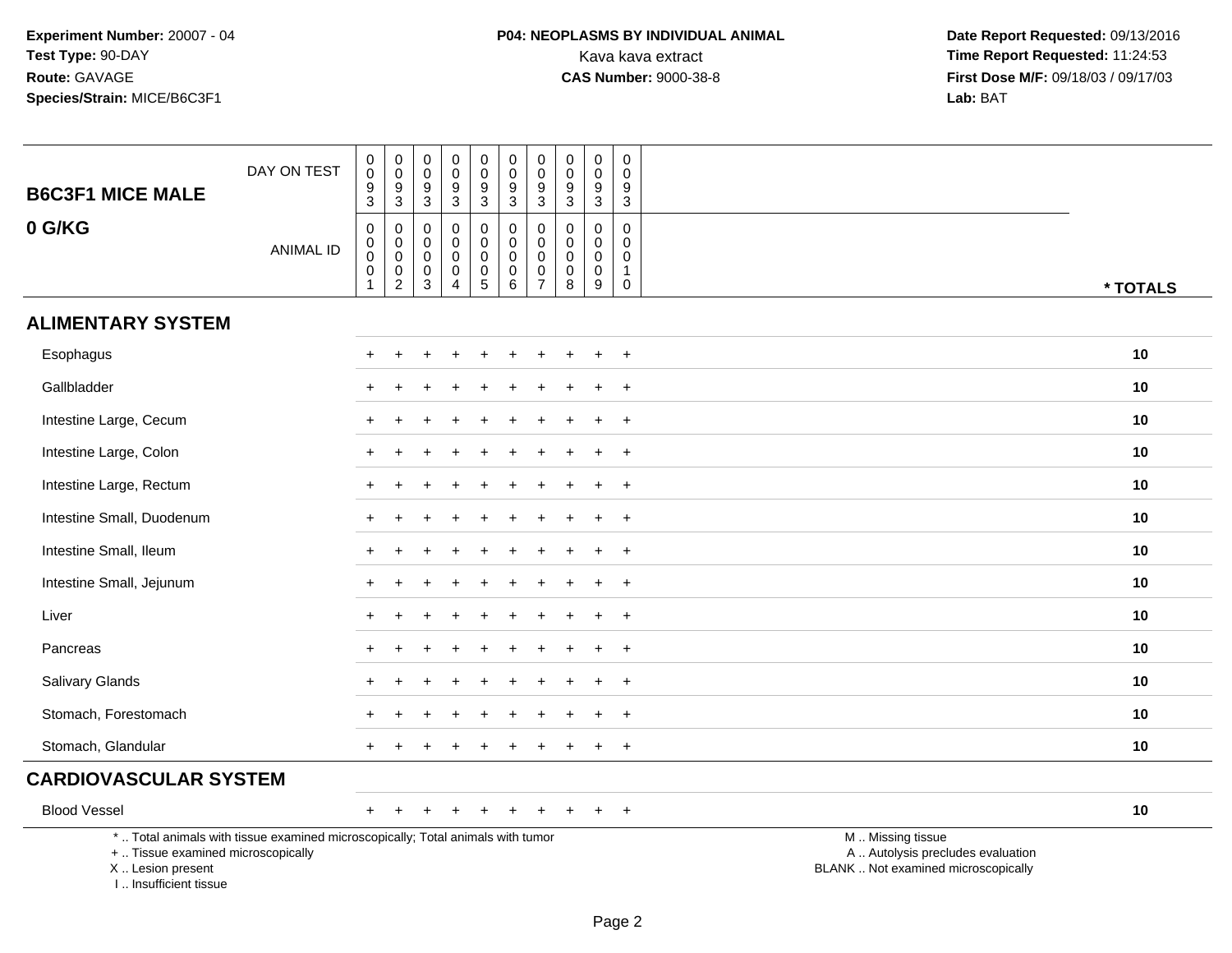# **P04: NEOPLASMS BY INDIVIDUAL ANIMAL**<br>Kava kava extract Kava kava extract **Time Report Requested:** 11:24:53<br>**CAS Number:** 9000-38-8 **Time Report Requested:** 11:24:53

 **Date Report Requested:** 09/13/2016 **First Dose M/F:** 09/18/03 / 09/17/03<br>**Lab:** BAT **Lab:** BAT

| <b>B6C3F1 MICE MALE</b> | DAY ON TEST      | $\pmb{0}$<br>$\mathbf 0$<br>$\boldsymbol{9}$<br>$\mathbf{3}$ | $\begin{smallmatrix} 0\\0 \end{smallmatrix}$<br>9<br>$\sqrt{3}$ | $\begin{smallmatrix} 0\\0 \end{smallmatrix}$<br>$\boldsymbol{9}$<br>3 | $\begin{smallmatrix}0\0\0\end{smallmatrix}$<br>$\boldsymbol{9}$<br>$\mathbf{3}$ | $_{\rm 0}^{\rm 0}$<br>9<br>3                         | $\begin{smallmatrix}0\\0\\9\end{smallmatrix}$<br>$\mathbf{3}$ | $\begin{smallmatrix} 0\\0 \end{smallmatrix}$<br>9<br>3     | $\begin{smallmatrix} 0\\0 \end{smallmatrix}$<br>$\boldsymbol{9}$<br>3 | $\pmb{0}$<br>$\mathsf{O}\xspace$<br>9<br>3 | 0<br>0<br>9<br>$\mathbf{3}$ |                         |
|-------------------------|------------------|--------------------------------------------------------------|-----------------------------------------------------------------|-----------------------------------------------------------------------|---------------------------------------------------------------------------------|------------------------------------------------------|---------------------------------------------------------------|------------------------------------------------------------|-----------------------------------------------------------------------|--------------------------------------------|-----------------------------|-------------------------|
| 0 G/KG                  | <b>ANIMAL ID</b> | 0<br>$\pmb{0}$<br>$\pmb{0}$<br>$\pmb{0}$                     | 0<br>$\pmb{0}$<br>$\pmb{0}$<br>$\pmb{0}$<br>$\overline{2}$      | 0<br>$\begin{smallmatrix}0\\0\end{smallmatrix}$<br>$\pmb{0}$<br>3     | $\begin{matrix} 0 \\ 0 \\ 0 \end{matrix}$<br>$\pmb{0}$<br>4                     | 0<br>0<br>0<br>$\begin{array}{c} 0 \\ 5 \end{array}$ | $\mathbf 0$<br>$_{\rm 0}^{\rm 0}$<br>$\pmb{0}$<br>$\,6\,$     | 0<br>$\pmb{0}$<br>$\pmb{0}$<br>$\pmb{0}$<br>$\overline{ }$ | 0<br>$\pmb{0}$<br>$\mathbf 0$<br>$\mathbf 0$<br>8                     | 0<br>$\pmb{0}$<br>$\pmb{0}$<br>0<br>9      | 0<br>0<br>0<br>0            | * TOTALS                |
| Heart                   |                  | $+$                                                          | $\ddot{}$                                                       | $+$                                                                   | $\pm$                                                                           | $+$                                                  | $+$                                                           | $\pm$                                                      | $+$                                                                   | $+$ $+$                                    |                             | 10                      |
| <b>ENDOCRINE SYSTEM</b> |                  |                                                              |                                                                 |                                                                       |                                                                                 |                                                      |                                                               |                                                            |                                                                       |                                            |                             |                         |
| <b>Adrenal Cortex</b>   |                  |                                                              |                                                                 |                                                                       |                                                                                 |                                                      |                                                               |                                                            |                                                                       | $+$                                        | $+$                         | 10                      |
| Adrenal Medulla         |                  |                                                              |                                                                 |                                                                       |                                                                                 |                                                      |                                                               |                                                            |                                                                       | $\ddot{}$                                  | $+$                         | 10                      |
| Islets, Pancreatic      |                  |                                                              |                                                                 |                                                                       | $\ddot{}$                                                                       | $+$                                                  | $\ddot{}$                                                     | $+$                                                        | $+$                                                                   | $+$                                        | $+$                         | 10                      |
| Parathyroid Gland       |                  | M                                                            | $+$                                                             | M                                                                     | $+$                                                                             | $+$                                                  | $+$                                                           | $+$                                                        | M                                                                     | $+$ $+$                                    |                             | $\overline{\mathbf{r}}$ |
| <b>Pituitary Gland</b>  |                  |                                                              |                                                                 |                                                                       | $\pm$                                                                           | $+$                                                  | $+$                                                           |                                                            |                                                                       | $+$                                        | $+$                         | 10                      |
| <b>Thyroid Gland</b>    |                  | $\pm$                                                        |                                                                 |                                                                       | $\div$                                                                          | ÷                                                    |                                                               |                                                            |                                                                       | $\pm$                                      | $+$                         | 10                      |

## **GENERAL BODY SYSTEM**

NONE

#### **GENITAL SYSTEM**

| Epididymis                                                                                                                                                                                                                    |  |  |  |  | + + + + + + + + + + |                                                                                                                                     | 10 |
|-------------------------------------------------------------------------------------------------------------------------------------------------------------------------------------------------------------------------------|--|--|--|--|---------------------|-------------------------------------------------------------------------------------------------------------------------------------|----|
| <b>Preputial Gland</b>                                                                                                                                                                                                        |  |  |  |  | + + + + + + + + + + |                                                                                                                                     | 10 |
| Prostate                                                                                                                                                                                                                      |  |  |  |  | + + + + + + + + + + |                                                                                                                                     | 10 |
| <b>Seminal Vesicle</b>                                                                                                                                                                                                        |  |  |  |  | + + + + + + + + + + |                                                                                                                                     | 10 |
| Testes                                                                                                                                                                                                                        |  |  |  |  | + + + + + + + + + + |                                                                                                                                     | 10 |
| . A semi-proposition of the contract of the contract of the contract of the contract of the contract of the contract of the contract of the contract of the contract of the contract of the contract of the contract of the c |  |  |  |  |                     | $\mathbf{a}$ and $\mathbf{a}$ and $\mathbf{a}$ and $\mathbf{a}$ and $\mathbf{a}$ and $\mathbf{a}$ and $\mathbf{a}$ and $\mathbf{a}$ |    |

\* .. Total animals with tissue examined microscopically; Total animals with tumor

+ .. Tissue examined microscopically

X .. Lesion present

I .. Insufficient tissue

M .. Missing tissue

y the contract of the contract of the contract of the contract of the contract of the contract of the contract of  $A$ . Autolysis precludes evaluation

Lesion present BLANK .. Not examined microscopically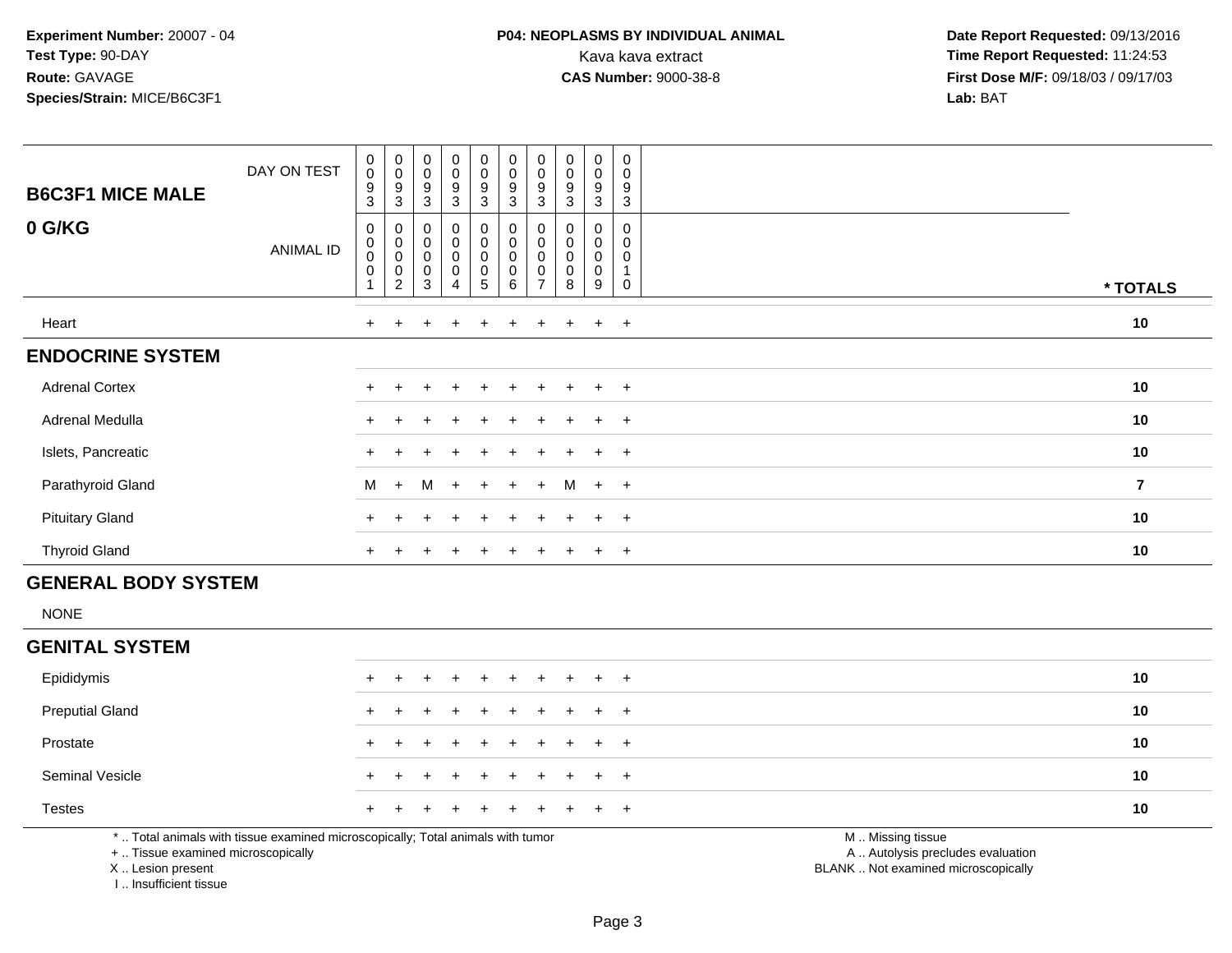I .. Insufficient tissue

| <b>B6C3F1 MICE MALE</b>                                 | DAY ON TEST                                                                     | $\pmb{0}$<br>$\pmb{0}$<br>$\boldsymbol{9}$<br>$\mathsf 3$                 | $\pmb{0}$<br>$\pmb{0}$<br>9<br>$\mathbf{3}$                    | $\pmb{0}$<br>$\mathbf 0$<br>$\boldsymbol{9}$<br>$\sqrt{3}$ | $_{\rm 0}^{\rm 0}$<br>$\boldsymbol{9}$<br>$\mathbf{3}$                   | $_{\rm 0}^{\rm 0}$<br>$\boldsymbol{9}$<br>$\sqrt{3}$                                     | $\pmb{0}$<br>$\mathbf 0$<br>$\boldsymbol{9}$<br>$\sqrt{3}$  | 0<br>$\mathbf 0$<br>9<br>3                          | $\pmb{0}$<br>0<br>$\boldsymbol{9}$<br>$\sqrt{3}$ | $\pmb{0}$<br>$\pmb{0}$<br>$\boldsymbol{9}$<br>$\mathbf{3}$                         | $\pmb{0}$<br>$\mathbf 0$<br>$\boldsymbol{9}$<br>$\sqrt{3}$                |                                                                                               |           |
|---------------------------------------------------------|---------------------------------------------------------------------------------|---------------------------------------------------------------------------|----------------------------------------------------------------|------------------------------------------------------------|--------------------------------------------------------------------------|------------------------------------------------------------------------------------------|-------------------------------------------------------------|-----------------------------------------------------|--------------------------------------------------|------------------------------------------------------------------------------------|---------------------------------------------------------------------------|-----------------------------------------------------------------------------------------------|-----------|
| 0 G/KG                                                  | <b>ANIMAL ID</b>                                                                | $\boldsymbol{0}$<br>$\pmb{0}$<br>$\mathbf 0$<br>$\pmb{0}$<br>$\mathbf{1}$ | 0<br>$\pmb{0}$<br>$\mathbf 0$<br>$\mathbf 0$<br>$\overline{2}$ | 0<br>$\mathbf 0$<br>$\mathbf 0$<br>0<br>$\mathbf{3}$       | $\mathbf 0$<br>$\mathbf 0$<br>$\mathbf 0$<br>$\pmb{0}$<br>$\overline{4}$ | 0<br>$\mathsf{O}\xspace$<br>$\mathsf{O}\xspace$<br>$\begin{array}{c} 0 \\ 5 \end{array}$ | $\mathbf 0$<br>$\mathbf 0$<br>$\mathbf 0$<br>$\pmb{0}$<br>6 | 0<br>$\mathbf 0$<br>$\Omega$<br>0<br>$\overline{7}$ | $\Omega$<br>$\Omega$<br>$\Omega$<br>0<br>8       | $\mathbf 0$<br>$\mathbf 0$<br>$\mathsf{O}\xspace$<br>$\pmb{0}$<br>$\boldsymbol{9}$ | $\mathbf 0$<br>$\mathbf{0}$<br>$\mathbf 0$<br>$\mathbf{1}$<br>$\mathbf 0$ |                                                                                               | * TOTALS  |
| <b>HEMATOPOIETIC SYSTEM</b>                             |                                                                                 |                                                                           |                                                                |                                                            |                                                                          |                                                                                          |                                                             |                                                     |                                                  |                                                                                    |                                                                           |                                                                                               |           |
| <b>Bone Marrow</b>                                      |                                                                                 |                                                                           | ÷                                                              |                                                            |                                                                          |                                                                                          |                                                             |                                                     |                                                  | $\ddot{}$                                                                          | $+$                                                                       |                                                                                               | 10        |
| Lymph Node, Mandibular                                  |                                                                                 |                                                                           |                                                                |                                                            |                                                                          |                                                                                          |                                                             |                                                     |                                                  | $\ddot{}$                                                                          | $+$                                                                       |                                                                                               | 10        |
| Lymph Node, Mesenteric                                  |                                                                                 |                                                                           |                                                                |                                                            |                                                                          |                                                                                          |                                                             |                                                     |                                                  |                                                                                    | $\overline{+}$                                                            |                                                                                               | 10        |
| Spleen                                                  |                                                                                 |                                                                           |                                                                |                                                            |                                                                          |                                                                                          |                                                             |                                                     |                                                  | $\ddot{}$                                                                          | $+$                                                                       |                                                                                               | 10        |
| Thymus                                                  |                                                                                 | $+$                                                                       |                                                                |                                                            | $\div$                                                                   | $\div$                                                                                   |                                                             |                                                     |                                                  | $\pm$                                                                              | $+$                                                                       |                                                                                               | 10        |
| <b>INTEGUMENTARY SYSTEM</b>                             |                                                                                 |                                                                           |                                                                |                                                            |                                                                          |                                                                                          |                                                             |                                                     |                                                  |                                                                                    |                                                                           |                                                                                               |           |
| <b>Mammary Gland</b>                                    |                                                                                 | M                                                                         | M                                                              | M                                                          | M M                                                                      |                                                                                          | M                                                           | M                                                   |                                                  | M M M                                                                              |                                                                           |                                                                                               | $\pmb{0}$ |
| Skin                                                    |                                                                                 | $+$                                                                       | $\ddot{}$                                                      | $\ddot{}$                                                  | $\ddot{}$                                                                | $\ddot{}$                                                                                | $\ddot{}$                                                   | $\ddot{}$                                           | $\pm$                                            | $+$                                                                                | $+$                                                                       |                                                                                               | 10        |
| <b>MUSCULOSKELETAL SYSTEM</b>                           |                                                                                 |                                                                           |                                                                |                                                            |                                                                          |                                                                                          |                                                             |                                                     |                                                  |                                                                                    |                                                                           |                                                                                               |           |
| Bone                                                    |                                                                                 | $\pm$                                                                     |                                                                |                                                            |                                                                          |                                                                                          |                                                             |                                                     |                                                  | $\ddot{}$                                                                          | $+$                                                                       |                                                                                               | 10        |
| <b>NERVOUS SYSTEM</b>                                   |                                                                                 |                                                                           |                                                                |                                                            |                                                                          |                                                                                          |                                                             |                                                     |                                                  |                                                                                    |                                                                           |                                                                                               |           |
| <b>Brain</b>                                            |                                                                                 | $\pm$                                                                     | $\ddot{}$                                                      | $\div$                                                     | $\ddot{}$                                                                | $\ddot{}$                                                                                | $\ddot{}$                                                   | $\pm$                                               | $\ddot{}$                                        | $+$                                                                                | $+$                                                                       |                                                                                               | 10        |
| <b>RESPIRATORY SYSTEM</b>                               |                                                                                 |                                                                           |                                                                |                                                            |                                                                          |                                                                                          |                                                             |                                                     |                                                  |                                                                                    |                                                                           |                                                                                               |           |
| Lung                                                    |                                                                                 |                                                                           |                                                                |                                                            |                                                                          |                                                                                          |                                                             |                                                     |                                                  |                                                                                    | $\ddot{}$                                                                 |                                                                                               | 10        |
| Nose                                                    |                                                                                 |                                                                           |                                                                |                                                            |                                                                          |                                                                                          |                                                             |                                                     |                                                  |                                                                                    | $+$                                                                       |                                                                                               | 10        |
| +  Tissue examined microscopically<br>X  Lesion present | *  Total animals with tissue examined microscopically; Total animals with tumor |                                                                           |                                                                |                                                            |                                                                          |                                                                                          |                                                             |                                                     |                                                  |                                                                                    |                                                                           | M  Missing tissue<br>A  Autolysis precludes evaluation<br>BLANK  Not examined microscopically |           |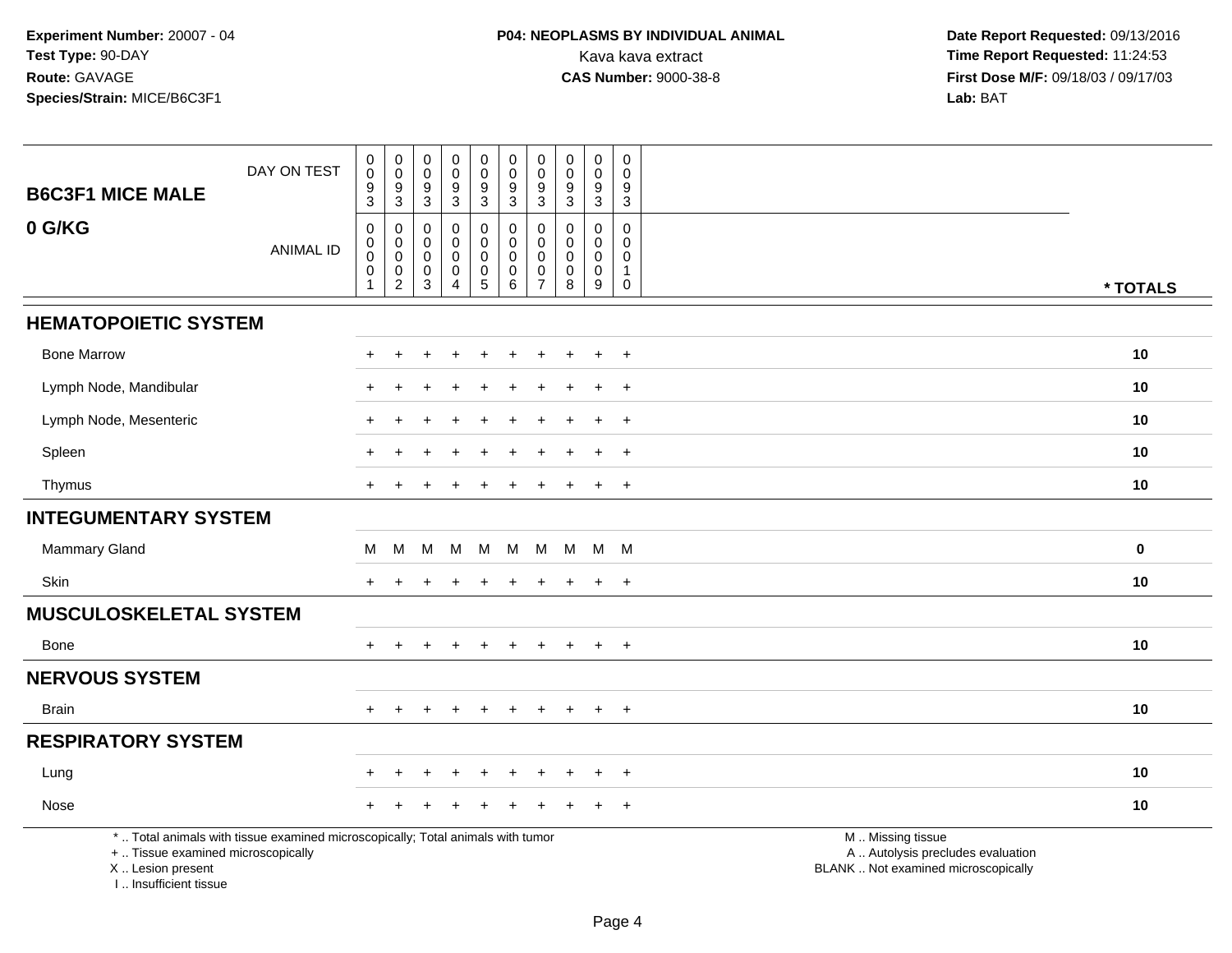| <b>B6C3F1 MICE MALE</b>      | DAY ON TEST      | $\begin{smallmatrix}0\\0\end{smallmatrix}$<br>$\boldsymbol{9}$<br>3 | $_{\rm 0}^{\rm 0}$<br>$\boldsymbol{9}$<br>3                               | $_{\rm 0}^{\rm 0}$<br>$\boldsymbol{9}$<br>$\mathbf{3}$      | $\begin{smallmatrix}0\0\0\9\end{smallmatrix}$<br>3                            | $\begin{smallmatrix} 0\\0 \end{smallmatrix}$<br>$\boldsymbol{9}$<br>$\mathbf{3}$ | $\begin{smallmatrix}0\0\0\end{smallmatrix}$<br>$\boldsymbol{9}$<br>3 | $_{\rm 0}^{\rm 0}$<br>9<br>3                           | $\begin{smallmatrix} 0\\0 \end{smallmatrix}$<br>$\boldsymbol{9}$<br>$\mathbf{3}$ | $\begin{smallmatrix} 0\\0 \end{smallmatrix}$<br>$\boldsymbol{9}$<br>3 | $\boldsymbol{0}$<br>$\boldsymbol{0}$<br>$\boldsymbol{9}$<br>$\sqrt{3}$ |          |
|------------------------------|------------------|---------------------------------------------------------------------|---------------------------------------------------------------------------|-------------------------------------------------------------|-------------------------------------------------------------------------------|----------------------------------------------------------------------------------|----------------------------------------------------------------------|--------------------------------------------------------|----------------------------------------------------------------------------------|-----------------------------------------------------------------------|------------------------------------------------------------------------|----------|
| 0 G/KG                       | <b>ANIMAL ID</b> | 0<br>$\pmb{0}$<br>0<br>$\pmb{0}$                                    | $\boldsymbol{0}$<br>$\pmb{0}$<br>$\pmb{0}$<br>$\pmb{0}$<br>$\overline{2}$ | $\pmb{0}$<br>$\begin{matrix} 0 \\ 0 \\ 0 \end{matrix}$<br>3 | $\begin{smallmatrix} 0\\0 \end{smallmatrix}$<br>$\mathbf 0$<br>$\pmb{0}$<br>4 | $\mathbf 0$<br>$\pmb{0}$<br>$\mathbf 0$<br>$\pmb{0}$<br>5                        | $\begin{smallmatrix}0\0\0\end{smallmatrix}$<br>0<br>0<br>6           | 0<br>0<br>$\mathbf 0$<br>$\mathbf 0$<br>$\overline{z}$ | 0<br>$_{\rm 0}^{\rm 0}$<br>$\pmb{0}$<br>8                                        | 0<br>$\pmb{0}$<br>$\pmb{0}$<br>0<br>9                                 | 0<br>$\pmb{0}$<br>$\mathbf 0$<br>$\mathbf{1}$<br>0                     | * TOTALS |
| Trachea                      |                  | $+$                                                                 | $+$                                                                       | ÷                                                           | $\ddot{}$                                                                     | $\pm$                                                                            | $\ddot{}$                                                            | $+$                                                    | $\div$                                                                           | $+$                                                                   | $+$                                                                    | 10       |
| <b>SPECIAL SENSES SYSTEM</b> |                  |                                                                     |                                                                           |                                                             |                                                                               |                                                                                  |                                                                      |                                                        |                                                                                  |                                                                       |                                                                        |          |
| Eye                          |                  | $+$                                                                 | $+$                                                                       | $\pm$                                                       | $+$                                                                           | $+$                                                                              | $+$                                                                  | $+$                                                    | $+$                                                                              | $+$                                                                   | $+$                                                                    | 10       |
| Harderian Gland              |                  | $+$                                                                 |                                                                           |                                                             |                                                                               |                                                                                  | $\div$                                                               | $+$                                                    | $+$                                                                              | $+$                                                                   | $+$                                                                    | 10       |
| <b>URINARY SYSTEM</b>        |                  |                                                                     |                                                                           |                                                             |                                                                               |                                                                                  |                                                                      |                                                        |                                                                                  |                                                                       |                                                                        |          |
| Kidney                       |                  | $+$                                                                 | $+$                                                                       | $\overline{+}$                                              | $+$                                                                           | $+$                                                                              | $+$                                                                  | $+$                                                    | $+$                                                                              | $+$                                                                   | $+$                                                                    | 10       |
| <b>Urinary Bladder</b>       |                  | $+$                                                                 | $\ddot{}$                                                                 | $\pm$                                                       | $\overline{+}$                                                                | $\pm$                                                                            | $\ddot{}$                                                            | $+$                                                    | $+$                                                                              | $+$                                                                   | $+$                                                                    | 10       |
| <b>SYSTEMIC LESIONS</b>      |                  |                                                                     |                                                                           |                                                             |                                                                               |                                                                                  |                                                                      |                                                        |                                                                                  |                                                                       |                                                                        |          |
| Multiple Organ               |                  |                                                                     |                                                                           |                                                             |                                                                               |                                                                                  |                                                                      |                                                        |                                                                                  | $+$                                                                   | $+$                                                                    | 10       |

\* .. Total animals with tissue examined microscopically; Total animals with tumor

+ .. Tissue examined microscopically

X .. Lesion present

I .. Insufficient tissue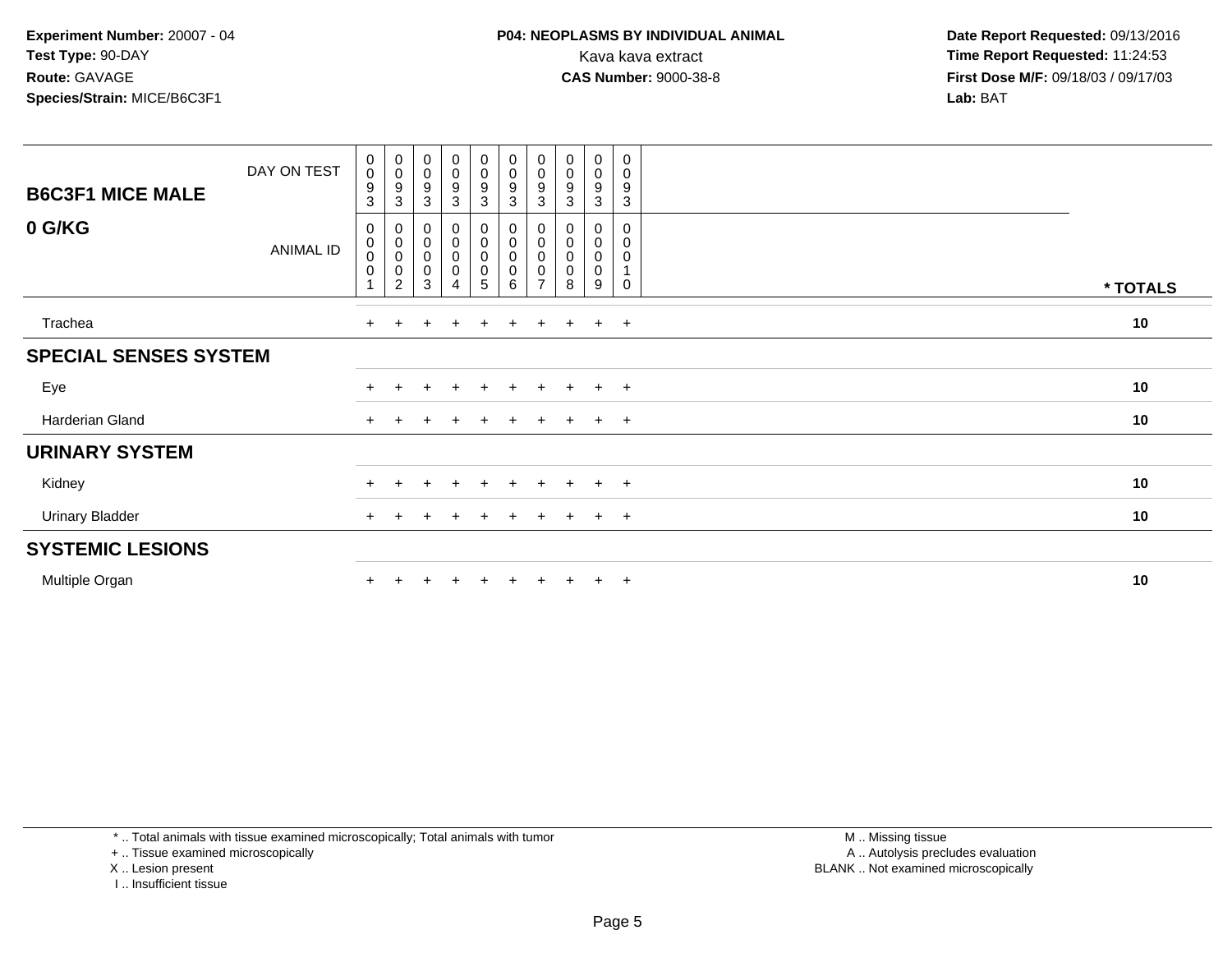| <b>B6C3F1 MICE MALE</b>      | DAY ON TEST      | 0<br>$\mathbf 0$<br>9           | $\pmb{0}$<br>$\mathbf 0$<br>$^9_3$                    | 0<br>$\mathbf 0$<br>9                            | 0<br>$\mathbf 0$<br>9                       | 0<br>$\mathbf 0$<br>$\boldsymbol{9}$ | $\pmb{0}$<br>$\pmb{0}$<br>$\boldsymbol{9}$ | 0<br>$\mathbf 0$<br>9                   | 0<br>0<br>9      | 0<br>0<br>9      | 0<br>0<br>9                        |          |
|------------------------------|------------------|---------------------------------|-------------------------------------------------------|--------------------------------------------------|---------------------------------------------|--------------------------------------|--------------------------------------------|-----------------------------------------|------------------|------------------|------------------------------------|----------|
| 0.125 G/KG                   | <b>ANIMAL ID</b> | 3<br>0<br>0<br>$\boldsymbol{0}$ | 0<br>$\begin{smallmatrix}0\0\0\end{smallmatrix}$<br>1 | $\sqrt{3}$<br>0<br>0<br>$\pmb{0}$<br>$\mathbf 1$ | $\sqrt{3}$<br>0<br>0<br>0<br>$\overline{1}$ | 3<br>0<br>0<br>$\pmb{0}$<br>1        | 3<br>0<br>0<br>$\pmb{0}$<br>1              | 3<br>0<br>$\mathbf 0$<br>$\pmb{0}$<br>1 | 3<br>0<br>0<br>0 | 3<br>0<br>0<br>0 | 3<br>0<br>0<br>0<br>$\overline{c}$ |          |
|                              |                  |                                 | $\overline{2}$                                        | $\mathbf{3}$                                     | $\overline{4}$                              | $\sqrt{5}$                           | 6                                          | $\overline{7}$                          | 8                | 9                | $\mathbf 0$                        | * TOTALS |
| <b>ALIMENTARY SYSTEM</b>     |                  |                                 |                                                       |                                                  |                                             |                                      |                                            |                                         |                  |                  |                                    |          |
| Liver                        |                  |                                 |                                                       |                                                  |                                             |                                      | $\pm$                                      | $\pm$                                   | $\pm$            | $+$              | $+$                                | 10       |
| <b>CARDIOVASCULAR SYSTEM</b> |                  |                                 |                                                       |                                                  |                                             |                                      |                                            |                                         |                  |                  |                                    |          |
| <b>NONE</b>                  |                  |                                 |                                                       |                                                  |                                             |                                      |                                            |                                         |                  |                  |                                    |          |
| <b>ENDOCRINE SYSTEM</b>      |                  |                                 |                                                       |                                                  |                                             |                                      |                                            |                                         |                  |                  |                                    |          |
| <b>NONE</b>                  |                  |                                 |                                                       |                                                  |                                             |                                      |                                            |                                         |                  |                  |                                    |          |
| <b>GENERAL BODY SYSTEM</b>   |                  |                                 |                                                       |                                                  |                                             |                                      |                                            |                                         |                  |                  |                                    |          |
| <b>NONE</b>                  |                  |                                 |                                                       |                                                  |                                             |                                      |                                            |                                         |                  |                  |                                    |          |
| <b>GENITAL SYSTEM</b>        |                  |                                 |                                                       |                                                  |                                             |                                      |                                            |                                         |                  |                  |                                    |          |
| <b>NONE</b>                  |                  |                                 |                                                       |                                                  |                                             |                                      |                                            |                                         |                  |                  |                                    |          |
| <b>HEMATOPOIETIC SYSTEM</b>  |                  |                                 |                                                       |                                                  |                                             |                                      |                                            |                                         |                  |                  |                                    |          |
| <b>Bone Marrow</b>           |                  |                                 |                                                       |                                                  |                                             |                                      |                                            |                                         |                  |                  | $^{+}$                             | 10       |
| Spleen                       |                  |                                 |                                                       |                                                  |                                             |                                      |                                            |                                         |                  |                  | $+$                                | 10       |
| Thymus                       |                  |                                 |                                                       |                                                  |                                             |                                      |                                            |                                         |                  |                  | $+$                                | 10       |
| INITECHMENITA DV CVCTEM      |                  |                                 |                                                       |                                                  |                                             |                                      |                                            |                                         |                  |                  |                                    |          |

## **INTEGUMENTARY SYSTEM**

NONE

\* .. Total animals with tissue examined microscopically; Total animals with tumor

+ .. Tissue examined microscopically

X .. Lesion present

I .. Insufficient tissue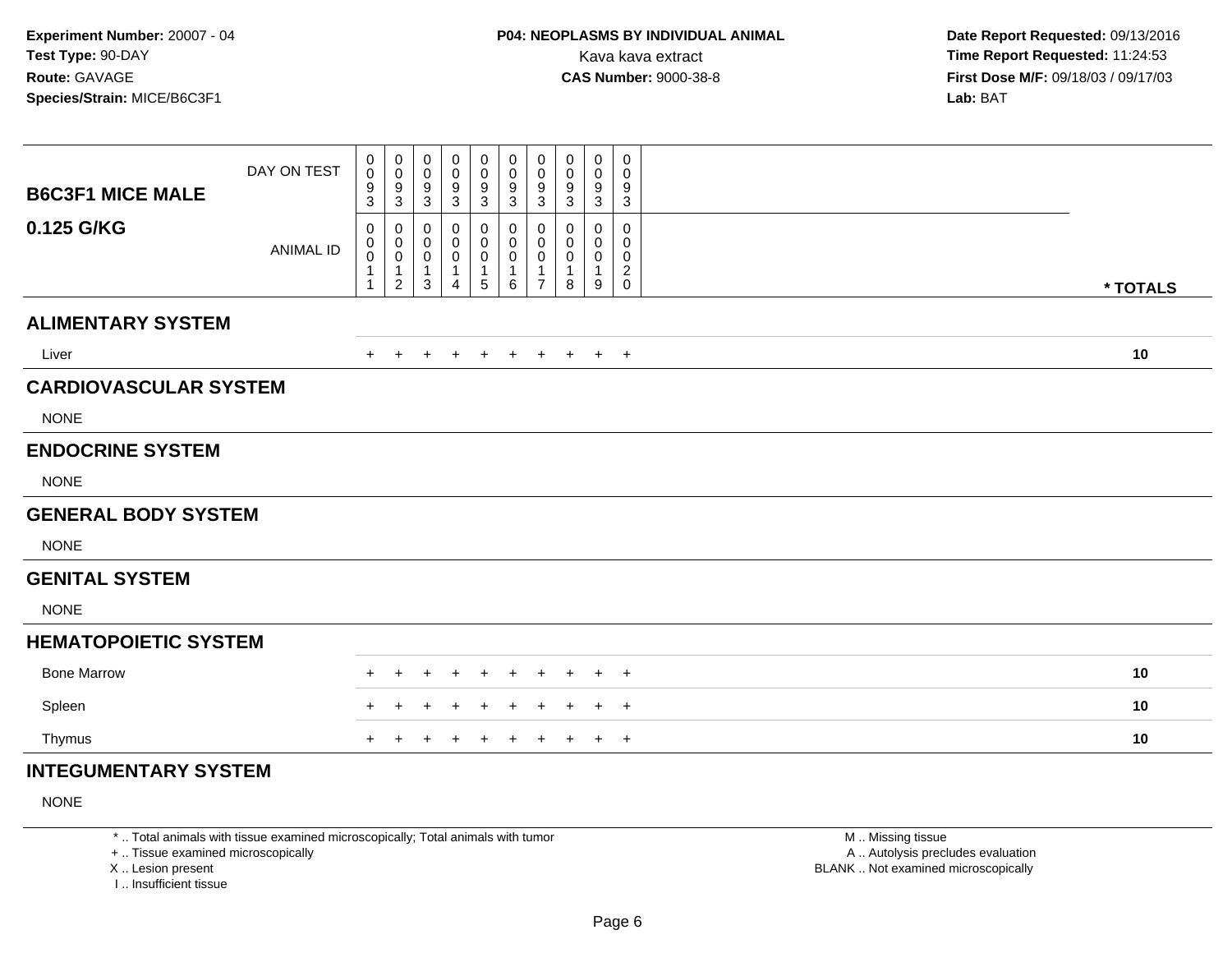| <b>B6C3F1 MICE MALE</b> | DAY ON TEST      | 0<br>0<br>9<br>$\sim$<br>J. | U<br>ົ<br>ت | ັ | 0<br>9    | U<br>U<br>9 | υ<br>Q<br>J<br>J |   | $\cap$<br>9 | $\mathbf{0}$<br>0<br>9<br>3       |          |
|-------------------------|------------------|-----------------------------|-------------|---|-----------|-------------|------------------|---|-------------|-----------------------------------|----------|
| 0.125 G/KG              | <b>ANIMAL ID</b> | 0<br>0<br>0                 | ົາ          | ت | 0<br>. ჯე | U<br>U<br>6 | –                | 8 | 9           | 0<br>0<br>0<br>ົ<br><u>_</u><br>0 | * TOTALS |

# **MUSCULOSKELETAL SYSTEM**

NONE

#### **NERVOUS SYSTEM**

NONE

## **RESPIRATORY SYSTEM**

NONE

## **SPECIAL SENSES SYSTEM**

NONE

## **URINARY SYSTEM**

NONE

## **SYSTEMIC LESIONS**

Multiple Organn  $+$ 

<sup>+</sup> <sup>+</sup> <sup>+</sup> <sup>+</sup> <sup>+</sup> <sup>+</sup> <sup>+</sup> <sup>+</sup> <sup>+</sup> **<sup>10</sup>**

\* .. Total animals with tissue examined microscopically; Total animals with tumor

+ .. Tissue examined microscopically

- X .. Lesion present
- I .. Insufficient tissue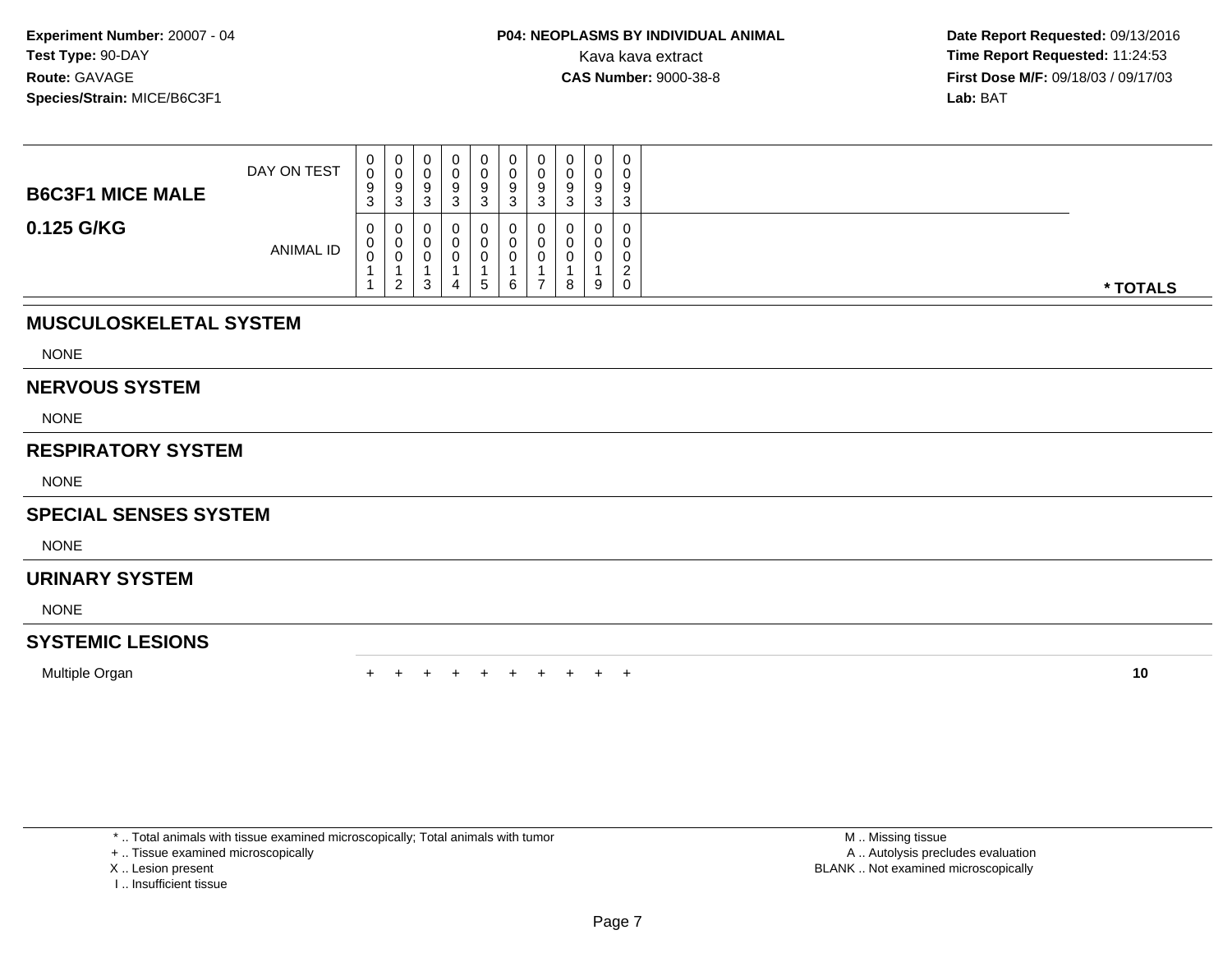| <b>B6C3F1 MICE MALE</b>      | DAY ON TEST      | 0<br>$\boldsymbol{0}$<br>9                   | $\pmb{0}$<br>$\mathbf 0$<br>$^9_3$ | 0<br>$\mathbf 0$<br>9                                | 0<br>$\mathbf 0$<br>9                                | 0<br>$\mathbf 0$<br>$\boldsymbol{9}$      | $\pmb{0}$<br>$\pmb{0}$<br>$\boldsymbol{9}$       | 0<br>$\mathbf 0$<br>9                                                    | 0<br>0<br>9                | $\mathbf 0$<br>0<br>9                              | 0<br>0<br>9                          |          |
|------------------------------|------------------|----------------------------------------------|------------------------------------|------------------------------------------------------|------------------------------------------------------|-------------------------------------------|--------------------------------------------------|--------------------------------------------------------------------------|----------------------------|----------------------------------------------------|--------------------------------------|----------|
| 0.25 G/KG                    | <b>ANIMAL ID</b> | 3<br>0<br>0<br>$\mathbf 0$<br>$\overline{c}$ | 0<br>$_0^0$<br>$\frac{2}{2}$       | $\sqrt{3}$<br>0<br>0<br>$\mathbf 0$<br>$\frac{2}{3}$ | $\sqrt{3}$<br>$\mathbf 0$<br>0<br>0<br>$\frac{2}{4}$ | 3<br>0<br>0<br>$\pmb{0}$<br>$\frac{2}{5}$ | 3<br>0<br>0<br>$\boldsymbol{0}$<br>$\frac{2}{6}$ | 3<br>0<br>$\mathbf 0$<br>$\mathbf 0$<br>$\overline{c}$<br>$\overline{7}$ | 3<br>0<br>0<br>0<br>2<br>8 | $\mathbf{3}$<br>0<br>0<br>0<br>$\overline{c}$<br>9 | 3<br>0<br>0<br>0<br>3<br>$\mathbf 0$ | * TOTALS |
| <b>ALIMENTARY SYSTEM</b>     |                  |                                              |                                    |                                                      |                                                      |                                           |                                                  |                                                                          |                            |                                                    |                                      |          |
| Liver                        |                  |                                              |                                    |                                                      |                                                      |                                           | $\pm$                                            |                                                                          | $\pm$                      | $+$                                                | $+$                                  | 10       |
| <b>CARDIOVASCULAR SYSTEM</b> |                  |                                              |                                    |                                                      |                                                      |                                           |                                                  |                                                                          |                            |                                                    |                                      |          |
| <b>NONE</b>                  |                  |                                              |                                    |                                                      |                                                      |                                           |                                                  |                                                                          |                            |                                                    |                                      |          |
| <b>ENDOCRINE SYSTEM</b>      |                  |                                              |                                    |                                                      |                                                      |                                           |                                                  |                                                                          |                            |                                                    |                                      |          |
| <b>NONE</b>                  |                  |                                              |                                    |                                                      |                                                      |                                           |                                                  |                                                                          |                            |                                                    |                                      |          |
| <b>GENERAL BODY SYSTEM</b>   |                  |                                              |                                    |                                                      |                                                      |                                           |                                                  |                                                                          |                            |                                                    |                                      |          |
| <b>NONE</b>                  |                  |                                              |                                    |                                                      |                                                      |                                           |                                                  |                                                                          |                            |                                                    |                                      |          |
| <b>GENITAL SYSTEM</b>        |                  |                                              |                                    |                                                      |                                                      |                                           |                                                  |                                                                          |                            |                                                    |                                      |          |
| <b>NONE</b>                  |                  |                                              |                                    |                                                      |                                                      |                                           |                                                  |                                                                          |                            |                                                    |                                      |          |
| <b>HEMATOPOIETIC SYSTEM</b>  |                  |                                              |                                    |                                                      |                                                      |                                           |                                                  |                                                                          |                            |                                                    |                                      |          |
| <b>Bone Marrow</b>           |                  |                                              |                                    |                                                      |                                                      |                                           |                                                  |                                                                          |                            |                                                    | $^+$                                 | 10       |
| Spleen                       |                  |                                              |                                    |                                                      |                                                      |                                           |                                                  |                                                                          |                            |                                                    | $^{+}$                               | 10       |
| Thymus                       |                  | ÷.                                           |                                    |                                                      |                                                      |                                           |                                                  |                                                                          |                            |                                                    | $\overline{+}$                       | 10       |
| INITEOUMENTADV CVCTEM        |                  |                                              |                                    |                                                      |                                                      |                                           |                                                  |                                                                          |                            |                                                    |                                      |          |

## **INTEGUMENTARY SYSTEM**

NONE

\* .. Total animals with tissue examined microscopically; Total animals with tumor

+ .. Tissue examined microscopically

X .. Lesion present

I .. Insufficient tissue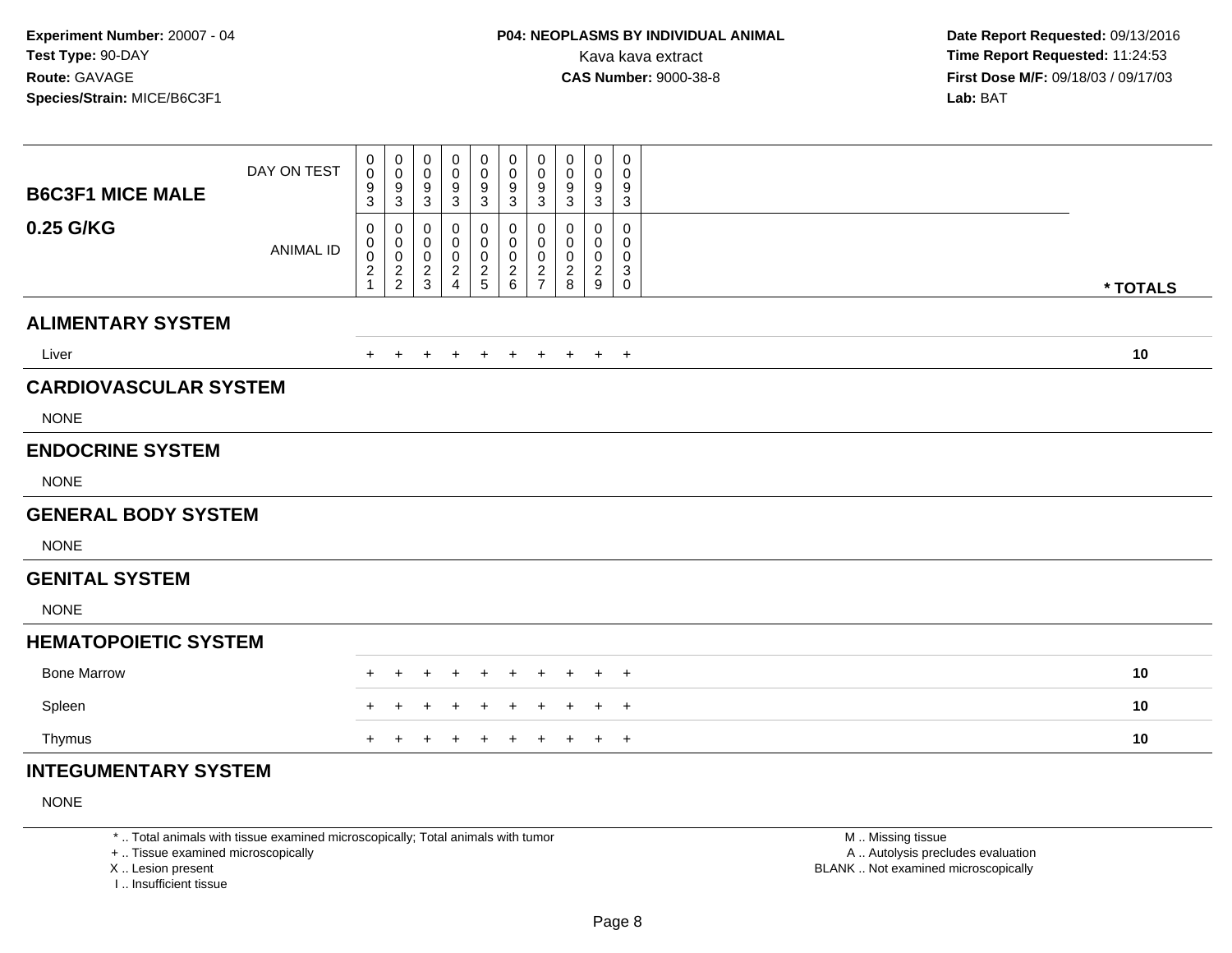| <b>B6C3F1 MICE MALE</b> | DAY ON TEST      | 0<br>0<br>9<br>$\sim$<br><b>ن</b>         | v<br>◡<br>3 | ັ | . ರ | 9                             | υ<br>U<br>9<br>C. | $\Omega$<br>◡<br>ົ |   | $\cap$<br>9 | $\mathbf 0$<br>0<br>9<br>3                 |          |
|-------------------------|------------------|-------------------------------------------|-------------|---|-----|-------------------------------|-------------------|--------------------|---|-------------|--------------------------------------------|----------|
| 0.25 G/KG               | <b>ANIMAL ID</b> | 0<br>U<br>U<br><sup>o</sup><br>$\epsilon$ | c<br>າ      | د |     | $\overline{ }$<br>$5^{\circ}$ | 6                 | ົ<br>$\rightarrow$ | 8 | ົ<br>ے<br>9 | 0<br>$\mathbf{0}$<br>0<br>3<br>$\mathbf 0$ | * TOTALS |

# **MUSCULOSKELETAL SYSTEM**

NONE

#### **NERVOUS SYSTEM**

NONE

## **RESPIRATORY SYSTEM**

NONE

## **SPECIAL SENSES SYSTEM**

NONE

## **URINARY SYSTEM**

NONE

## **SYSTEMIC LESIONS**

Multiple Organn  $+$ 

<sup>+</sup> <sup>+</sup> <sup>+</sup> <sup>+</sup> <sup>+</sup> <sup>+</sup> <sup>+</sup> <sup>+</sup> <sup>+</sup> **<sup>10</sup>**

\* .. Total animals with tissue examined microscopically; Total animals with tumor

+ .. Tissue examined microscopically

- X .. Lesion present
- I .. Insufficient tissue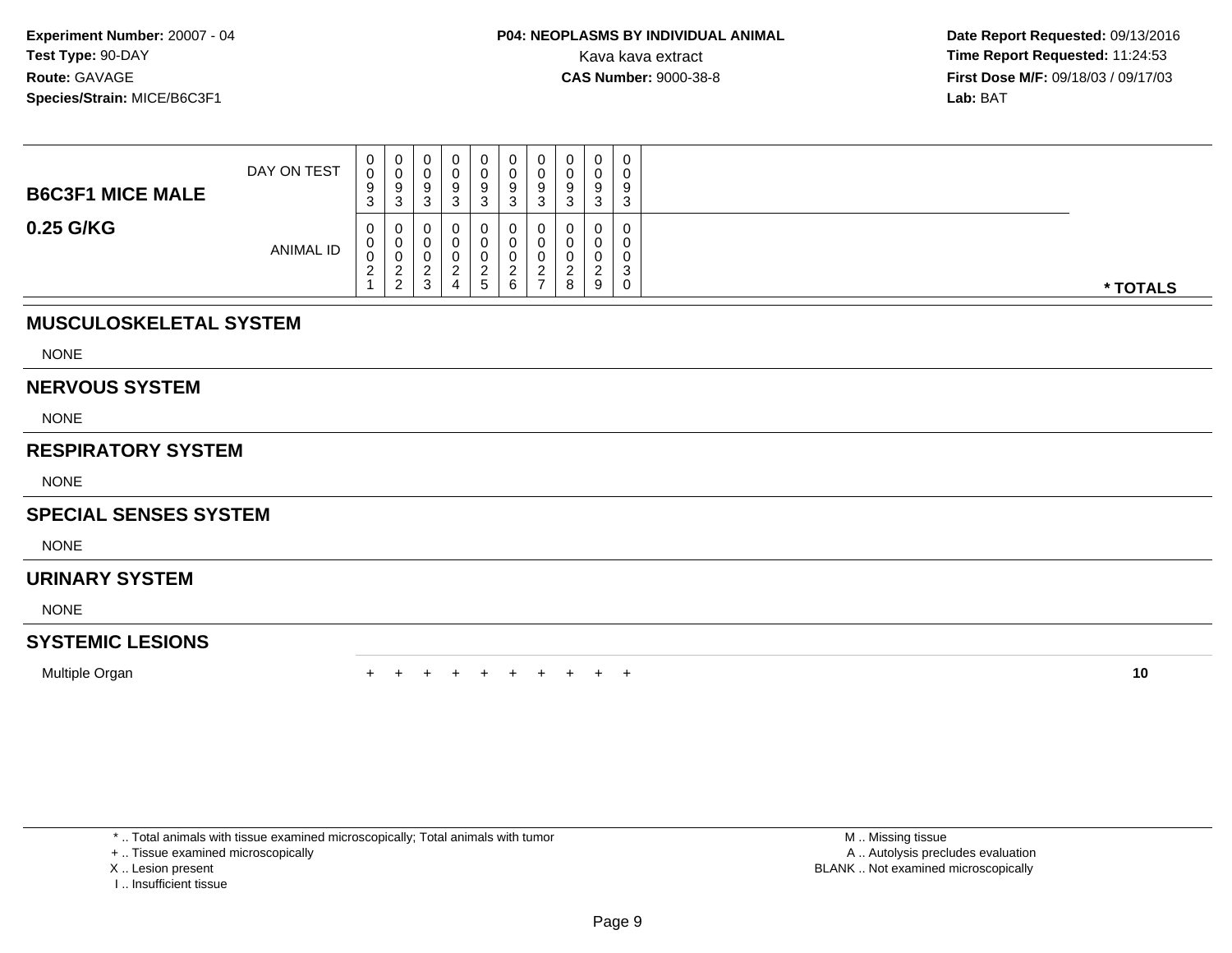| <b>B6C3F1 MICE MALE</b>      | DAY ON TEST      | 0<br>$\mathbf 0$<br>9                | $\pmb{0}$<br>$\mathbf 0$<br>$^9_3$                                        | 0<br>$\mathbf 0$<br>9                                             | 0<br>$\mathbf 0$<br>9                                     | 0<br>$\mathbf 0$<br>9                       | $\pmb{0}$<br>$\pmb{0}$<br>$\boldsymbol{9}$   | 0<br>$\mathbf 0$<br>9                                                             | 0<br>0<br>9                | 0<br>0<br>9                           | 0<br>0<br>9                |          |
|------------------------------|------------------|--------------------------------------|---------------------------------------------------------------------------|-------------------------------------------------------------------|-----------------------------------------------------------|---------------------------------------------|----------------------------------------------|-----------------------------------------------------------------------------------|----------------------------|---------------------------------------|----------------------------|----------|
| 0.5 G/KG                     | <b>ANIMAL ID</b> | 3<br>0<br>0<br>$\boldsymbol{0}$<br>3 | 0<br>$\pmb{0}$<br>$\ddot{\mathbf{0}}$<br>$\overline{3}$<br>$\overline{2}$ | $\sqrt{3}$<br>0<br>0<br>$\mathbf 0$<br>$\sqrt{3}$<br>$\mathbf{3}$ | $\sqrt{3}$<br>0<br>0<br>0<br>$\sqrt{3}$<br>$\overline{4}$ | 3<br>0<br>0<br>$\pmb{0}$<br>$\sqrt{3}$<br>5 | 3<br>0<br>0<br>$\pmb{0}$<br>$\mathsf 3$<br>6 | 3<br>0<br>$\mathbf 0$<br>$\pmb{0}$<br>$\ensuremath{\mathsf{3}}$<br>$\overline{7}$ | 3<br>0<br>0<br>0<br>3<br>8 | $\mathbf{3}$<br>0<br>0<br>0<br>3<br>9 | 3<br>0<br>0<br>0<br>4<br>0 | * TOTALS |
| <b>ALIMENTARY SYSTEM</b>     |                  |                                      |                                                                           |                                                                   |                                                           |                                             |                                              |                                                                                   |                            |                                       |                            |          |
| Liver                        |                  |                                      |                                                                           |                                                                   |                                                           |                                             | $\pm$                                        | $\pm$                                                                             | $\pm$                      | $+$                                   | $+$                        | 10       |
| <b>CARDIOVASCULAR SYSTEM</b> |                  |                                      |                                                                           |                                                                   |                                                           |                                             |                                              |                                                                                   |                            |                                       |                            |          |
| <b>NONE</b>                  |                  |                                      |                                                                           |                                                                   |                                                           |                                             |                                              |                                                                                   |                            |                                       |                            |          |
| <b>ENDOCRINE SYSTEM</b>      |                  |                                      |                                                                           |                                                                   |                                                           |                                             |                                              |                                                                                   |                            |                                       |                            |          |
| <b>NONE</b>                  |                  |                                      |                                                                           |                                                                   |                                                           |                                             |                                              |                                                                                   |                            |                                       |                            |          |
| <b>GENERAL BODY SYSTEM</b>   |                  |                                      |                                                                           |                                                                   |                                                           |                                             |                                              |                                                                                   |                            |                                       |                            |          |
| <b>NONE</b>                  |                  |                                      |                                                                           |                                                                   |                                                           |                                             |                                              |                                                                                   |                            |                                       |                            |          |
| <b>GENITAL SYSTEM</b>        |                  |                                      |                                                                           |                                                                   |                                                           |                                             |                                              |                                                                                   |                            |                                       |                            |          |
| <b>NONE</b>                  |                  |                                      |                                                                           |                                                                   |                                                           |                                             |                                              |                                                                                   |                            |                                       |                            |          |
| <b>HEMATOPOIETIC SYSTEM</b>  |                  |                                      |                                                                           |                                                                   |                                                           |                                             |                                              |                                                                                   |                            |                                       |                            |          |
| <b>Bone Marrow</b>           |                  |                                      |                                                                           |                                                                   |                                                           |                                             |                                              |                                                                                   |                            |                                       | $^{+}$                     | 10       |
| Spleen                       |                  |                                      |                                                                           |                                                                   |                                                           |                                             |                                              |                                                                                   |                            |                                       | $+$                        | 10       |
| Thymus                       |                  |                                      |                                                                           |                                                                   |                                                           |                                             |                                              |                                                                                   |                            |                                       | $+$                        | 10       |
| INITECHMENITA DV CVCTEM      |                  |                                      |                                                                           |                                                                   |                                                           |                                             |                                              |                                                                                   |                            |                                       |                            |          |

## **INTEGUMENTARY SYSTEM**

NONE

\* .. Total animals with tissue examined microscopically; Total animals with tumor

+ .. Tissue examined microscopically

X .. Lesion present

I .. Insufficient tissue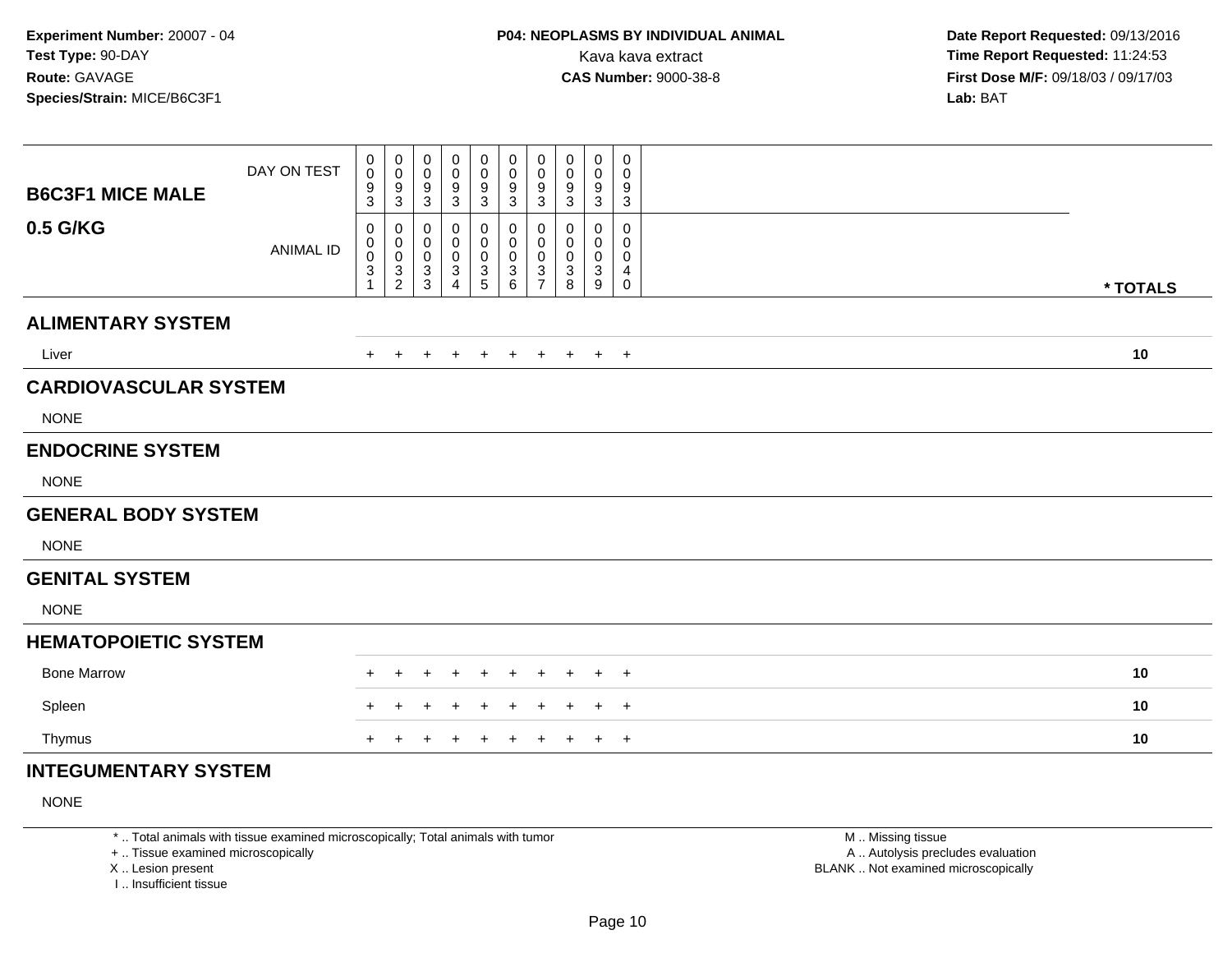| <b>B6C3F1 MICE MALE</b> | DAY ON TEST      | 0<br>0<br>9<br>ົ<br>ັ                 | U<br>. ರ | 0<br>u<br>9<br>◠<br>J.     | a<br>c | 3         | 0<br>0<br>9<br>ົ<br>ບ           | $\Omega$ | ັບ<br>ν<br>9<br>◠<br>w | 9<br>◠          | 0<br>0<br>9<br>3                          |          |
|-------------------------|------------------|---------------------------------------|----------|----------------------------|--------|-----------|---------------------------------|----------|------------------------|-----------------|-------------------------------------------|----------|
| 0.5 G/KG                | <b>ANIMAL ID</b> | $\mathbf{0}$<br>0<br>0<br>$\sim$<br>◡ | v<br>ر-  | ν<br>υ<br>ν<br>◠<br>ۍ<br>3 | 4      | 3<br>. ჯე | 0<br>0<br>0<br>$\sim$<br>ບ<br>6 |          | u<br>U<br>⌒<br>w<br>8  | $\sqrt{2}$<br>9 | 0<br>0<br>$\mathbf 0$<br>4<br>$\mathbf 0$ | * TOTALS |

# **MUSCULOSKELETAL SYSTEM**

NONE

#### **NERVOUS SYSTEM**

NONE

## **RESPIRATORY SYSTEM**

NONE

## **SPECIAL SENSES SYSTEM**

NONE

## **URINARY SYSTEM**

NONE

## **SYSTEMIC LESIONS**

Multiple Organn  $+$ 

<sup>+</sup> <sup>+</sup> <sup>+</sup> <sup>+</sup> <sup>+</sup> <sup>+</sup> <sup>+</sup> <sup>+</sup> <sup>+</sup> **<sup>10</sup>**

\* .. Total animals with tissue examined microscopically; Total animals with tumor

+ .. Tissue examined microscopically

- X .. Lesion present
- I .. Insufficient tissue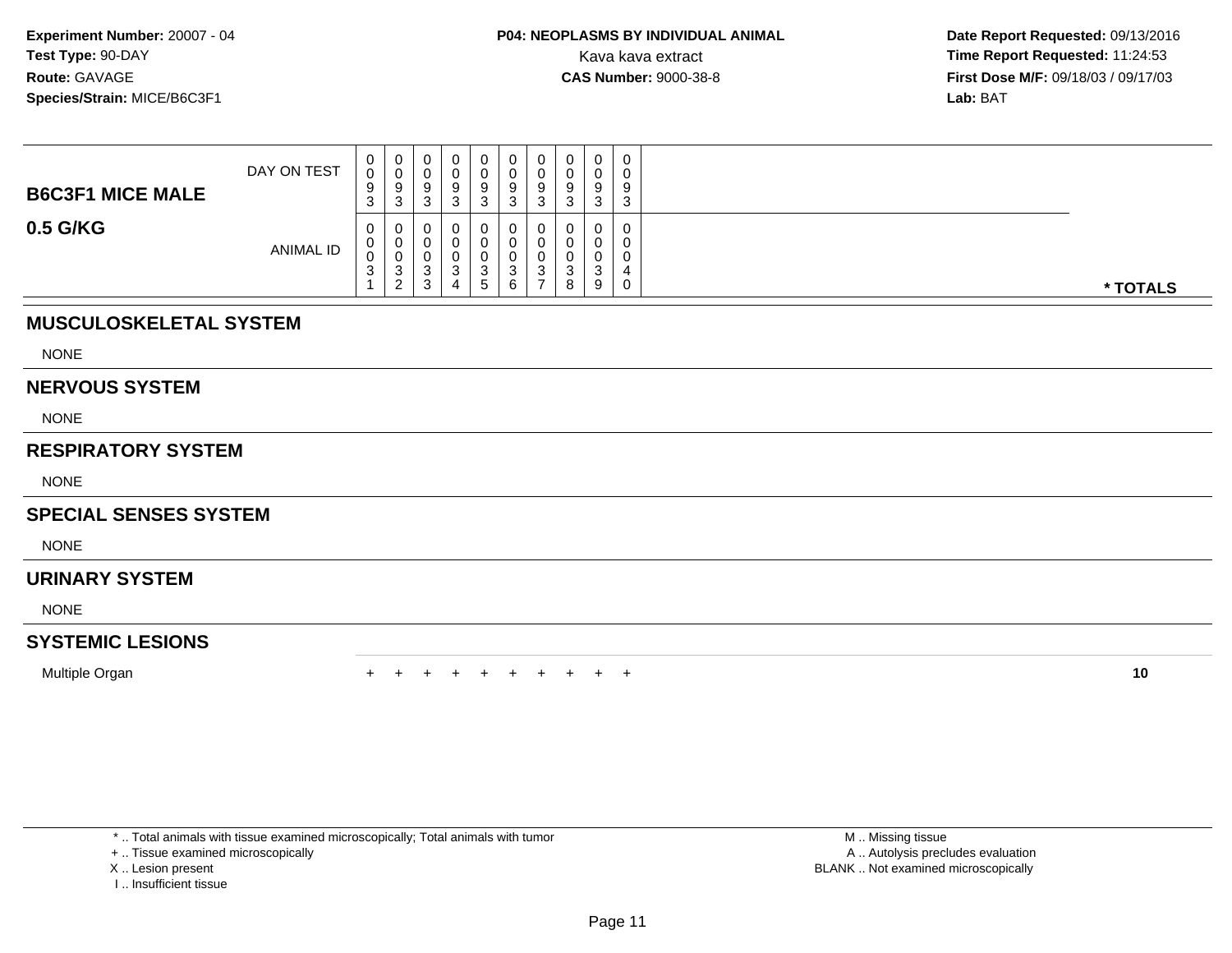| <b>B6C3F1 MICE MALE</b>      | DAY ON TEST      | 0<br>$\boldsymbol{0}$<br>$\boldsymbol{9}$ | $\pmb{0}$<br>$\mathbf 0$<br>$^9_3$                                                   | 0<br>$\mathbf 0$<br>9                                                 | 0<br>$\mathbf 0$<br>9                                                    | 0<br>$\mathbf 0$<br>9                | $\pmb{0}$<br>$\pmb{0}$<br>$\boldsymbol{9}$ | 0<br>$\mathbf 0$<br>9                                       | 0<br>0<br>9                | $\mathbf 0$<br>0<br>9                        | 0<br>0<br>9                |          |
|------------------------------|------------------|-------------------------------------------|--------------------------------------------------------------------------------------|-----------------------------------------------------------------------|--------------------------------------------------------------------------|--------------------------------------|--------------------------------------------|-------------------------------------------------------------|----------------------------|----------------------------------------------|----------------------------|----------|
| 1.0 G/KG                     | <b>ANIMAL ID</b> | 3<br>0<br>0<br>$\mathbf 0$<br>4           | 0<br>$\begin{smallmatrix}0\0\0\end{smallmatrix}$<br>$\overline{4}$<br>$\overline{2}$ | $\sqrt{3}$<br>0<br>0<br>$\mathbf 0$<br>$\overline{4}$<br>$\mathbf{3}$ | $\sqrt{3}$<br>$\mathbf{0}$<br>0<br>$\overline{0}$<br>4<br>$\overline{4}$ | 3<br>0<br>0<br>$\mathbf 0$<br>4<br>5 | 3<br>0<br>0<br>0<br>4<br>6                 | 3<br>0<br>$\mathbf 0$<br>$\mathbf 0$<br>4<br>$\overline{7}$ | 3<br>0<br>0<br>0<br>4<br>8 | $\mathbf{3}$<br>$\Omega$<br>0<br>0<br>4<br>9 | 3<br>0<br>0<br>0<br>5<br>0 | * TOTALS |
| <b>ALIMENTARY SYSTEM</b>     |                  |                                           |                                                                                      |                                                                       |                                                                          |                                      |                                            |                                                             |                            |                                              |                            |          |
| Liver                        |                  |                                           |                                                                                      |                                                                       |                                                                          |                                      | $\pm$                                      | $\pm$                                                       | $\pm$                      | $+$                                          | $+$                        | 10       |
| <b>CARDIOVASCULAR SYSTEM</b> |                  |                                           |                                                                                      |                                                                       |                                                                          |                                      |                                            |                                                             |                            |                                              |                            |          |
| <b>NONE</b>                  |                  |                                           |                                                                                      |                                                                       |                                                                          |                                      |                                            |                                                             |                            |                                              |                            |          |
| <b>ENDOCRINE SYSTEM</b>      |                  |                                           |                                                                                      |                                                                       |                                                                          |                                      |                                            |                                                             |                            |                                              |                            |          |
| <b>NONE</b>                  |                  |                                           |                                                                                      |                                                                       |                                                                          |                                      |                                            |                                                             |                            |                                              |                            |          |
| <b>GENERAL BODY SYSTEM</b>   |                  |                                           |                                                                                      |                                                                       |                                                                          |                                      |                                            |                                                             |                            |                                              |                            |          |
| <b>NONE</b>                  |                  |                                           |                                                                                      |                                                                       |                                                                          |                                      |                                            |                                                             |                            |                                              |                            |          |
| <b>GENITAL SYSTEM</b>        |                  |                                           |                                                                                      |                                                                       |                                                                          |                                      |                                            |                                                             |                            |                                              |                            |          |
| <b>NONE</b>                  |                  |                                           |                                                                                      |                                                                       |                                                                          |                                      |                                            |                                                             |                            |                                              |                            |          |
| <b>HEMATOPOIETIC SYSTEM</b>  |                  |                                           |                                                                                      |                                                                       |                                                                          |                                      |                                            |                                                             |                            |                                              |                            |          |
| <b>Bone Marrow</b>           |                  |                                           |                                                                                      |                                                                       |                                                                          |                                      |                                            |                                                             |                            |                                              | $^{+}$                     | 10       |
| Spleen                       |                  |                                           |                                                                                      |                                                                       |                                                                          |                                      |                                            |                                                             |                            |                                              | $\overline{ }$             | 10       |
| Thymus                       |                  | ÷.                                        |                                                                                      |                                                                       |                                                                          |                                      |                                            |                                                             |                            |                                              | $+$                        | 10       |
| INITEQUIMENITA DV QVOTEM     |                  |                                           |                                                                                      |                                                                       |                                                                          |                                      |                                            |                                                             |                            |                                              |                            |          |

## **INTEGUMENTARY SYSTEM**

NONE

\* .. Total animals with tissue examined microscopically; Total animals with tumor

+ .. Tissue examined microscopically

X .. Lesion present

I .. Insufficient tissue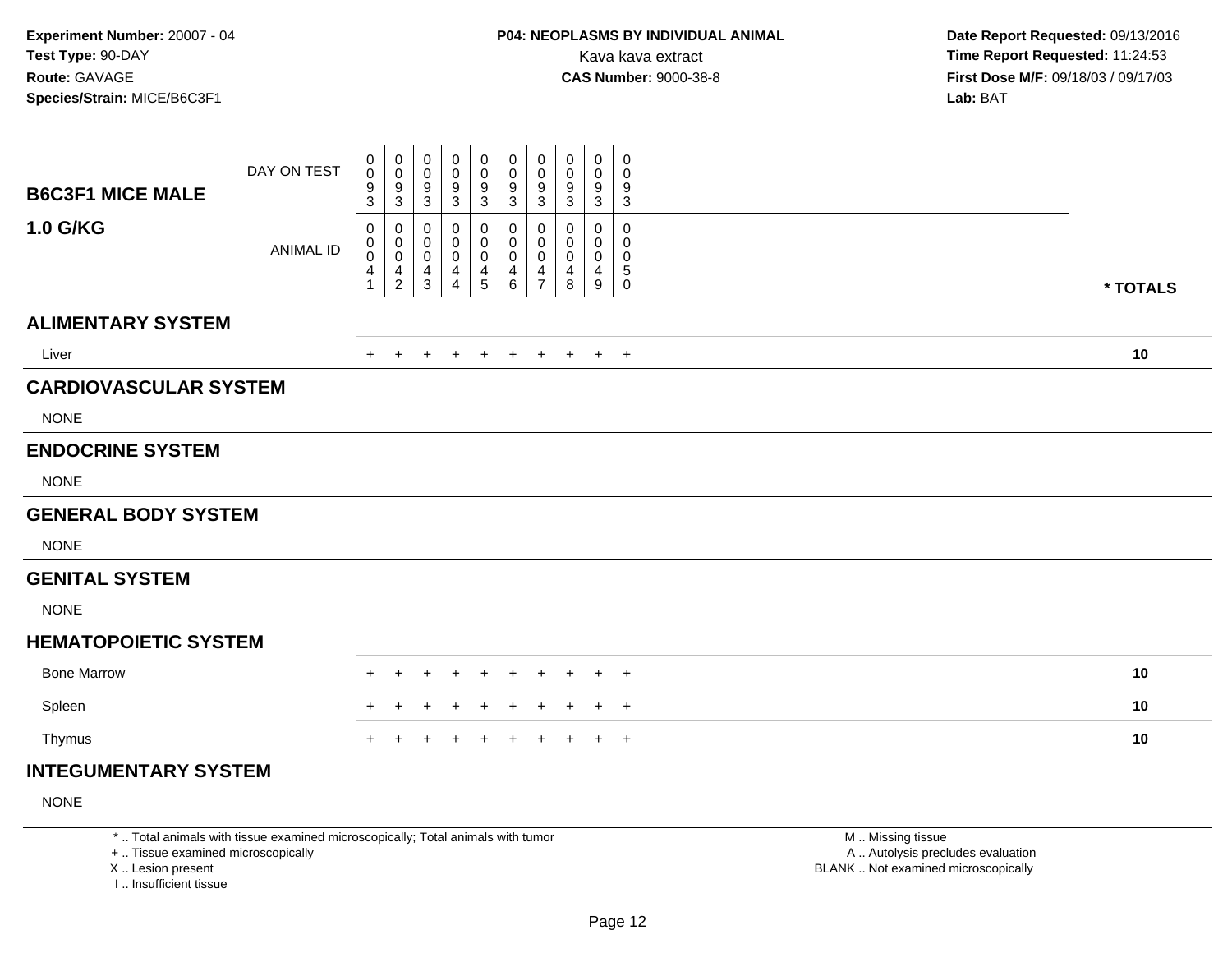| <b>B6C3F1 MICE MALE</b> | DAY ON TEST      | $\mathbf{0}$<br>0<br>9<br>ົ<br>◡ | U<br>. ರ           | 0<br>ν<br>9<br>◠<br>د | 9 | $\Omega$<br>◡<br>3 | 0<br>0<br>9<br>ົ<br>ື  | $\Omega$<br>J | 0<br>ັບ<br>9<br>◠<br>J | 9<br>◠ | 0<br>0<br>9<br>3                 |          |
|-------------------------|------------------|----------------------------------|--------------------|-----------------------|---|--------------------|------------------------|---------------|------------------------|--------|----------------------------------|----------|
| <b>1.0 G/KG</b>         | <b>ANIMAL ID</b> | $\mathbf{0}$<br>0<br>0           | $\mathcal{D}$<br>∠ | υ<br>U<br>υ<br>3      |   | .5                 | 0<br>0<br>0<br>д.<br>6 | 4             | u<br>8                 | 9      | $\mathbf 0$<br>0<br>0<br>.5<br>0 | * TOTALS |

# **MUSCULOSKELETAL SYSTEM**

NONE

#### **NERVOUS SYSTEM**

NONE

## **RESPIRATORY SYSTEM**

NONE

## **SPECIAL SENSES SYSTEM**

NONE

## **URINARY SYSTEM**

NONE

## **SYSTEMIC LESIONS**

Multiple Organn  $+$ 

<sup>+</sup> <sup>+</sup> <sup>+</sup> <sup>+</sup> <sup>+</sup> <sup>+</sup> <sup>+</sup> <sup>+</sup> <sup>+</sup> **<sup>10</sup>**

\* .. Total animals with tissue examined microscopically; Total animals with tumor

+ .. Tissue examined microscopically

- X .. Lesion present
- I .. Insufficient tissue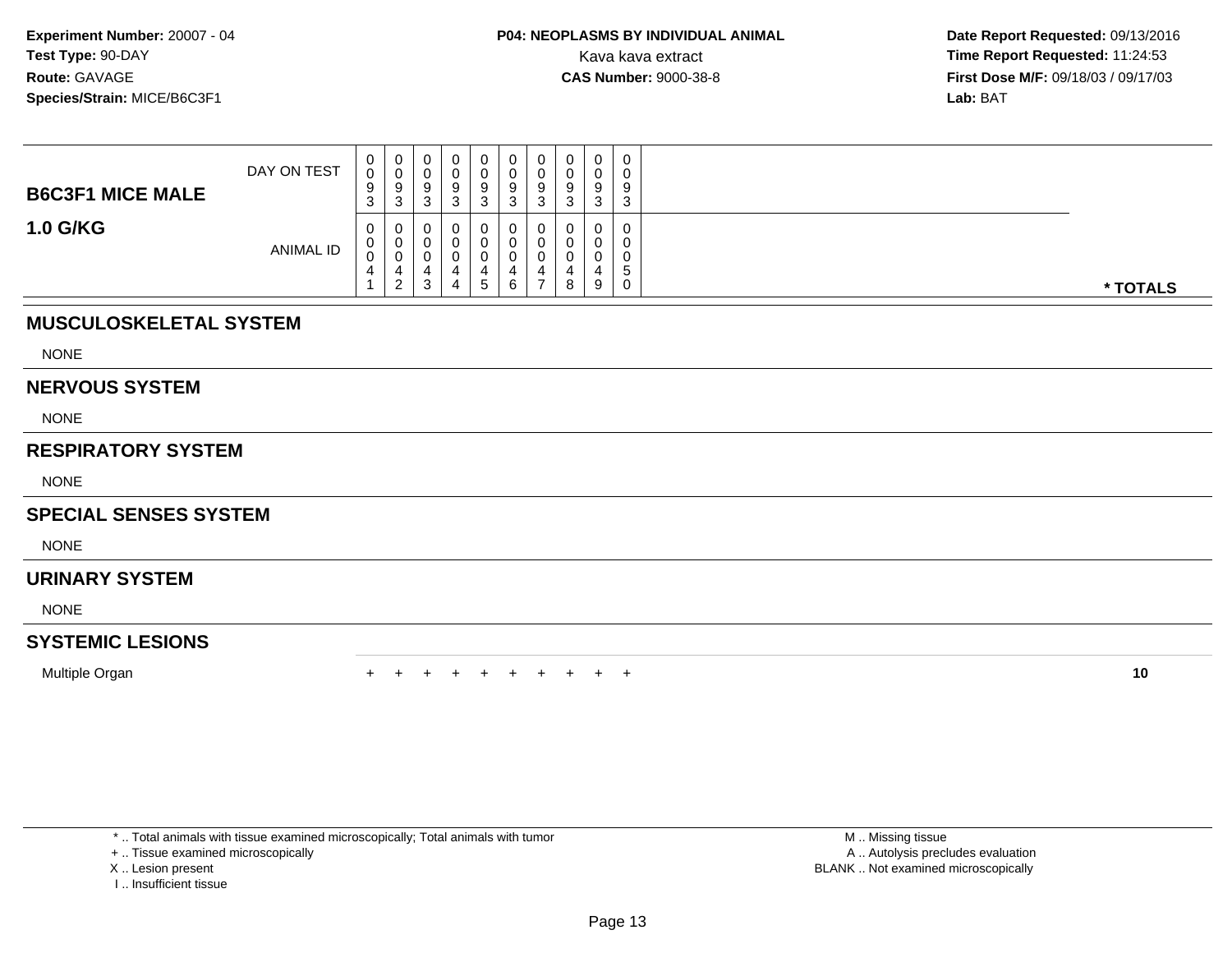# **P04: NEOPLASMS BY INDIVIDUAL ANIMAL**Kava kava extract **Time Report Requested:** 11:24:53<br>**CAS Number:** 9000-38-8 **Time Report Requested:** 11:24:53

 **Date Report Requested:** 09/13/2016 **First Dose M/F:** 09/18/03 / 09/17/03<br>Lab: BAT **Lab:** BAT

| <b>B6C3F1 MICE MALE</b>                                                           | DAY ON TEST                                                                     | $\pmb{0}$<br>$\overline{0}$<br>$\frac{9}{3}$                     | $\pmb{0}$<br>$\overline{0}$<br>9<br>$\overline{3}$             | $\mathbf 0$<br>$\mathbf 0$<br>$\frac{9}{3}$     | $\pmb{0}$<br>$\ddot{\mathbf{0}}$<br>$\frac{9}{3}$                         | $\mathsf{O}\xspace$<br>$\ddot{\mathbf{0}}$<br>$\frac{9}{3}$ | $\pmb{0}$<br>$\overline{0}$<br>$\pmb{0}$<br>$\,6\,$          | $\mathbf 0$<br>$\mathbf 0$<br>$\mathbf 0$<br>$\overline{2}$ | 0<br>$\pmb{0}$<br>9<br>$\overline{3}$ | $\pmb{0}$<br>$\ddot{\mathbf{0}}$<br>$\pmb{0}$<br>$\overline{3}$ | 0<br>$\Omega$<br>0<br>$\mathbf{3}$ |                                                                                               |  |
|-----------------------------------------------------------------------------------|---------------------------------------------------------------------------------|------------------------------------------------------------------|----------------------------------------------------------------|-------------------------------------------------|---------------------------------------------------------------------------|-------------------------------------------------------------|--------------------------------------------------------------|-------------------------------------------------------------|---------------------------------------|-----------------------------------------------------------------|------------------------------------|-----------------------------------------------------------------------------------------------|--|
| 2.0 G/KG                                                                          | <b>ANIMAL ID</b>                                                                | $\mathbf 0$<br>$_{\rm 0}^{\rm 0}$<br>$\mathbf 5$<br>$\mathbf{1}$ | 0<br>$\pmb{0}$<br>$\mathbf 0$<br>$\,$ 5 $\,$<br>$\overline{a}$ | 0<br>$\pmb{0}$<br>$\pmb{0}$<br>$\,$ 5 $\,$<br>3 | $\mathbf 0$<br>$\mathbf 0$<br>$\mathbf 0$<br>$\sqrt{5}$<br>$\overline{4}$ | $\pmb{0}$<br>$\pmb{0}$<br>$\frac{0}{5}$                     | $\pmb{0}$<br>$\pmb{0}$<br>$\overline{0}$<br>$\overline{5}$ 6 | $\pmb{0}$<br>$\mathbf 0$<br>$\mathbf 0$<br>$\frac{5}{7}$    | 0<br>0<br>$\pmb{0}$<br>5<br>8         | $\pmb{0}$<br>$\pmb{0}$<br>$\pmb{0}$<br>$\overline{5}$<br>9      | 0<br>0<br>$\Omega$<br>6<br>0       | * TOTALS                                                                                      |  |
| <b>ALIMENTARY SYSTEM</b>                                                          |                                                                                 |                                                                  |                                                                |                                                 |                                                                           |                                                             |                                                              |                                                             |                                       |                                                                 |                                    |                                                                                               |  |
| Esophagus                                                                         |                                                                                 |                                                                  |                                                                |                                                 |                                                                           |                                                             |                                                              |                                                             |                                       |                                                                 | $\overline{+}$                     | 10                                                                                            |  |
| Gallbladder                                                                       |                                                                                 |                                                                  |                                                                |                                                 |                                                                           |                                                             |                                                              |                                                             |                                       |                                                                 | $\overline{1}$                     | 10                                                                                            |  |
| Intestine Large, Cecum                                                            |                                                                                 |                                                                  |                                                                |                                                 |                                                                           |                                                             |                                                              |                                                             |                                       |                                                                 | $\pm$                              | 10                                                                                            |  |
| Intestine Large, Colon                                                            |                                                                                 | $\div$                                                           |                                                                |                                                 |                                                                           |                                                             |                                                              |                                                             |                                       |                                                                 | $\overline{+}$                     | 10                                                                                            |  |
| Intestine Large, Rectum                                                           |                                                                                 |                                                                  |                                                                |                                                 |                                                                           |                                                             |                                                              |                                                             |                                       |                                                                 | $\overline{1}$                     | 10                                                                                            |  |
| Intestine Small, Duodenum                                                         |                                                                                 |                                                                  |                                                                |                                                 |                                                                           |                                                             |                                                              |                                                             |                                       |                                                                 | $\ddot{}$                          | 10                                                                                            |  |
| Intestine Small, Ileum                                                            |                                                                                 | ÷                                                                |                                                                |                                                 |                                                                           |                                                             |                                                              |                                                             |                                       |                                                                 | $+$                                | 10                                                                                            |  |
| Intestine Small, Jejunum                                                          |                                                                                 |                                                                  |                                                                |                                                 |                                                                           |                                                             |                                                              |                                                             |                                       |                                                                 | $\overline{1}$                     | 10                                                                                            |  |
| Liver                                                                             |                                                                                 |                                                                  |                                                                |                                                 |                                                                           |                                                             |                                                              |                                                             |                                       |                                                                 | $\overline{1}$                     | 10                                                                                            |  |
| Pancreas                                                                          |                                                                                 | $\ddot{}$                                                        |                                                                |                                                 |                                                                           |                                                             |                                                              |                                                             |                                       | $\div$                                                          | $+$                                | 10                                                                                            |  |
| <b>Salivary Glands</b>                                                            |                                                                                 |                                                                  |                                                                |                                                 |                                                                           |                                                             |                                                              |                                                             |                                       |                                                                 | $\div$                             | 10                                                                                            |  |
| Stomach, Forestomach                                                              |                                                                                 |                                                                  |                                                                |                                                 |                                                                           |                                                             |                                                              |                                                             |                                       |                                                                 | $\overline{+}$                     | 10                                                                                            |  |
| Stomach, Glandular                                                                |                                                                                 |                                                                  |                                                                |                                                 |                                                                           |                                                             |                                                              |                                                             |                                       |                                                                 | $\overline{ }$                     | 10                                                                                            |  |
| <b>CARDIOVASCULAR SYSTEM</b>                                                      |                                                                                 |                                                                  |                                                                |                                                 |                                                                           |                                                             |                                                              |                                                             |                                       |                                                                 |                                    |                                                                                               |  |
| <b>Blood Vessel</b>                                                               |                                                                                 | $\pm$                                                            |                                                                | $\div$                                          |                                                                           | $\div$                                                      | $\ddot{}$                                                    | $\ddot{}$                                                   | ÷                                     |                                                                 | $+$                                | 10                                                                                            |  |
| +  Tissue examined microscopically<br>X Lesion present<br>I., Insufficient tissue | *  Total animals with tissue examined microscopically; Total animals with tumor |                                                                  |                                                                |                                                 |                                                                           |                                                             |                                                              |                                                             |                                       |                                                                 |                                    | M  Missing tissue<br>A  Autolysis precludes evaluation<br>BLANK  Not examined microscopically |  |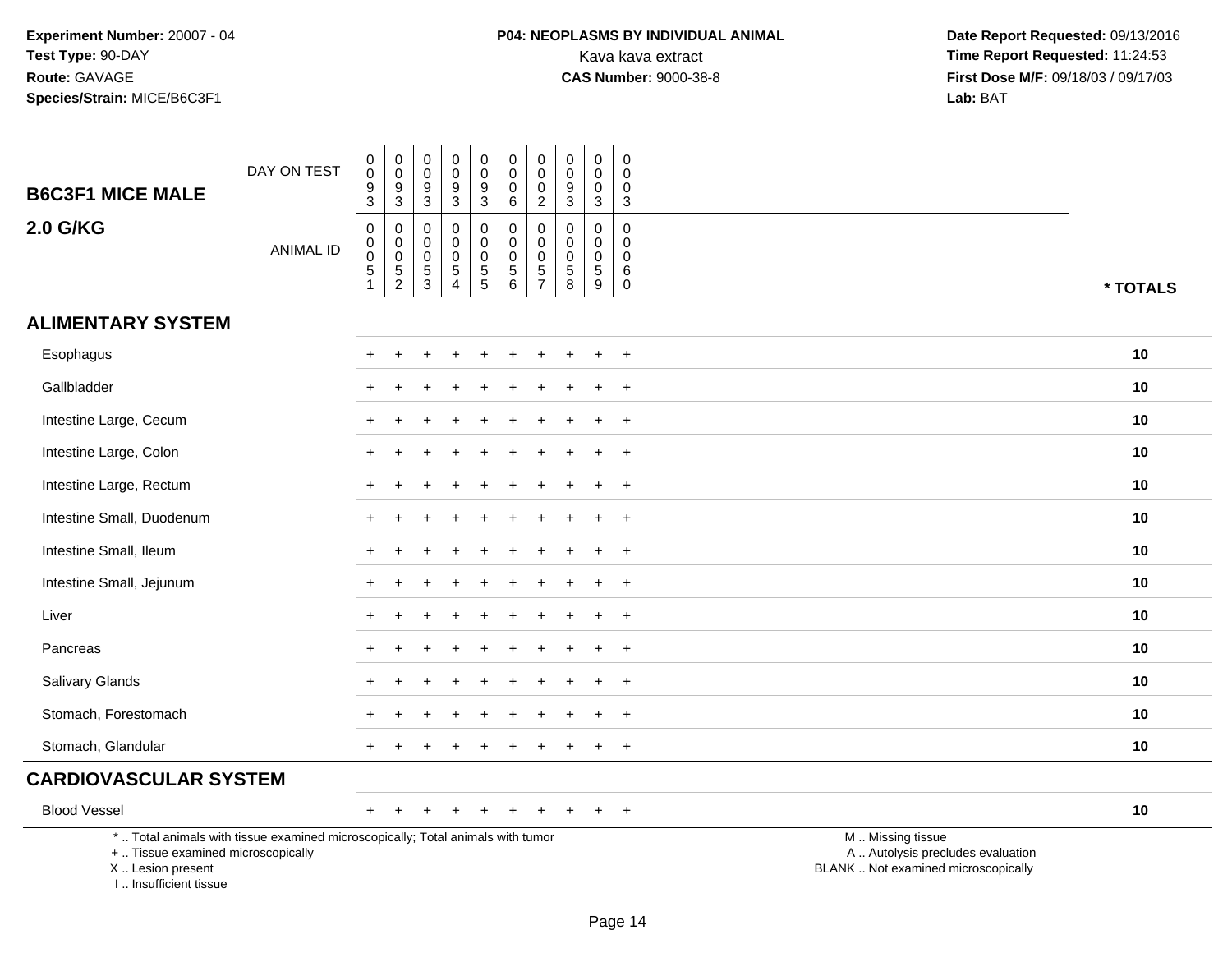# **P04: NEOPLASMS BY INDIVIDUAL ANIMAL**<br>Kava kava extract Kava kava extract **Time Report Requested:** 11:24:53<br>**CAS Number:** 9000-38-8 **Time Report Requested:** 11:24:53

 **Date Report Requested:** 09/13/2016 **First Dose M/F:** 09/18/03 / 09/17/03<br>**Lab:** BAT **Lab:** BAT

| <b>B6C3F1 MICE MALE</b><br><b>2.0 G/KG</b> | DAY ON TEST<br><b>ANIMAL ID</b> | $\pmb{0}$<br>$\mathbf 0$<br>$\boldsymbol{9}$<br>$\mathbf{3}$<br>0<br>$_{\rm 0}^{\rm 0}$ | $\begin{smallmatrix}0\\0\end{smallmatrix}$<br>$\boldsymbol{9}$<br>$\sqrt{3}$<br>$\begin{smallmatrix}0\\0\\0\end{smallmatrix}$ | $\mathbf 0$<br>$\pmb{0}$<br>$\boldsymbol{9}$<br>3<br>$\mathbf 0$<br>$\boldsymbol{0}$<br>$\boldsymbol{0}$ | $_{\rm 0}^{\rm 0}$<br>9<br>$\mathbf{3}$<br>$\begin{smallmatrix}0\0\0\0\end{smallmatrix}$ | 0<br>0<br>9<br>$\mathbf{3}$<br>0<br>0<br>0 | $\begin{smallmatrix}0\\0\\0\end{smallmatrix}$<br>6<br>$\pmb{0}$<br>$\overline{0}$<br>0 | $\pmb{0}$<br>$\pmb{0}$<br>$\mathbf 0$<br>$\overline{c}$<br>0<br>$\pmb{0}$<br>$\pmb{0}$ | $\pmb{0}$<br>$\pmb{0}$<br>$\boldsymbol{9}$<br>3<br>$\pmb{0}$<br>$\mathbf 0$ | $\mathbf 0$<br>$\mathsf{O}\xspace$<br>$\pmb{0}$<br>3<br>0<br>$\pmb{0}$<br>0 | 0<br>0<br>0<br>3<br>0<br>0<br>0 |                |
|--------------------------------------------|---------------------------------|-----------------------------------------------------------------------------------------|-------------------------------------------------------------------------------------------------------------------------------|----------------------------------------------------------------------------------------------------------|------------------------------------------------------------------------------------------|--------------------------------------------|----------------------------------------------------------------------------------------|----------------------------------------------------------------------------------------|-----------------------------------------------------------------------------|-----------------------------------------------------------------------------|---------------------------------|----------------|
|                                            |                                 | $\sqrt{5}$                                                                              | $\mathbf 5$<br>$\overline{c}$                                                                                                 | 5<br>3                                                                                                   | $\,$ 5 $\,$<br>4                                                                         | 5<br>5                                     | $\sqrt{5}$<br>$\,6\,$                                                                  | 5<br>$\overline{ }$                                                                    | 5<br>8                                                                      | 5<br>9                                                                      | 6<br>0                          | * TOTALS       |
| Heart                                      |                                 | $+$                                                                                     | $\div$                                                                                                                        |                                                                                                          | $\ddot{}$                                                                                | $+$                                        | $\pm$                                                                                  | $\pm$                                                                                  | $+$                                                                         | $+$                                                                         | $+$                             | 10             |
| <b>ENDOCRINE SYSTEM</b>                    |                                 |                                                                                         |                                                                                                                               |                                                                                                          |                                                                                          |                                            |                                                                                        |                                                                                        |                                                                             |                                                                             |                                 |                |
| <b>Adrenal Cortex</b>                      |                                 |                                                                                         |                                                                                                                               |                                                                                                          |                                                                                          | ÷                                          |                                                                                        |                                                                                        |                                                                             | $\pm$                                                                       | $+$                             | 10             |
| Adrenal Medulla                            |                                 |                                                                                         |                                                                                                                               |                                                                                                          |                                                                                          | ÷                                          |                                                                                        |                                                                                        |                                                                             | $\ddot{}$                                                                   | $+$                             | 10             |
| Islets, Pancreatic                         |                                 |                                                                                         |                                                                                                                               |                                                                                                          | $\div$                                                                                   | $\pm$                                      | $\pm$                                                                                  | $+$                                                                                    | $+$                                                                         | $+$                                                                         | $+$                             | 10             |
| Parathyroid Gland                          |                                 | $+$                                                                                     | $\ddot{}$                                                                                                                     | $+$                                                                                                      | M                                                                                        | M                                          | $+$                                                                                    | M                                                                                      |                                                                             | $+$ $+$ $+$                                                                 |                                 | $\overline{7}$ |
| <b>Pituitary Gland</b>                     |                                 |                                                                                         |                                                                                                                               |                                                                                                          | $\div$                                                                                   | $+$                                        |                                                                                        |                                                                                        |                                                                             | $+$                                                                         | $+$                             | 10             |
| <b>Thyroid Gland</b>                       |                                 |                                                                                         |                                                                                                                               |                                                                                                          |                                                                                          |                                            |                                                                                        |                                                                                        |                                                                             | $\pm$                                                                       | $+$                             | 10             |

## **GENERAL BODY SYSTEM**

NONE

#### **GENITAL SYSTEM**

| Epididymis             |  |  | + + + + + + + + + + |  |  | 10 |
|------------------------|--|--|---------------------|--|--|----|
| <b>Preputial Gland</b> |  |  | + + + + + + + + + + |  |  | 10 |
| Prostate               |  |  | + + + + + + + + + + |  |  | 10 |
| <b>Seminal Vesicle</b> |  |  | + + + + + + + + + + |  |  | 10 |
| <b>Testes</b>          |  |  | + + + + + + + + + + |  |  | 10 |

\* .. Total animals with tissue examined microscopically; Total animals with tumor

+ .. Tissue examined microscopically

X .. Lesion present

I .. Insufficient tissue

M .. Missing tissue

y the contract of the contract of the contract of the contract of the contract of the contract of the contract of  $A$ . Autolysis precludes evaluation

Lesion present BLANK .. Not examined microscopically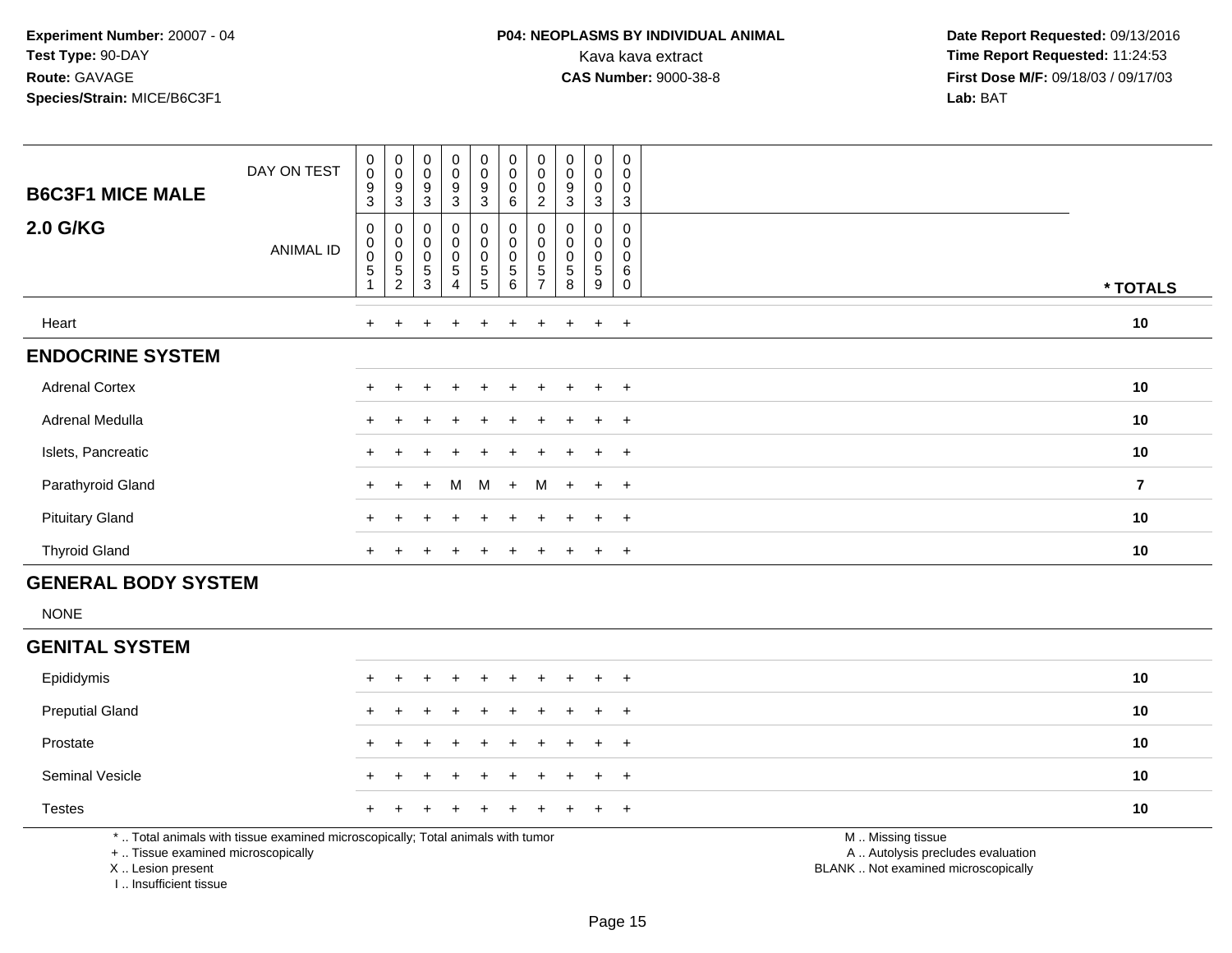| <b>B6C3F1 MICE MALE</b>                                 | DAY ON TEST                                                                     | $\mathbf 0$<br>$\pmb{0}$<br>$\boldsymbol{9}$<br>$\sqrt{3}$           | $\pmb{0}$<br>$\pmb{0}$<br>$\boldsymbol{9}$<br>$\mathbf{3}$  | $\pmb{0}$<br>$\pmb{0}$<br>$\boldsymbol{9}$<br>$\sqrt{3}$ | $_{\rm 0}^{\rm 0}$<br>$\overline{9}$<br>$\ensuremath{\mathsf{3}}$       | $_{\rm 0}^{\rm 0}$<br>$\boldsymbol{9}$<br>$\sqrt{3}$                     | $\mathbf 0$<br>$\mathbf 0$<br>$\Omega$<br>$\,6\,$                        | 0<br>$\mathbf 0$<br>$\mathbf 0$<br>$\overline{c}$             | $\pmb{0}$<br>$\mathbf 0$<br>$\boldsymbol{9}$<br>$\ensuremath{\mathsf{3}}$ | $\pmb{0}$<br>0<br>0<br>$\mathbf{3}$                                         | $\pmb{0}$<br>$\mathbf 0$<br>$\mathbf 0$<br>$\sqrt{3}$               |                                                                                               |           |
|---------------------------------------------------------|---------------------------------------------------------------------------------|----------------------------------------------------------------------|-------------------------------------------------------------|----------------------------------------------------------|-------------------------------------------------------------------------|--------------------------------------------------------------------------|--------------------------------------------------------------------------|---------------------------------------------------------------|---------------------------------------------------------------------------|-----------------------------------------------------------------------------|---------------------------------------------------------------------|-----------------------------------------------------------------------------------------------|-----------|
| <b>2.0 G/KG</b>                                         | <b>ANIMAL ID</b>                                                                | $\mathbf 0$<br>$\pmb{0}$<br>$\pmb{0}$<br>$\mathbf 5$<br>$\mathbf{1}$ | 0<br>0<br>$\boldsymbol{0}$<br>$\,$ 5 $\,$<br>$\overline{c}$ | $\pmb{0}$<br>0<br>$\mathbf 0$<br>$\frac{5}{3}$           | $\mathbf 0$<br>$\mathbf 0$<br>$\pmb{0}$<br>$\sqrt{5}$<br>$\overline{4}$ | $\pmb{0}$<br>$\mathsf{O}\xspace$<br>$\mathsf{O}\xspace$<br>$\frac{5}{5}$ | $\mathbf 0$<br>$\mathbf 0$<br>$\Omega$<br>$\,$ 5 $\,$<br>$6\phantom{1}6$ | 0<br>$\mathbf 0$<br>$\Omega$<br>$\,$ 5 $\,$<br>$\overline{7}$ | 0<br>$\mathbf{0}$<br>$\Omega$<br>$\,$ 5 $\,$<br>8                         | $\mathbf 0$<br>$\mathbf 0$<br>$\mathbf 0$<br>$\sqrt{5}$<br>$\boldsymbol{9}$ | $\mathbf 0$<br>$\mathbf 0$<br>$\mathbf 0$<br>$\,6\,$<br>$\mathbf 0$ |                                                                                               | * TOTALS  |
| <b>HEMATOPOIETIC SYSTEM</b>                             |                                                                                 |                                                                      |                                                             |                                                          |                                                                         |                                                                          |                                                                          |                                                               |                                                                           |                                                                             |                                                                     |                                                                                               |           |
| <b>Bone Marrow</b>                                      |                                                                                 |                                                                      |                                                             |                                                          |                                                                         |                                                                          |                                                                          |                                                               |                                                                           | $\pm$                                                                       | $+$                                                                 |                                                                                               | 10        |
| Lymph Node, Mandibular                                  |                                                                                 |                                                                      |                                                             |                                                          |                                                                         |                                                                          |                                                                          |                                                               |                                                                           | $\ddot{}$                                                                   | $+$                                                                 |                                                                                               | 10        |
| Lymph Node, Mesenteric                                  |                                                                                 |                                                                      |                                                             |                                                          |                                                                         |                                                                          |                                                                          |                                                               |                                                                           |                                                                             | $\overline{+}$                                                      |                                                                                               | 10        |
| Spleen                                                  |                                                                                 |                                                                      |                                                             |                                                          |                                                                         |                                                                          |                                                                          |                                                               |                                                                           | $\div$                                                                      | $^{+}$                                                              |                                                                                               | 10        |
| Thymus                                                  |                                                                                 |                                                                      |                                                             |                                                          |                                                                         |                                                                          |                                                                          |                                                               |                                                                           | $\pm$                                                                       | $+$                                                                 |                                                                                               | 10        |
| <b>INTEGUMENTARY SYSTEM</b>                             |                                                                                 |                                                                      |                                                             |                                                          |                                                                         |                                                                          |                                                                          |                                                               |                                                                           |                                                                             |                                                                     |                                                                                               |           |
| Mammary Gland                                           |                                                                                 | M                                                                    | M                                                           | M                                                        | M M                                                                     |                                                                          | M                                                                        | M                                                             |                                                                           | M M M                                                                       |                                                                     |                                                                                               | $\pmb{0}$ |
| Skin                                                    |                                                                                 | $\pm$                                                                | $\ddot{}$                                                   | $\pm$                                                    | $\div$                                                                  | $\ddot{}$                                                                | $\ddot{}$                                                                | $\pm$                                                         | $\pm$                                                                     | $+$                                                                         | $+$                                                                 |                                                                                               | 10        |
| <b>MUSCULOSKELETAL SYSTEM</b>                           |                                                                                 |                                                                      |                                                             |                                                          |                                                                         |                                                                          |                                                                          |                                                               |                                                                           |                                                                             |                                                                     |                                                                                               |           |
| Bone                                                    |                                                                                 | $\pm$                                                                |                                                             |                                                          |                                                                         |                                                                          |                                                                          |                                                               |                                                                           | $\ddot{}$                                                                   | $+$                                                                 |                                                                                               | 10        |
| <b>NERVOUS SYSTEM</b>                                   |                                                                                 |                                                                      |                                                             |                                                          |                                                                         |                                                                          |                                                                          |                                                               |                                                                           |                                                                             |                                                                     |                                                                                               |           |
| <b>Brain</b>                                            |                                                                                 | $+$                                                                  |                                                             |                                                          |                                                                         | $\ddot{}$                                                                |                                                                          | ÷.                                                            |                                                                           | $\pm$                                                                       | $+$                                                                 |                                                                                               | 10        |
| <b>RESPIRATORY SYSTEM</b>                               |                                                                                 |                                                                      |                                                             |                                                          |                                                                         |                                                                          |                                                                          |                                                               |                                                                           |                                                                             |                                                                     |                                                                                               |           |
| Lung                                                    |                                                                                 |                                                                      |                                                             |                                                          |                                                                         |                                                                          |                                                                          |                                                               |                                                                           |                                                                             | $\overline{+}$                                                      |                                                                                               | 10        |
| Nose                                                    |                                                                                 |                                                                      |                                                             |                                                          |                                                                         |                                                                          |                                                                          |                                                               |                                                                           |                                                                             | $\ddot{}$                                                           |                                                                                               | 10        |
| +  Tissue examined microscopically<br>X  Lesion present | *  Total animals with tissue examined microscopically; Total animals with tumor |                                                                      |                                                             |                                                          |                                                                         |                                                                          |                                                                          |                                                               |                                                                           |                                                                             |                                                                     | M  Missing tissue<br>A  Autolysis precludes evaluation<br>BLANK  Not examined microscopically |           |

I .. Insufficient tissue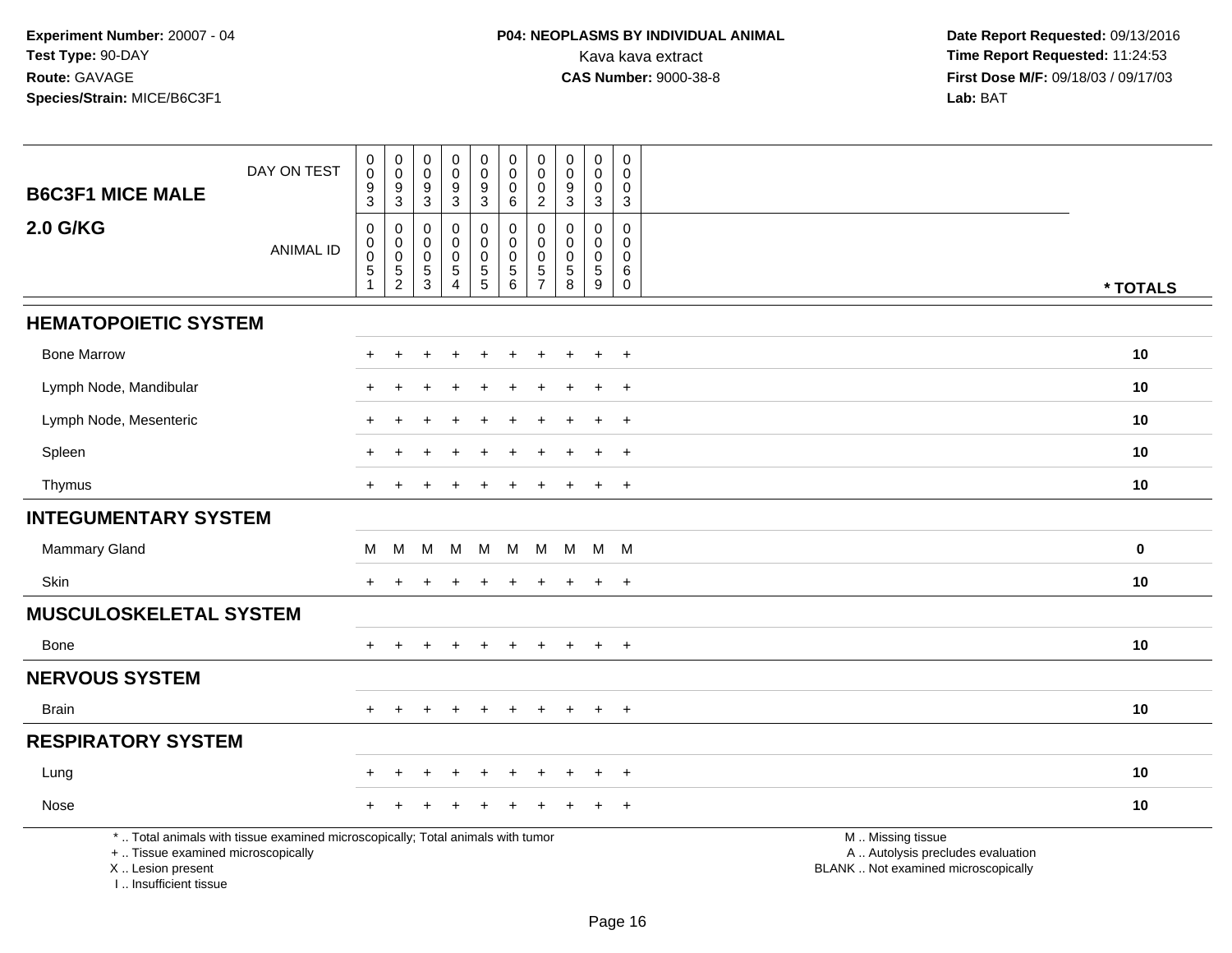| <b>B6C3F1 MICE MALE</b>      | DAY ON TEST      | $_{\rm 0}^{\rm 0}$<br>$\boldsymbol{9}$<br>3 | $_{\rm 0}^{\rm 0}$<br>$\boldsymbol{9}$                            | $\pmb{0}$<br>$\pmb{0}$<br>9                | $_0^0$<br>$\overline{9}$<br>3                       | $\begin{smallmatrix}0\0\0\9\end{smallmatrix}$<br>$\mathbf{3}$  | $\begin{smallmatrix}0\\0\\0\end{smallmatrix}$<br>$\,6\,$ | $\begin{smallmatrix} 0\\0 \end{smallmatrix}$<br>$\pmb{0}$                     | $\begin{smallmatrix}0\\0\\9\end{smallmatrix}$<br>3 | $\begin{smallmatrix} 0\\0 \end{smallmatrix}$<br>$\pmb{0}$ | $\mathbf 0$<br>0           |          |  |
|------------------------------|------------------|---------------------------------------------|-------------------------------------------------------------------|--------------------------------------------|-----------------------------------------------------|----------------------------------------------------------------|----------------------------------------------------------|-------------------------------------------------------------------------------|----------------------------------------------------|-----------------------------------------------------------|----------------------------|----------|--|
| <b>2.0 G/KG</b>              | <b>ANIMAL ID</b> | 0<br>$_{\rm 0}^{\rm 0}$<br>$\mathbf 5$      | 3<br>$\pmb{0}$<br>$\overline{0}$<br>$\,$ 5 $\,$<br>$\overline{c}$ | 3<br>0<br>$\pmb{0}$<br>$\pmb{0}$<br>5<br>3 | $\begin{matrix} 0 \\ 0 \\ 0 \end{matrix}$<br>5<br>4 | $\begin{smallmatrix}0\0\0\0\end{smallmatrix}$<br>$\frac{5}{5}$ | $_{\rm 0}^{\rm 0}$<br>$\pmb{0}$<br>$\sqrt{5}$<br>6       | $\overline{c}$<br>0<br>$\pmb{0}$<br>$\pmb{0}$<br>$\sqrt{5}$<br>$\overline{ }$ | $_{\rm 0}^{\rm 0}$<br>5<br>8                       | 3<br>0<br>$\pmb{0}$<br>$\pmb{0}$<br>5<br>9                | 3<br>0<br>0<br>0<br>6<br>0 | * TOTALS |  |
| Trachea                      |                  | $\pm$                                       |                                                                   | ÷                                          | $\div$                                              | $+$                                                            | $\ddot{}$                                                | $\pm$                                                                         | $+$                                                | $\overline{+}$                                            | $+$                        | 10       |  |
| <b>SPECIAL SENSES SYSTEM</b> |                  |                                             |                                                                   |                                            |                                                     |                                                                |                                                          |                                                                               |                                                    |                                                           |                            |          |  |
| Eye                          |                  |                                             |                                                                   |                                            | $\div$                                              | $+$                                                            | $+$                                                      | $+$                                                                           | $+$                                                | $+$                                                       | $+$                        | 10       |  |
| Harderian Gland              |                  | $+$                                         |                                                                   |                                            |                                                     | ÷                                                              | $\div$                                                   |                                                                               | $\ddot{}$                                          | $\pm$                                                     | $+$                        | 10       |  |
| <b>URINARY SYSTEM</b>        |                  |                                             |                                                                   |                                            |                                                     |                                                                |                                                          |                                                                               |                                                    |                                                           |                            |          |  |
| Kidney                       |                  |                                             |                                                                   | $\pm$                                      | $\pm$                                               | $+$                                                            | $+$                                                      | $+$                                                                           | $+$                                                | $+$                                                       | $+$                        | 10       |  |
| <b>Urinary Bladder</b>       |                  | $+$                                         |                                                                   |                                            | $\pm$                                               | $\pm$                                                          | $+$                                                      | $+$                                                                           | $+$                                                | $+$                                                       | $+$                        | 10       |  |
| <b>SYSTEMIC LESIONS</b>      |                  |                                             |                                                                   |                                            |                                                     |                                                                |                                                          |                                                                               |                                                    |                                                           |                            |          |  |
| Multiple Organ               |                  |                                             |                                                                   |                                            |                                                     |                                                                |                                                          |                                                                               |                                                    | $\pm$                                                     | $^{+}$                     | 10       |  |

\*\*\* END OF MALE DATA \*\*\*

\* .. Total animals with tissue examined microscopically; Total animals with tumor

+ .. Tissue examined microscopically

X .. Lesion present

I .. Insufficient tissue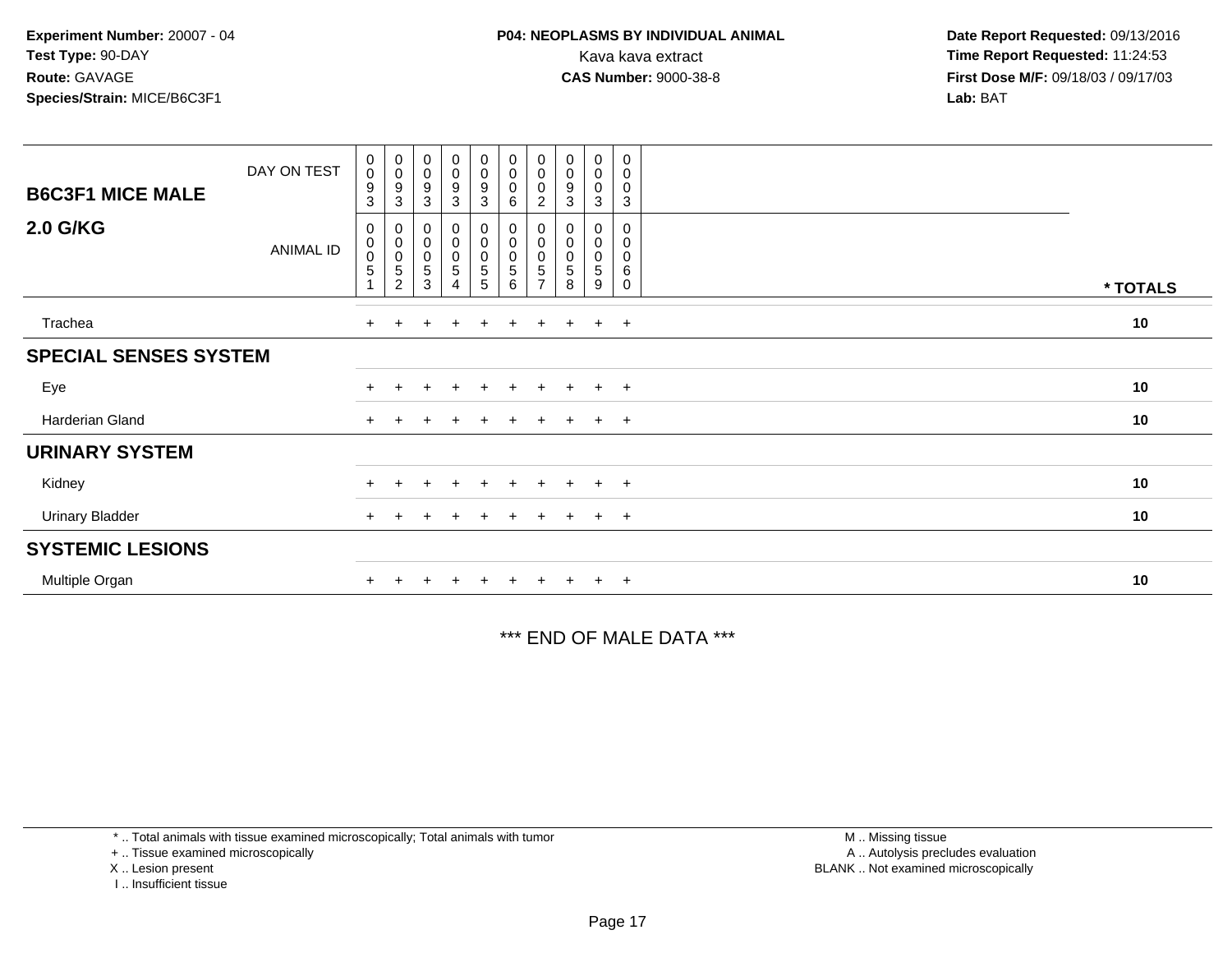I .. Insufficient tissue

| <b>B6C3F1 MICE FEMALE</b>                                                                                                                  | DAY ON TEST      | $\,0\,$<br>$\mathbf 0$<br>$\frac{9}{3}$                                      | $\boldsymbol{0}$<br>$\mathbf 0$<br>$\boldsymbol{9}$<br>$\overline{3}$ | 0<br>$\mathsf 0$<br>9<br>3                             | $\mathbf 0$<br>$\pmb{0}$<br>9<br>$\mathbf{3}$                    | $\pmb{0}$<br>$\pmb{0}$<br>9<br>3              | $\mathsf 0$<br>$\mathbf 0$<br>9<br>3                | $\pmb{0}$<br>$\pmb{0}$<br>$9\,$<br>3                     | $\pmb{0}$<br>$\pmb{0}$<br>$\boldsymbol{9}$<br>$\mathbf{3}$ | $\pmb{0}$<br>$\mathbf 0$<br>$\boldsymbol{9}$<br>$\overline{3}$         | $\mathbf 0$<br>$\mathbf 0$<br>9<br>$\mathbf{3}$                          |                                                                                               |          |
|--------------------------------------------------------------------------------------------------------------------------------------------|------------------|------------------------------------------------------------------------------|-----------------------------------------------------------------------|--------------------------------------------------------|------------------------------------------------------------------|-----------------------------------------------|-----------------------------------------------------|----------------------------------------------------------|------------------------------------------------------------|------------------------------------------------------------------------|--------------------------------------------------------------------------|-----------------------------------------------------------------------------------------------|----------|
| 0 G/KG                                                                                                                                     | <b>ANIMAL ID</b> | $\pmb{0}$<br>$\pmb{0}$<br>$\pmb{0}$<br>$\begin{array}{c} 6 \\ 1 \end{array}$ | 0<br>$\mathbf 0$<br>$\mathbf 0$<br>$^6_2$                             | 0<br>$\mathbf 0$<br>$\mathbf 0$<br>6<br>$\overline{3}$ | $\mathbf 0$<br>$\mathbf 0$<br>$\mathbf 0$<br>6<br>$\overline{4}$ | 0<br>$\mathsf 0$<br>$\mathsf 0$<br>$6\over 5$ | $\mathbf 0$<br>$\mathbf 0$<br>$\mathbf 0$<br>$^6_6$ | $\mathbf 0$<br>$\pmb{0}$<br>$\mathbf 0$<br>$\frac{6}{7}$ | $\mathbf 0$<br>$\mathbf 0$<br>$\mathbf 0$<br>$^6_8$        | $\mathbf 0$<br>$\mathbf 0$<br>$\mathbf 0$<br>$\,6\,$<br>$\overline{9}$ | $\mathbf 0$<br>$\mathbf 0$<br>$\mathbf 0$<br>$\overline{7}$<br>$\pmb{0}$ |                                                                                               | * TOTALS |
| <b>ALIMENTARY SYSTEM</b>                                                                                                                   |                  |                                                                              |                                                                       |                                                        |                                                                  |                                               |                                                     |                                                          |                                                            |                                                                        |                                                                          |                                                                                               |          |
| Esophagus                                                                                                                                  |                  |                                                                              |                                                                       |                                                        |                                                                  |                                               |                                                     |                                                          |                                                            |                                                                        | $\ddot{}$                                                                |                                                                                               | 10       |
| Gallbladder                                                                                                                                |                  |                                                                              |                                                                       |                                                        |                                                                  |                                               |                                                     |                                                          |                                                            |                                                                        | $\overline{+}$                                                           |                                                                                               | 10       |
| Intestine Large, Cecum                                                                                                                     |                  |                                                                              |                                                                       |                                                        |                                                                  |                                               |                                                     |                                                          |                                                            |                                                                        | $\ddot{}$                                                                |                                                                                               | 10       |
| Intestine Large, Colon                                                                                                                     |                  |                                                                              |                                                                       |                                                        |                                                                  |                                               |                                                     |                                                          |                                                            |                                                                        | $\overline{+}$                                                           |                                                                                               | 10       |
| Intestine Large, Rectum                                                                                                                    |                  | $+$                                                                          | $\div$                                                                | +                                                      |                                                                  |                                               |                                                     |                                                          |                                                            | ÷                                                                      | $+$                                                                      |                                                                                               | 10       |
| Intestine Small, Duodenum                                                                                                                  |                  |                                                                              |                                                                       |                                                        |                                                                  |                                               |                                                     |                                                          |                                                            |                                                                        | $\ddot{}$                                                                |                                                                                               | 10       |
| Intestine Small, Ileum                                                                                                                     |                  |                                                                              |                                                                       |                                                        |                                                                  |                                               |                                                     |                                                          |                                                            |                                                                        | $\ddot{}$                                                                |                                                                                               | 10       |
| Intestine Small, Jejunum                                                                                                                   |                  |                                                                              |                                                                       |                                                        |                                                                  |                                               |                                                     |                                                          |                                                            | ÷                                                                      | $\overline{+}$                                                           |                                                                                               | 10       |
| Liver                                                                                                                                      |                  |                                                                              |                                                                       |                                                        |                                                                  |                                               |                                                     |                                                          |                                                            |                                                                        | $\ddot{}$                                                                |                                                                                               | 10       |
| Pancreas                                                                                                                                   |                  | $\pm$                                                                        |                                                                       |                                                        |                                                                  |                                               |                                                     |                                                          |                                                            |                                                                        | $+$                                                                      |                                                                                               | 10       |
| Salivary Glands                                                                                                                            |                  |                                                                              |                                                                       |                                                        |                                                                  |                                               |                                                     |                                                          |                                                            |                                                                        | $+$                                                                      |                                                                                               | 10       |
| Stomach, Forestomach                                                                                                                       |                  |                                                                              |                                                                       |                                                        |                                                                  |                                               |                                                     |                                                          |                                                            |                                                                        | $\ddot{}$                                                                |                                                                                               | 10       |
| Stomach, Glandular                                                                                                                         |                  | $+$                                                                          |                                                                       |                                                        |                                                                  |                                               |                                                     |                                                          |                                                            | $\ddot{}$                                                              | $+$                                                                      |                                                                                               | 10       |
| <b>CARDIOVASCULAR SYSTEM</b>                                                                                                               |                  |                                                                              |                                                                       |                                                        |                                                                  |                                               |                                                     |                                                          |                                                            |                                                                        |                                                                          |                                                                                               |          |
| <b>Blood Vessel</b>                                                                                                                        |                  |                                                                              |                                                                       |                                                        |                                                                  |                                               |                                                     |                                                          |                                                            |                                                                        | $\overline{+}$                                                           |                                                                                               | 10       |
| *  Total animals with tissue examined microscopically; Total animals with tumor<br>+  Tissue examined microscopically<br>X  Lesion present |                  |                                                                              |                                                                       |                                                        |                                                                  |                                               |                                                     |                                                          |                                                            |                                                                        |                                                                          | M  Missing tissue<br>A  Autolysis precludes evaluation<br>BLANK  Not examined microscopically |          |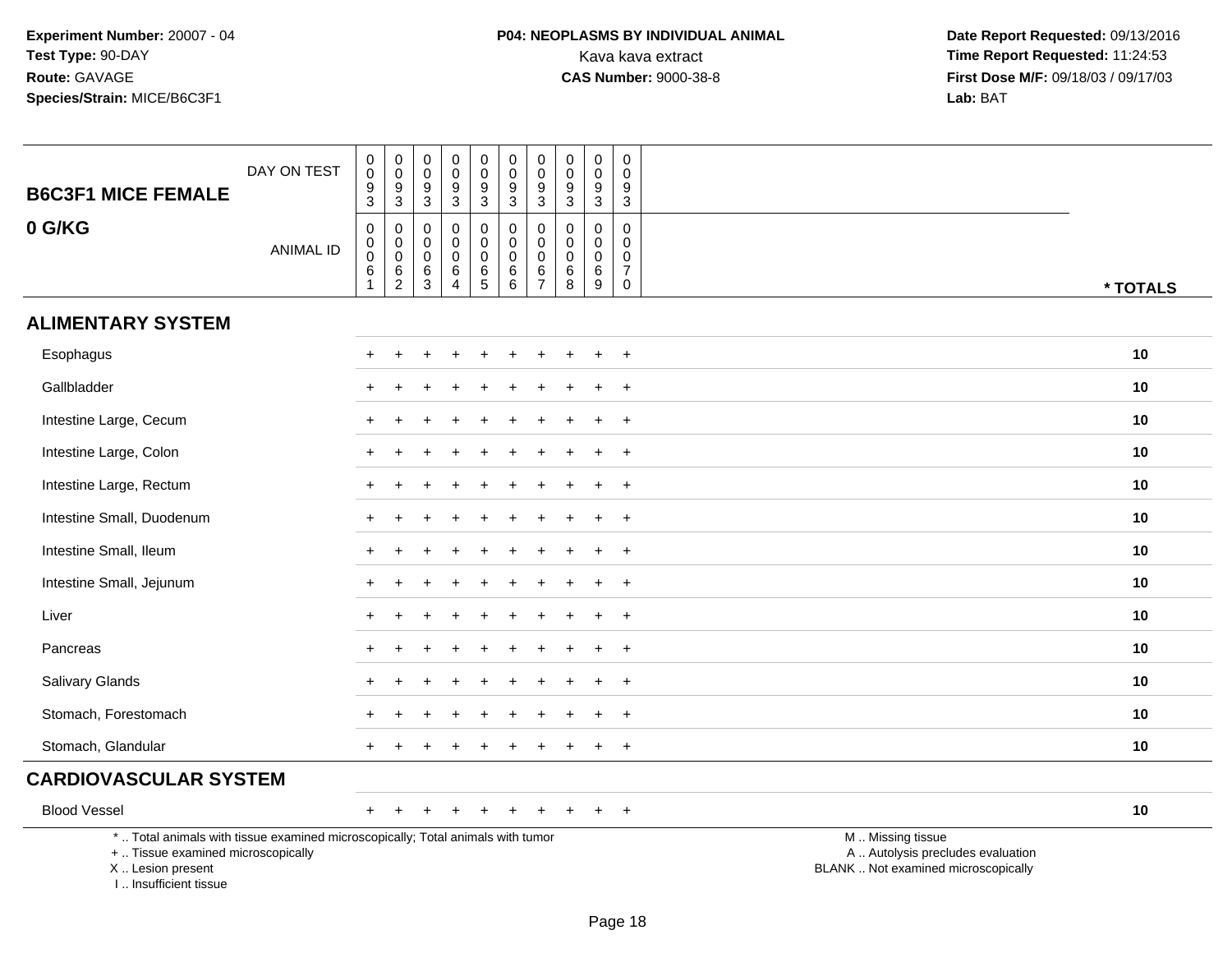# **P04: NEOPLASMS BY INDIVIDUAL ANIMAL**Kava kava extract **Time Report Requested:** 11:24:53<br>**CAS Number:** 9000-38-8 **Time Report Requested:** 11:24:53

 **Date Report Requested:** 09/13/2016 **First Dose M/F:** 09/18/03 / 09/17/03<br>Lab: BAT **Lab:** BAT

| <b>B6C3F1 MICE FEMALE</b>                                                                                                                                           | DAY ON TEST      | $_{\rm 0}^{\rm 0}$<br>$\frac{9}{3}$                      | $_{\rm 0}^{\rm 0}$<br>$\frac{9}{3}$              | $\pmb{0}$<br>$\mathbf 0$<br>$\frac{9}{3}$ | $_{\rm 0}^{\rm 0}$<br>$\frac{9}{3}$                                  | $\pmb{0}$<br>$\mathbf 0$<br>$\frac{9}{3}$                              | $_{\rm 0}^{\rm 0}$<br>$\boldsymbol{9}$<br>$\mathbf{3}$                             | $\pmb{0}$<br>$\mathbf 0$<br>9<br>3                               | $\pmb{0}$<br>$\mathbf 0$<br>$\boldsymbol{9}$<br>$\mathbf{3}$ | $_{\rm 0}^{\rm 0}$<br>$\frac{9}{3}$                        | $\mathsf{O}\xspace$<br>$\mathbf 0$<br>$\frac{9}{3}$                                |                                                                                               |                         |
|---------------------------------------------------------------------------------------------------------------------------------------------------------------------|------------------|----------------------------------------------------------|--------------------------------------------------|-------------------------------------------|----------------------------------------------------------------------|------------------------------------------------------------------------|------------------------------------------------------------------------------------|------------------------------------------------------------------|--------------------------------------------------------------|------------------------------------------------------------|------------------------------------------------------------------------------------|-----------------------------------------------------------------------------------------------|-------------------------|
| 0 G/KG                                                                                                                                                              | <b>ANIMAL ID</b> | $\mathbf 0$<br>0<br>$\mathbf 0$<br>$\,6$<br>$\mathbf{1}$ | $\pmb{0}$<br>$\mathsf{O}$<br>$\pmb{0}$<br>$^6_2$ | $\mathbf 0$<br>0<br>$\mathbf 0$<br>$^6_3$ | $\pmb{0}$<br>$\mathbf 0$<br>$\mathsf 0$<br>$\,6\,$<br>$\overline{4}$ | 0<br>$\mathbf 0$<br>$\pmb{0}$<br>$\begin{array}{c} 6 \\ 5 \end{array}$ | $\mathbf 0$<br>$\mathbf 0$<br>$\mathbf 0$<br>$\begin{array}{c} 6 \\ 6 \end{array}$ | $\mathbf 0$<br>$\mathbf 0$<br>$\mathbf 0$<br>6<br>$\overline{7}$ | $\mathbf 0$<br>$\mathbf{0}$<br>0<br>$\,6$<br>$\overline{8}$  | $\mathbf 0$<br>0<br>$\pmb{0}$<br>$\,6\,$<br>$\overline{9}$ | $\mathbf 0$<br>$\mathbf 0$<br>$\mathbf 0$<br>$\overline{7}$<br>$\mathsf{O}\xspace$ |                                                                                               | * TOTALS                |
| Heart                                                                                                                                                               |                  | $+$                                                      |                                                  |                                           |                                                                      |                                                                        |                                                                                    |                                                                  |                                                              | $\ddot{}$                                                  | $+$                                                                                |                                                                                               | 10                      |
| <b>ENDOCRINE SYSTEM</b>                                                                                                                                             |                  |                                                          |                                                  |                                           |                                                                      |                                                                        |                                                                                    |                                                                  |                                                              |                                                            |                                                                                    |                                                                                               |                         |
| <b>Adrenal Cortex</b>                                                                                                                                               |                  |                                                          |                                                  |                                           |                                                                      |                                                                        |                                                                                    |                                                                  |                                                              |                                                            | $\overline{+}$                                                                     |                                                                                               | 10                      |
| Adrenal Medulla                                                                                                                                                     |                  |                                                          |                                                  |                                           |                                                                      |                                                                        |                                                                                    |                                                                  |                                                              |                                                            | $\ddot{}$                                                                          |                                                                                               | 10                      |
| Islets, Pancreatic                                                                                                                                                  |                  |                                                          |                                                  |                                           |                                                                      |                                                                        |                                                                                    |                                                                  |                                                              | $\ddot{}$                                                  | $+$                                                                                |                                                                                               | 10                      |
| Parathyroid Gland                                                                                                                                                   |                  |                                                          | м                                                |                                           | M                                                                    | $\ddot{}$                                                              | м                                                                                  |                                                                  |                                                              | ÷                                                          | $\ddot{}$                                                                          |                                                                                               | $\overline{\mathbf{z}}$ |
| <b>Pituitary Gland</b>                                                                                                                                              |                  |                                                          |                                                  |                                           |                                                                      |                                                                        |                                                                                    |                                                                  |                                                              | $\div$                                                     | $\overline{+}$                                                                     |                                                                                               | 10                      |
| <b>Thyroid Gland</b>                                                                                                                                                |                  | $+$                                                      |                                                  |                                           |                                                                      |                                                                        |                                                                                    |                                                                  |                                                              | $+$                                                        | $+$                                                                                |                                                                                               | 10                      |
| <b>GENERAL BODY SYSTEM</b>                                                                                                                                          |                  |                                                          |                                                  |                                           |                                                                      |                                                                        |                                                                                    |                                                                  |                                                              |                                                            |                                                                                    |                                                                                               |                         |
| <b>NONE</b>                                                                                                                                                         |                  |                                                          |                                                  |                                           |                                                                      |                                                                        |                                                                                    |                                                                  |                                                              |                                                            |                                                                                    |                                                                                               |                         |
| <b>GENITAL SYSTEM</b>                                                                                                                                               |                  |                                                          |                                                  |                                           |                                                                      |                                                                        |                                                                                    |                                                                  |                                                              |                                                            |                                                                                    |                                                                                               |                         |
| <b>Clitoral Gland</b>                                                                                                                                               |                  |                                                          |                                                  |                                           |                                                                      |                                                                        |                                                                                    |                                                                  |                                                              |                                                            |                                                                                    |                                                                                               | 10                      |
| Ovary                                                                                                                                                               |                  |                                                          |                                                  |                                           |                                                                      |                                                                        |                                                                                    |                                                                  |                                                              |                                                            | $\overline{ }$                                                                     |                                                                                               | 10                      |
| <b>Uterus</b>                                                                                                                                                       |                  | $+$                                                      |                                                  |                                           |                                                                      |                                                                        |                                                                                    |                                                                  |                                                              | $\ddot{}$                                                  | $+$                                                                                |                                                                                               | 10                      |
| <b>HEMATOPOIETIC SYSTEM</b>                                                                                                                                         |                  |                                                          |                                                  |                                           |                                                                      |                                                                        |                                                                                    |                                                                  |                                                              |                                                            |                                                                                    |                                                                                               |                         |
| <b>Bone Marrow</b>                                                                                                                                                  |                  |                                                          |                                                  |                                           |                                                                      |                                                                        |                                                                                    |                                                                  |                                                              |                                                            | $+$                                                                                |                                                                                               | 10                      |
| *  Total animals with tissue examined microscopically; Total animals with tumor<br>+  Tissue examined microscopically<br>X  Lesion present<br>I Insufficient tissue |                  |                                                          |                                                  |                                           |                                                                      |                                                                        |                                                                                    |                                                                  |                                                              |                                                            |                                                                                    | M  Missing tissue<br>A  Autolysis precludes evaluation<br>BLANK  Not examined microscopically |                         |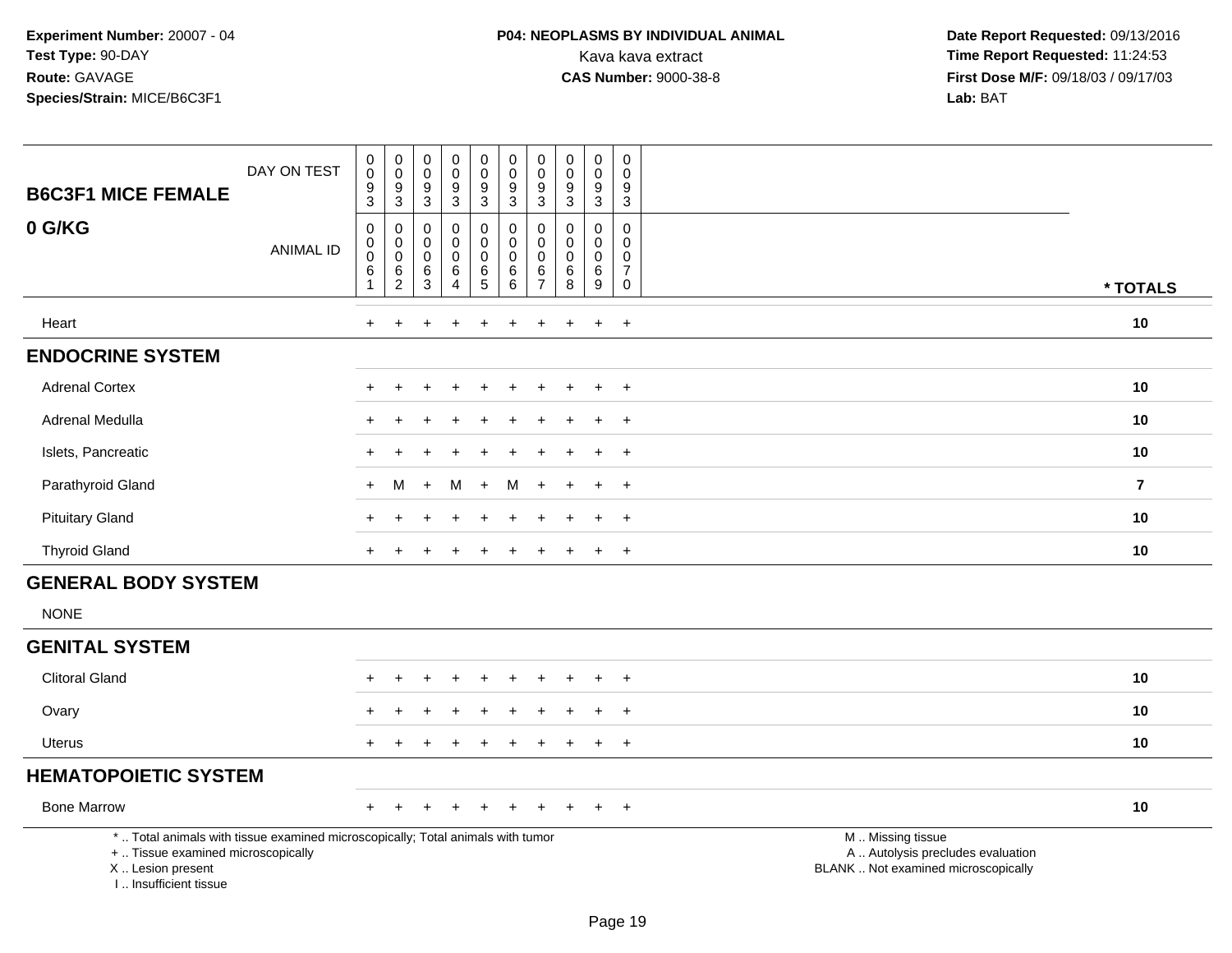| <b>B6C3F1 MICE FEMALE</b>     | DAY ON TEST      | $_{\rm 0}^{\rm 0}$<br>$\frac{9}{3}$                                                  | $_{\rm 0}^{\rm 0}$<br>$\frac{9}{3}$                 | 0<br>0<br>$\frac{9}{3}$                               | $_{\rm 0}^{\rm 0}$<br>$\frac{9}{3}$                            | $\begin{array}{c} 0 \\ 0 \\ 9 \\ 3 \end{array}$ | $\begin{smallmatrix} 0\\0 \end{smallmatrix}$<br>$\frac{9}{3}$ | $\pmb{0}$<br>$\mathbf 0$<br>$9\,$<br>$\mathbf{3}$      | $\mathbf 0$<br>$\pmb{0}$<br>$\frac{9}{3}$   | $\pmb{0}$<br>$\pmb{0}$<br>$\frac{9}{3}$ | $\mathbf 0$<br>0<br>$\boldsymbol{9}$<br>$\overline{3}$                     |          |
|-------------------------------|------------------|--------------------------------------------------------------------------------------|-----------------------------------------------------|-------------------------------------------------------|----------------------------------------------------------------|-------------------------------------------------|---------------------------------------------------------------|--------------------------------------------------------|---------------------------------------------|-----------------------------------------|----------------------------------------------------------------------------|----------|
| 0 G/KG                        | <b>ANIMAL ID</b> | $\pmb{0}$<br>$\begin{smallmatrix}0\\0\end{smallmatrix}$<br>$\,6\,$<br>$\overline{1}$ | 0<br>$\overline{0}$<br>0<br>$\,6$<br>$\overline{c}$ | 0<br>$\mathbf 0$<br>$\mathsf{O}\xspace$<br>$\,6$<br>3 | $\pmb{0}$<br>$\pmb{0}$<br>$\pmb{0}$<br>$\,6$<br>$\overline{4}$ | $\pmb{0}$<br>$\overline{0}$<br>$\frac{6}{5}$    | $\pmb{0}$<br>$\mathbf 0$<br>$\mathbf 0$<br>$\,6\,$<br>6       | 0<br>$\mathbf 0$<br>$\mathbf 0$<br>6<br>$\overline{7}$ | $\mathbf 0$<br>0<br>$\pmb{0}$<br>$\,6$<br>8 | 0<br>0<br>$\pmb{0}$<br>$\,6$<br>9       | $\mathbf 0$<br>$\mathbf 0$<br>$\mathbf 0$<br>$\overline{7}$<br>$\mathbf 0$ | * TOTALS |
| Lymph Node, Mandibular        |                  |                                                                                      |                                                     |                                                       | $\div$                                                         | $\ddot{}$                                       | $\div$                                                        | ÷                                                      |                                             | $\ddot{}$                               | $+$                                                                        | 10       |
| Lymph Node, Mesenteric        |                  |                                                                                      |                                                     |                                                       | $\div$                                                         | ÷                                               | ÷                                                             | $\div$                                                 |                                             | $\ddot{}$                               | $+$                                                                        | 10       |
| Spleen                        |                  | $\pm$                                                                                |                                                     |                                                       | $\pm$                                                          | $\ddot{}$                                       | $\ddot{}$                                                     | ÷                                                      | $\pm$                                       | $+$                                     | $+$                                                                        | 10       |
| Thymus                        |                  | $+$                                                                                  |                                                     |                                                       | $\overline{+}$                                                 | $\ddot{}$                                       | ÷                                                             | ÷                                                      |                                             | $\ddot{}$                               | $+$                                                                        | 10       |
| <b>INTEGUMENTARY SYSTEM</b>   |                  |                                                                                      |                                                     |                                                       |                                                                |                                                 |                                                               |                                                        |                                             |                                         |                                                                            |          |
| Mammary Gland                 |                  | $\pm$                                                                                | $\ddot{}$                                           |                                                       | $\div$                                                         | $\ddot{}$                                       | $\ddot{}$                                                     | $\div$                                                 | $\pm$                                       | $\ddot{}$                               | $+$                                                                        | 10       |
| Skin                          |                  | $\pm$                                                                                | $\ddot{}$                                           |                                                       | $\div$                                                         |                                                 |                                                               |                                                        |                                             | $\ddot{}$                               | $+$                                                                        | 10       |
| <b>MUSCULOSKELETAL SYSTEM</b> |                  |                                                                                      |                                                     |                                                       |                                                                |                                                 |                                                               |                                                        |                                             |                                         |                                                                            |          |
| Bone                          |                  | ÷                                                                                    |                                                     |                                                       | $\div$                                                         | $\ddot{}$                                       | $\div$                                                        | $\div$                                                 |                                             | $+$                                     | $+$                                                                        | 10       |
| <b>NERVOUS SYSTEM</b>         |                  |                                                                                      |                                                     |                                                       |                                                                |                                                 |                                                               |                                                        |                                             |                                         |                                                                            |          |
| Brain                         |                  | $+$                                                                                  | $\pm$                                               | $+$                                                   | $+$                                                            | $+$                                             | $+$                                                           | $\ddot{}$                                              | $+$                                         | $+$                                     | $+$                                                                        | 10       |
| <b>RESPIRATORY SYSTEM</b>     |                  |                                                                                      |                                                     |                                                       |                                                                |                                                 |                                                               |                                                        |                                             |                                         |                                                                            |          |
| Lung                          |                  | $+$                                                                                  | $\ddot{}$                                           | ÷                                                     | $\ddot{}$                                                      | $\ddot{}$                                       | $\ddot{}$                                                     | $\div$                                                 |                                             | $\ddot{}$                               | $+$                                                                        | 10       |
| Nose                          |                  | $+$                                                                                  | $\ddot{}$                                           | $\div$                                                | $\overline{+}$                                                 | $\ddot{}$                                       | ÷                                                             |                                                        |                                             | $\ddot{}$                               | $+$                                                                        | 10       |
| Trachea                       |                  | $\pm$                                                                                | ÷                                                   |                                                       |                                                                |                                                 |                                                               |                                                        |                                             | $\ddot{}$                               | $+$                                                                        | 10       |

## **SPECIAL SENSES SYSTEM**

\* .. Total animals with tissue examined microscopically; Total animals with tumor

+ .. Tissue examined microscopically

X .. Lesion present

I .. Insufficient tissue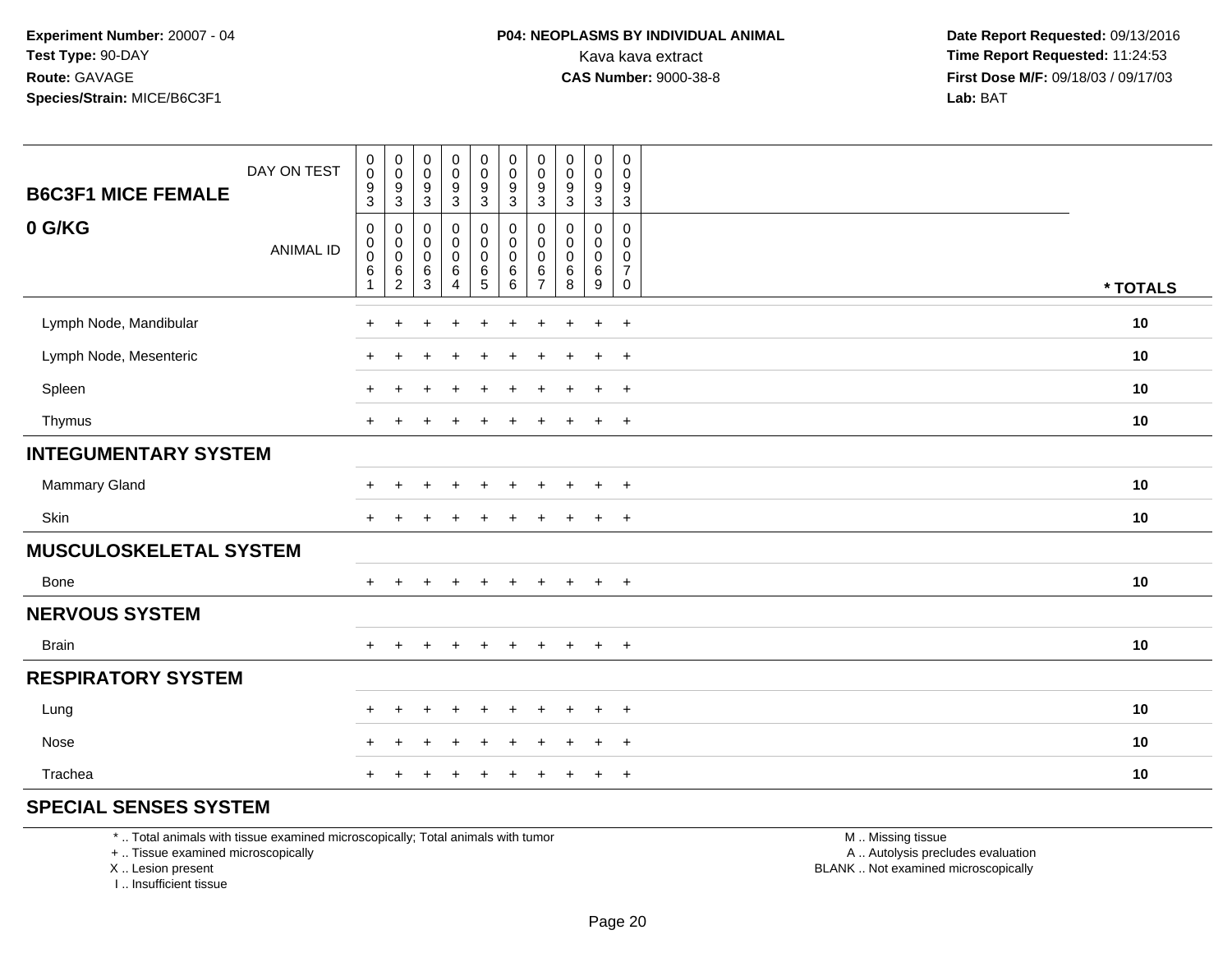| <b>B6C3F1 MICE FEMALE</b> | DAY ON TEST | $\pmb{0}$<br>$\mathbf 0$<br>$\boldsymbol{9}$<br>3 | $_{\rm 0}^{\rm 0}$<br>$\boldsymbol{9}$<br>3              | $_{\rm 0}^{\rm 0}$<br>$\boldsymbol{9}$<br>3 | $\begin{smallmatrix}0\0\0\end{smallmatrix}$<br>$\boldsymbol{9}$<br>3 | $\begin{smallmatrix}0\\0\\9\end{smallmatrix}$<br>$\mathbf{3}$ | $\begin{smallmatrix}0\\0\\9\end{smallmatrix}$<br>$\mathbf{3}$        | 0<br>$\pmb{0}$<br>9<br>3 | $_{\rm 0}^{\rm 0}$<br>9<br>3 | $\begin{smallmatrix} 0\\0 \end{smallmatrix}$<br>9<br>3 | 0<br>$\pmb{0}$<br>9<br>3                             |          |
|---------------------------|-------------|---------------------------------------------------|----------------------------------------------------------|---------------------------------------------|----------------------------------------------------------------------|---------------------------------------------------------------|----------------------------------------------------------------------|--------------------------|------------------------------|--------------------------------------------------------|------------------------------------------------------|----------|
| 0 G/KG                    | ANIMAL ID   | $\mathbf 0$<br>$_{\rm 0}^{\rm 0}$<br>$\,6\,$      | 0<br>$\pmb{0}$<br>$\mathbf 0$<br>$\,6$<br>$\overline{2}$ | 0<br>$\pmb{0}$<br>$\mathbf 0$<br>6<br>3     | 0<br>$_{0}^{0}$<br>$\,6$<br>4                                        | 0<br>0<br>0<br>5                                              | $\boldsymbol{0}$<br>$\begin{bmatrix} 0 \\ 0 \\ 6 \end{bmatrix}$<br>6 | 0<br>0<br>$\pmb{0}$<br>6 | 0<br>0<br>6<br>8             | 0<br>0<br>$\mathbf 0$<br>6<br>9                        | 0<br>0<br>$\pmb{0}$<br>$\overline{z}$<br>$\mathbf 0$ | * TOTALS |
| Eye                       |             | $\pm$                                             |                                                          | $+$                                         | $\ddot{}$                                                            | $+$                                                           | $\pm$                                                                | $\pm$                    | $+$                          | $+$                                                    | $+$                                                  | 10       |
| Harderian Gland           |             | $+$                                               |                                                          |                                             | $\ddot{}$                                                            | $+$                                                           | $+$                                                                  | $+$                      | $+$                          |                                                        | $+$ $+$                                              | 10       |
| <b>URINARY SYSTEM</b>     |             |                                                   |                                                          |                                             |                                                                      |                                                               |                                                                      |                          |                              |                                                        |                                                      |          |
| Kidney                    |             | $+$                                               |                                                          |                                             | $\ddot{}$                                                            | $\pm$                                                         | $+$                                                                  | $\div$                   | $+$                          | $+$                                                    | $+$                                                  | 10       |
| <b>Urinary Bladder</b>    |             | $+$                                               |                                                          | $+$                                         | $\ddot{}$                                                            | $+$                                                           | $+$                                                                  | $+$                      | $+$                          |                                                        | $+$ $+$                                              | 10       |
| <b>SYSTEMIC LESIONS</b>   |             |                                                   |                                                          |                                             |                                                                      |                                                               |                                                                      |                          |                              |                                                        |                                                      |          |
| Multiple Organ            |             |                                                   |                                                          |                                             | $\div$                                                               | $+$                                                           | $\pm$                                                                | $\div$                   |                              | $+$                                                    | $+$                                                  | 10       |

\* .. Total animals with tissue examined microscopically; Total animals with tumor

+ .. Tissue examined microscopically

- X .. Lesion present
- I .. Insufficient tissue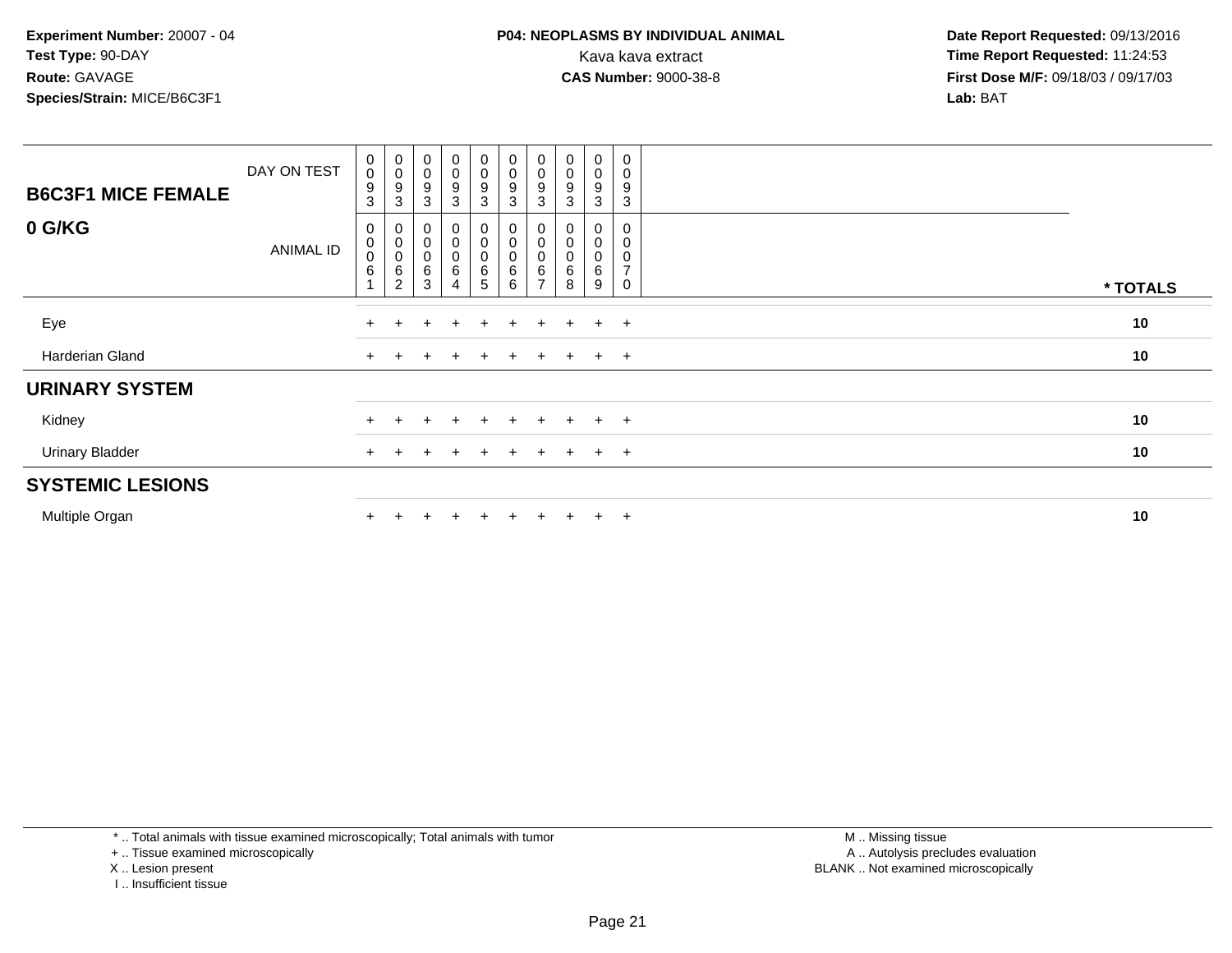|                              | DAY ON TEST      | 0<br>$\pmb{0}$<br>9         | 0<br>$\mathsf{O}\xspace$<br>9         | $\mathbf 0$<br>$\pmb{0}$    | 0<br>0<br>9         | $\mathbf 0$<br>$\pmb{0}$<br>$\boldsymbol{9}$ | 0<br>$\pmb{0}$<br>$\boldsymbol{9}$ | 0<br>$\pmb{0}$<br>$9\,$     | 0<br>0<br>9 | $\pmb{0}$<br>0<br>9 | 0<br>0<br>9      |          |
|------------------------------|------------------|-----------------------------|---------------------------------------|-----------------------------|---------------------|----------------------------------------------|------------------------------------|-----------------------------|-------------|---------------------|------------------|----------|
| <b>B6C3F1 MICE FEMALE</b>    |                  | 3                           | 3                                     | $\frac{9}{3}$               | 3                   | $\sqrt{3}$                                   | 3                                  | $\mathbf{3}$                | 3           | $\sqrt{3}$          | 3                |          |
| 0.125 G/KG                   | <b>ANIMAL ID</b> | 0<br>0                      | 0<br>0                                | 0<br>0                      | 0<br>0              | 0<br>$\mathbf 0$                             | 0<br>0                             | 0<br>$\mathbf 0$            | 0<br>0      | 0<br>0              | $\mathbf 0$<br>0 |          |
|                              |                  | $\pmb{0}$<br>$\overline{7}$ | $\mathsf{O}\xspace$<br>$\overline{7}$ | $\pmb{0}$<br>$\overline{7}$ | 0<br>$\overline{7}$ | $\pmb{0}$<br>$\boldsymbol{7}$                | $\pmb{0}$<br>$\overline{7}$        | $\pmb{0}$<br>$\overline{7}$ | 0<br>7      | 0<br>$\overline{7}$ | 0<br>8           |          |
|                              |                  |                             | $\overline{2}$                        | 3                           | 4                   | $\sqrt{5}$                                   | 6                                  | $\overline{7}$              | 8           | 9                   | 0                | * TOTALS |
| <b>ALIMENTARY SYSTEM</b>     |                  |                             |                                       |                             |                     |                                              |                                    |                             |             |                     |                  |          |
| Liver                        |                  |                             |                                       | ÷                           |                     |                                              | $\pm$                              | $+$                         | $\pm$       | $+$                 | $+$              | 10       |
| <b>CARDIOVASCULAR SYSTEM</b> |                  |                             |                                       |                             |                     |                                              |                                    |                             |             |                     |                  |          |
| <b>NONE</b>                  |                  |                             |                                       |                             |                     |                                              |                                    |                             |             |                     |                  |          |
| <b>ENDOCRINE SYSTEM</b>      |                  |                             |                                       |                             |                     |                                              |                                    |                             |             |                     |                  |          |
| <b>NONE</b>                  |                  |                             |                                       |                             |                     |                                              |                                    |                             |             |                     |                  |          |
| <b>GENERAL BODY SYSTEM</b>   |                  |                             |                                       |                             |                     |                                              |                                    |                             |             |                     |                  |          |
| <b>NONE</b>                  |                  |                             |                                       |                             |                     |                                              |                                    |                             |             |                     |                  |          |
| <b>GENITAL SYSTEM</b>        |                  |                             |                                       |                             |                     |                                              |                                    |                             |             |                     |                  |          |
| <b>NONE</b>                  |                  |                             |                                       |                             |                     |                                              |                                    |                             |             |                     |                  |          |
| <b>HEMATOPOIETIC SYSTEM</b>  |                  |                             |                                       |                             |                     |                                              |                                    |                             |             |                     |                  |          |
| <b>Bone Marrow</b>           |                  |                             |                                       |                             |                     |                                              |                                    |                             |             |                     | $^{+}$           | 10       |
| Spleen                       |                  |                             | $\pm$                                 |                             |                     |                                              |                                    |                             |             |                     | $^{+}$           | 10       |
| Thymus                       |                  |                             |                                       |                             |                     |                                              |                                    |                             |             |                     | $+$              | 10       |
| INITECHMENTADV CVCTEM        |                  |                             |                                       |                             |                     |                                              |                                    |                             |             |                     |                  |          |

## **INTEGUMENTARY SYSTEM**

NONE

\* .. Total animals with tissue examined microscopically; Total animals with tumor

+ .. Tissue examined microscopically

X .. Lesion present

I .. Insufficient tissue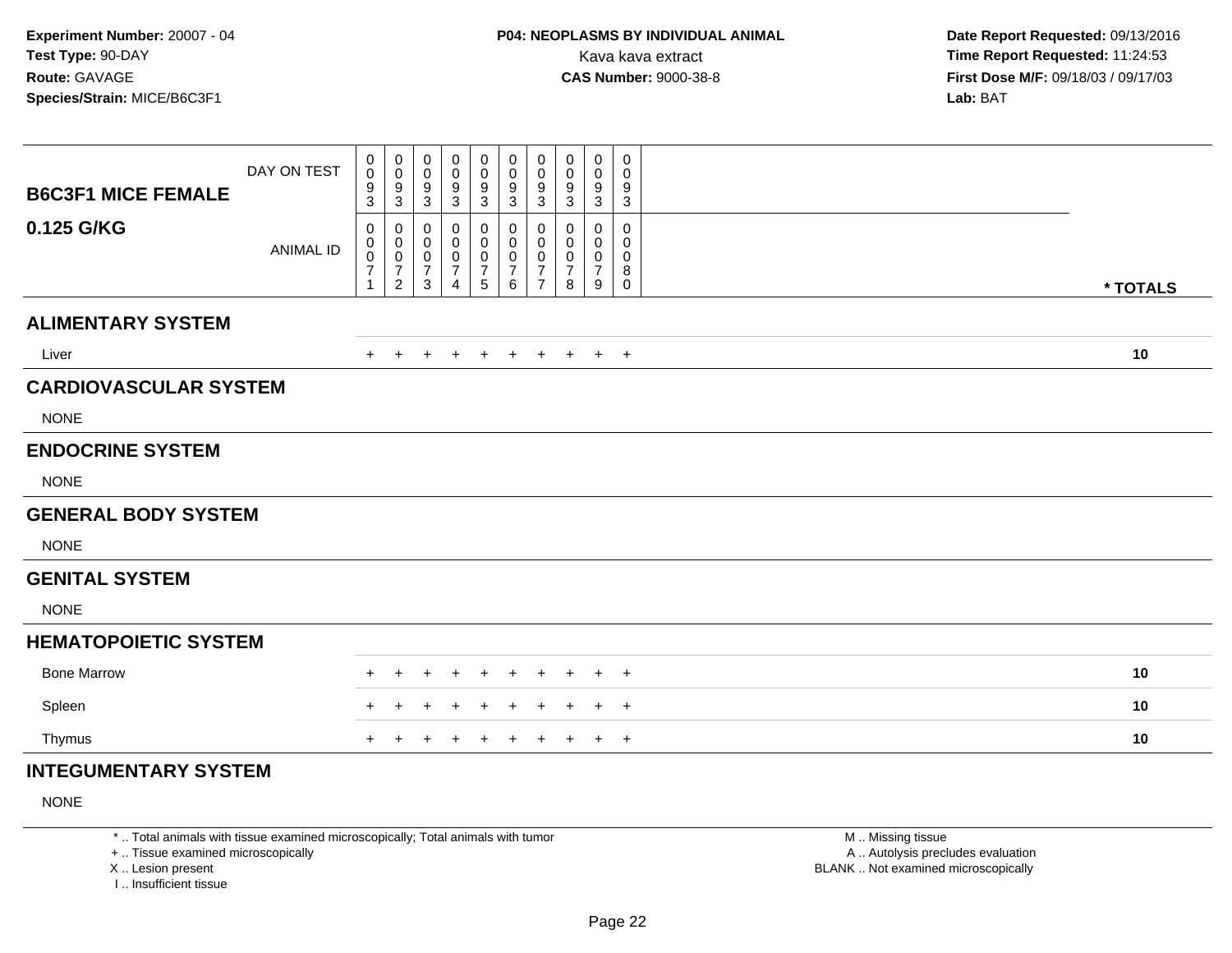| <b>B6C3F1 MICE FEMALE</b> | DAY ON TEST      | 0<br>$\mathbf{0}$<br>9<br>ົ<br><b>ن</b> | $\sim$ | U<br>د      | ົ | 0<br>9<br>3 | 0<br>0<br>9<br>ົ<br>ັ |   | 0<br>9<br>ີ | 0<br>0<br>9<br>-3                         |          |
|---------------------------|------------------|-----------------------------------------|--------|-------------|---|-------------|-----------------------|---|-------------|-------------------------------------------|----------|
| 0.125 G/KG                | <b>ANIMAL ID</b> | 0<br>0<br>0                             | າ      | ີ<br>v<br>د | 4 | 0<br>. ჯე   | 0<br>0<br>0<br>6      | 8 | 9           | 0<br>$\mathbf 0$<br>0<br>8<br>$\mathbf 0$ | * TOTALS |

# **MUSCULOSKELETAL SYSTEM**

NONE

#### **NERVOUS SYSTEM**

NONE

## **RESPIRATORY SYSTEM**

NONE

## **SPECIAL SENSES SYSTEM**

NONE

## **URINARY SYSTEM**

NONE

## **SYSTEMIC LESIONS**

Multiple Organn  $+$ 

<sup>+</sup> <sup>+</sup> <sup>+</sup> <sup>+</sup> <sup>+</sup> <sup>+</sup> <sup>+</sup> <sup>+</sup> <sup>+</sup> **<sup>10</sup>**

\* .. Total animals with tissue examined microscopically; Total animals with tumor

+ .. Tissue examined microscopically

- X .. Lesion present
- I .. Insufficient tissue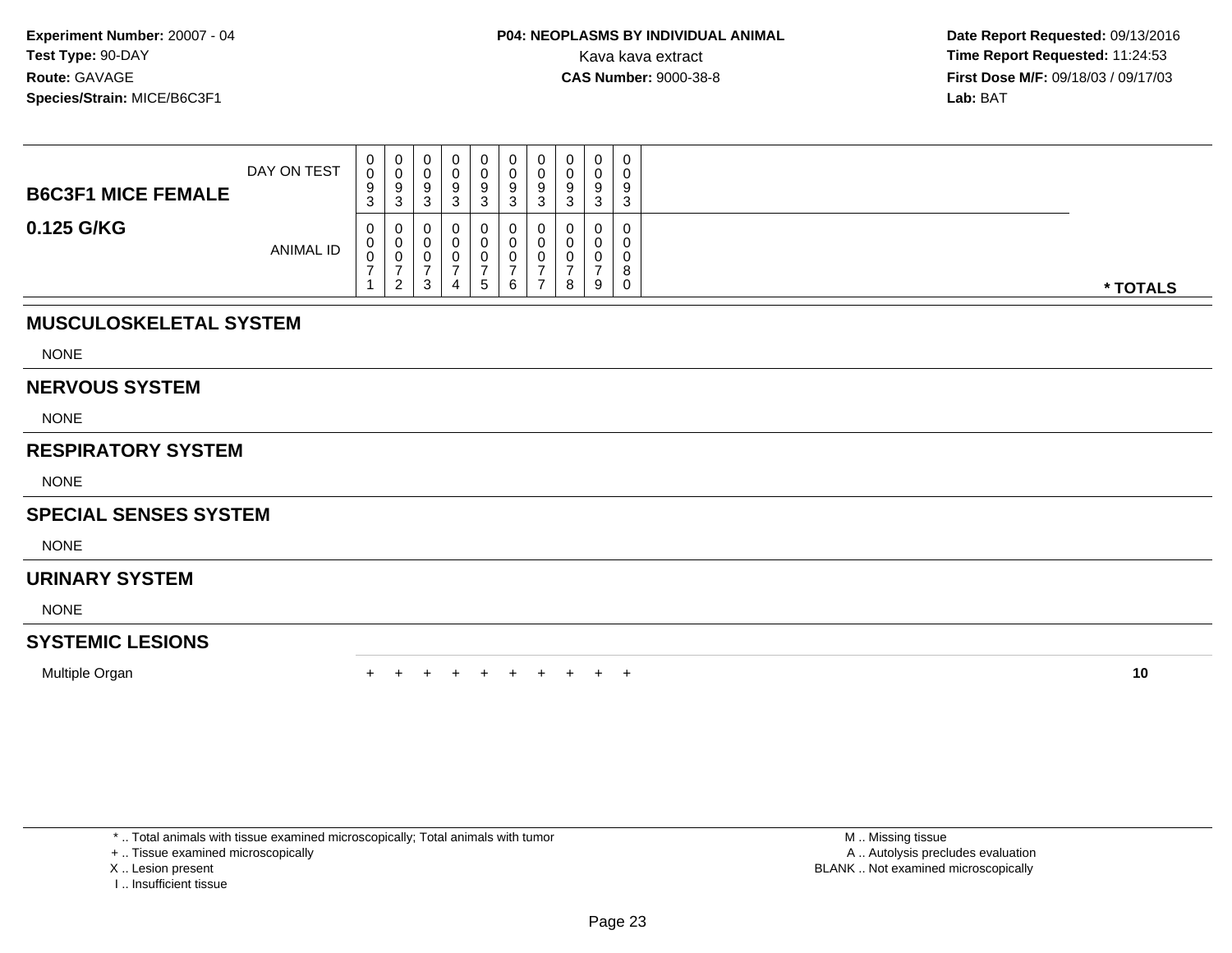| <b>B6C3F1 MICE FEMALE</b>    | DAY ON TEST      | 0<br>$\mathbf 0$<br>9 | $\pmb{0}$<br>$\mathbf 0$<br>$^9_3$               | 0<br>$\mathbf 0$<br>9            | 0<br>$\mathbf 0$<br>9    | 0<br>$\mathbf 0$<br>9 | 0<br>$\pmb{0}$<br>$\boldsymbol{9}$ | 0<br>$\mathbf 0$<br>9              | 0<br>0<br>9 | 0<br>0<br>9            | 0<br>0<br>9           |          |
|------------------------------|------------------|-----------------------|--------------------------------------------------|----------------------------------|--------------------------|-----------------------|------------------------------------|------------------------------------|-------------|------------------------|-----------------------|----------|
| 0.25 G/KG                    |                  | 3<br>0<br>0           | 0<br>$\pmb{0}$                                   | $\sqrt{3}$<br>0<br>0             | $\sqrt{3}$<br>0<br>0     | 3<br>0<br>0           | 3<br>0<br>0                        | 3<br>0<br>$\mathbf 0$              | 3<br>0<br>0 | $\mathbf{3}$<br>0<br>0 | 3<br>0<br>0           |          |
|                              | <b>ANIMAL ID</b> | $\boldsymbol{0}$<br>8 | $\ddot{\mathbf{0}}$<br>$\bf 8$<br>$\overline{2}$ | $\mathbf 0$<br>8<br>$\mathbf{3}$ | 0<br>8<br>$\overline{4}$ | $\pmb{0}$<br>8<br>5   | $\boldsymbol{0}$<br>8<br>6         | $\mathbf 0$<br>8<br>$\overline{7}$ | 0<br>8<br>8 | 0<br>8<br>9            | 0<br>9<br>$\mathbf 0$ | * TOTALS |
| <b>ALIMENTARY SYSTEM</b>     |                  |                       |                                                  |                                  |                          |                       |                                    |                                    |             |                        |                       |          |
| Liver                        |                  |                       |                                                  |                                  |                          |                       | $\pm$                              | $\pm$                              | $\pm$       | $+$                    | $+$                   | 10       |
| <b>CARDIOVASCULAR SYSTEM</b> |                  |                       |                                                  |                                  |                          |                       |                                    |                                    |             |                        |                       |          |
| <b>NONE</b>                  |                  |                       |                                                  |                                  |                          |                       |                                    |                                    |             |                        |                       |          |
| <b>ENDOCRINE SYSTEM</b>      |                  |                       |                                                  |                                  |                          |                       |                                    |                                    |             |                        |                       |          |
| <b>NONE</b>                  |                  |                       |                                                  |                                  |                          |                       |                                    |                                    |             |                        |                       |          |
| <b>GENERAL BODY SYSTEM</b>   |                  |                       |                                                  |                                  |                          |                       |                                    |                                    |             |                        |                       |          |
| <b>NONE</b>                  |                  |                       |                                                  |                                  |                          |                       |                                    |                                    |             |                        |                       |          |
| <b>GENITAL SYSTEM</b>        |                  |                       |                                                  |                                  |                          |                       |                                    |                                    |             |                        |                       |          |
| <b>NONE</b>                  |                  |                       |                                                  |                                  |                          |                       |                                    |                                    |             |                        |                       |          |
| <b>HEMATOPOIETIC SYSTEM</b>  |                  |                       |                                                  |                                  |                          |                       |                                    |                                    |             |                        |                       |          |
| <b>Bone Marrow</b>           |                  |                       |                                                  |                                  |                          |                       |                                    |                                    |             |                        | $^{+}$                | 10       |
| Spleen                       |                  |                       |                                                  |                                  |                          |                       |                                    |                                    |             |                        | $+$                   | 10       |
| Thymus                       |                  |                       |                                                  |                                  |                          |                       |                                    |                                    |             |                        | $+$                   | 10       |
| INITECHMENITA DV CVCTEM      |                  |                       |                                                  |                                  |                          |                       |                                    |                                    |             |                        |                       |          |

## **INTEGUMENTARY SYSTEM**

NONE

\* .. Total animals with tissue examined microscopically; Total animals with tumor

+ .. Tissue examined microscopically

X .. Lesion present

I .. Insufficient tissue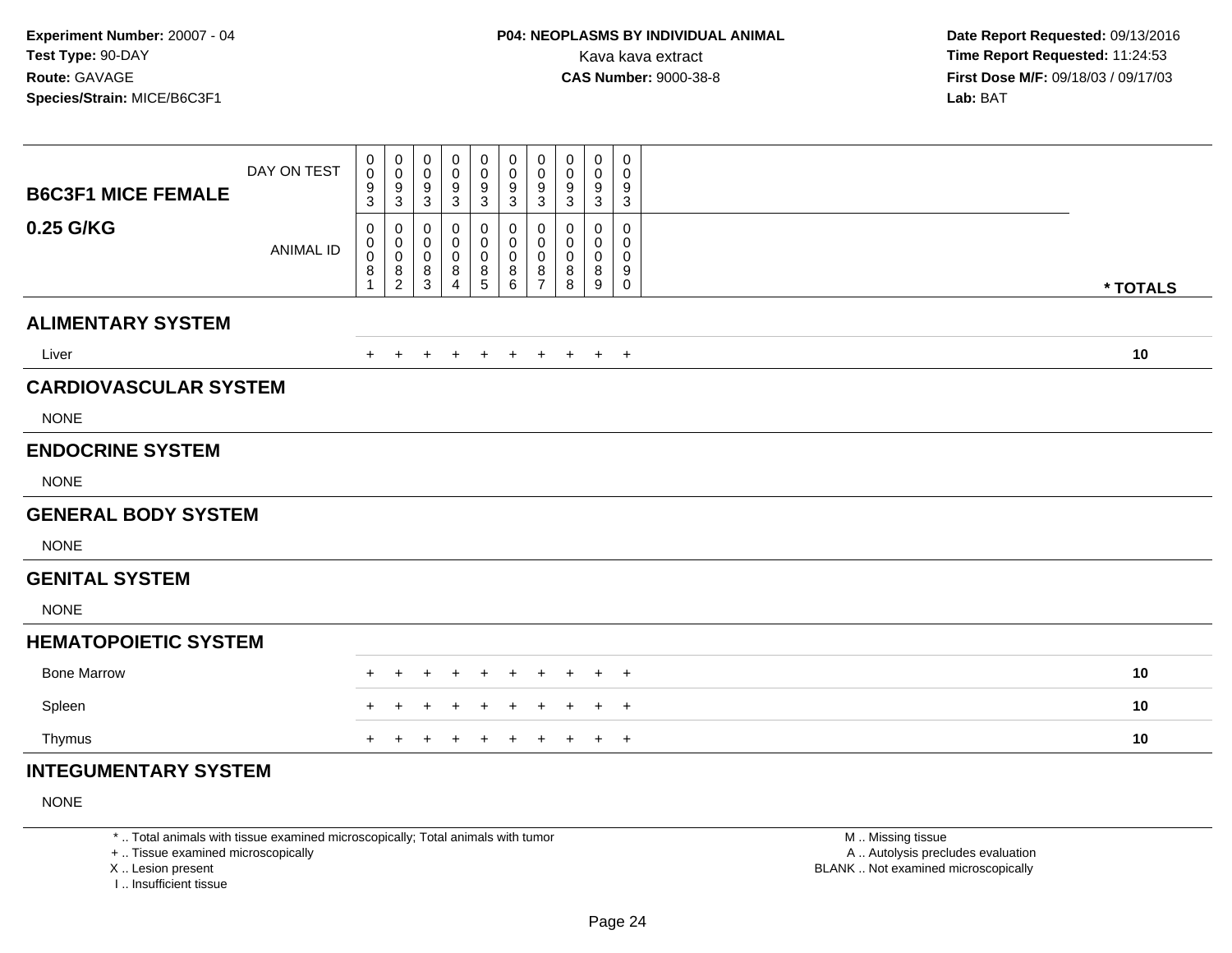| <b>B6C3F1 MICE FEMALE</b> | DAY ON TEST      | 0<br>0<br>9<br>$\sim$<br>J. | 0<br>U<br>9<br>-3      |  | 0<br>9<br>3 | 0<br>◡<br>$\Omega$<br>ູ<br>ົ<br>دت | 0<br>v<br>9<br>3 |   | 0<br>$\Omega$<br>3 | 0<br>0<br>9<br>3      |          |
|---------------------------|------------------|-----------------------------|------------------------|--|-------------|------------------------------------|------------------|---|--------------------|-----------------------|----------|
| 0.25 G/KG                 | <b>ANIMAL ID</b> | 0<br>0<br>0<br>୪            | 0<br>0<br>U<br>8<br>່າ |  | 8<br>5      | 8<br>6                             | v<br>U<br>v<br>8 | 8 | u<br>8<br>9        | 0<br>0<br>0<br>9<br>0 | * TOTALS |

# **MUSCULOSKELETAL SYSTEM**

NONE

#### **NERVOUS SYSTEM**

NONE

## **RESPIRATORY SYSTEM**

NONE

## **SPECIAL SENSES SYSTEM**

NONE

## **URINARY SYSTEM**

NONE

## **SYSTEMIC LESIONS**

Multiple Organn  $+$ 

<sup>+</sup> <sup>+</sup> <sup>+</sup> <sup>+</sup> <sup>+</sup> <sup>+</sup> <sup>+</sup> <sup>+</sup> <sup>+</sup> **<sup>10</sup>**

\* .. Total animals with tissue examined microscopically; Total animals with tumor

+ .. Tissue examined microscopically

- X .. Lesion present
- I .. Insufficient tissue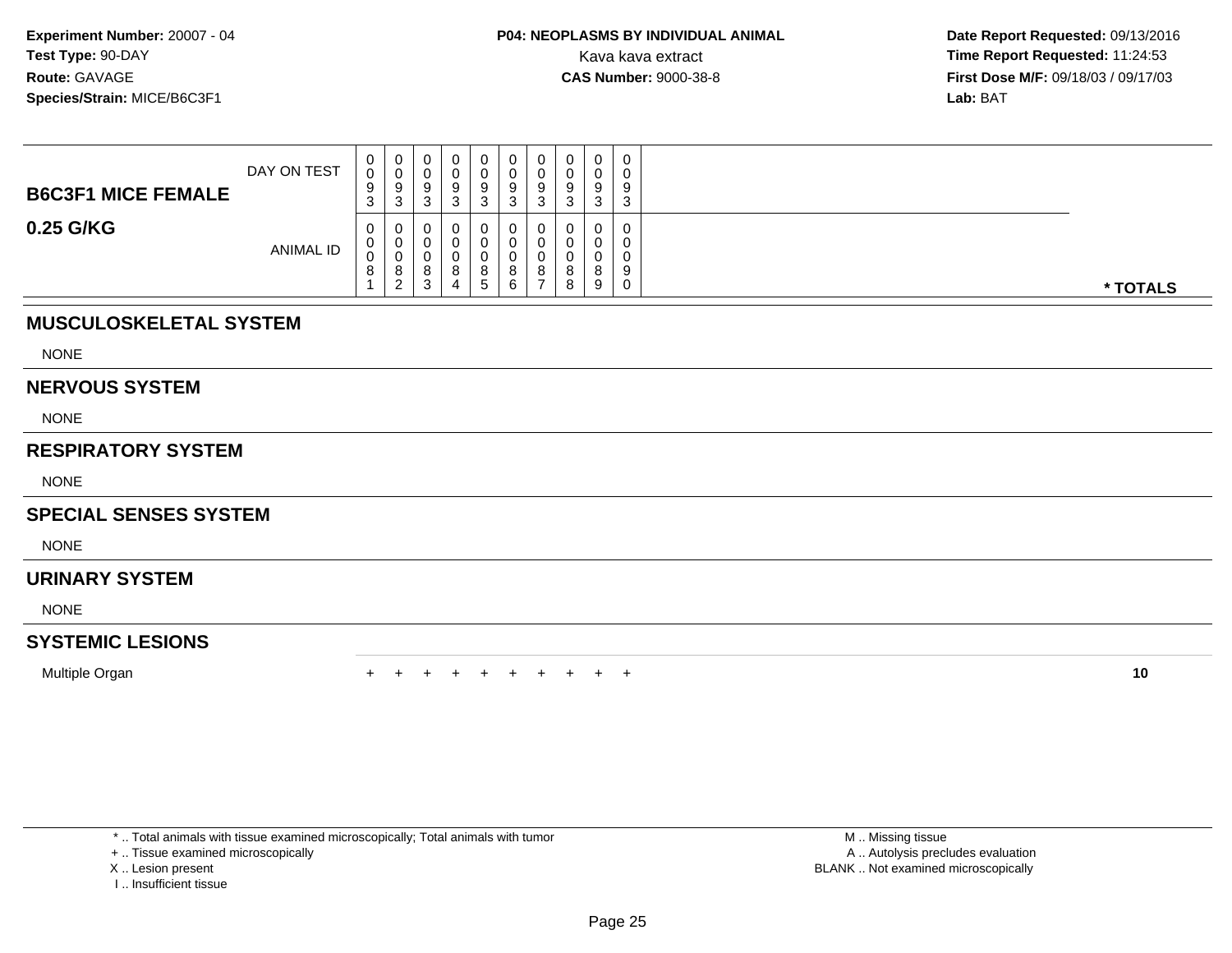| <b>B6C3F1 MICE FEMALE</b>    | DAY ON TEST      | 0<br>$\mathbf 0$<br>9                               | $\pmb{0}$<br>$\mathbf 0$<br>$^9_3$        | $\pmb{0}$<br>$\mathbf 0$<br>9                        | $\mathbf 0$<br>$\mathbf 0$<br>9 | 0<br>$\mathbf 0$<br>9    | $\pmb{0}$<br>$\pmb{0}$<br>$\boldsymbol{9}$               | $\pmb{0}$<br>$\boldsymbol{0}$<br>9                | 0<br>0<br>9      | 0<br>0<br>9      | 0<br>0<br>9      |          |
|------------------------------|------------------|-----------------------------------------------------|-------------------------------------------|------------------------------------------------------|---------------------------------|--------------------------|----------------------------------------------------------|---------------------------------------------------|------------------|------------------|------------------|----------|
| 0.5 G/KG                     |                  | 3<br>0                                              | 0                                         | $\sqrt{3}$<br>0                                      | $\mathbf{3}$<br>0               | 3<br>0                   | 3<br>0                                                   | 3<br>0                                            | 3<br>0           | 3<br>0           | 3<br>$\mathbf 0$ |          |
|                              | <b>ANIMAL ID</b> | $\mathbf 0$<br>$\boldsymbol{0}$<br>$\boldsymbol{9}$ | $\pmb{0}$<br>$\mathbf 0$<br>$\frac{9}{2}$ | 0<br>$\mathbf 0$<br>$\boldsymbol{9}$<br>$\mathbf{3}$ | 0<br>0<br>9<br>$\overline{4}$   | 0<br>$\pmb{0}$<br>9<br>5 | $\mathbf 0$<br>$\boldsymbol{0}$<br>$\boldsymbol{9}$<br>6 | $\mathbf 0$<br>$\mathbf 0$<br>9<br>$\overline{7}$ | 0<br>0<br>9<br>8 | 0<br>0<br>9<br>9 | 0<br>1<br>0<br>0 | * TOTALS |
| <b>ALIMENTARY SYSTEM</b>     |                  |                                                     |                                           |                                                      |                                 |                          |                                                          |                                                   |                  |                  |                  |          |
| Liver                        |                  |                                                     |                                           |                                                      |                                 |                          | $+$                                                      | $\pm$                                             | $\pm$            | $+$              | $+$              | 10       |
| <b>CARDIOVASCULAR SYSTEM</b> |                  |                                                     |                                           |                                                      |                                 |                          |                                                          |                                                   |                  |                  |                  |          |
| <b>NONE</b>                  |                  |                                                     |                                           |                                                      |                                 |                          |                                                          |                                                   |                  |                  |                  |          |
| <b>ENDOCRINE SYSTEM</b>      |                  |                                                     |                                           |                                                      |                                 |                          |                                                          |                                                   |                  |                  |                  |          |
| <b>NONE</b>                  |                  |                                                     |                                           |                                                      |                                 |                          |                                                          |                                                   |                  |                  |                  |          |
| <b>GENERAL BODY SYSTEM</b>   |                  |                                                     |                                           |                                                      |                                 |                          |                                                          |                                                   |                  |                  |                  |          |
| <b>NONE</b>                  |                  |                                                     |                                           |                                                      |                                 |                          |                                                          |                                                   |                  |                  |                  |          |
| <b>GENITAL SYSTEM</b>        |                  |                                                     |                                           |                                                      |                                 |                          |                                                          |                                                   |                  |                  |                  |          |
| <b>NONE</b>                  |                  |                                                     |                                           |                                                      |                                 |                          |                                                          |                                                   |                  |                  |                  |          |
| <b>HEMATOPOIETIC SYSTEM</b>  |                  |                                                     |                                           |                                                      |                                 |                          |                                                          |                                                   |                  |                  |                  |          |
| <b>Bone Marrow</b>           |                  |                                                     |                                           |                                                      |                                 |                          |                                                          |                                                   |                  |                  | $^{+}$           | 10       |
| Spleen                       |                  |                                                     |                                           |                                                      |                                 |                          |                                                          |                                                   |                  |                  | $^{+}$           | 10       |
| Thymus                       |                  |                                                     |                                           |                                                      |                                 |                          |                                                          |                                                   |                  |                  | $+$              | 10       |
| INITECHMENTADV CVCTEM        |                  |                                                     |                                           |                                                      |                                 |                          |                                                          |                                                   |                  |                  |                  |          |

## **INTEGUMENTARY SYSTEM**

NONE

\* .. Total animals with tissue examined microscopically; Total animals with tumor

+ .. Tissue examined microscopically

X .. Lesion present

I .. Insufficient tissue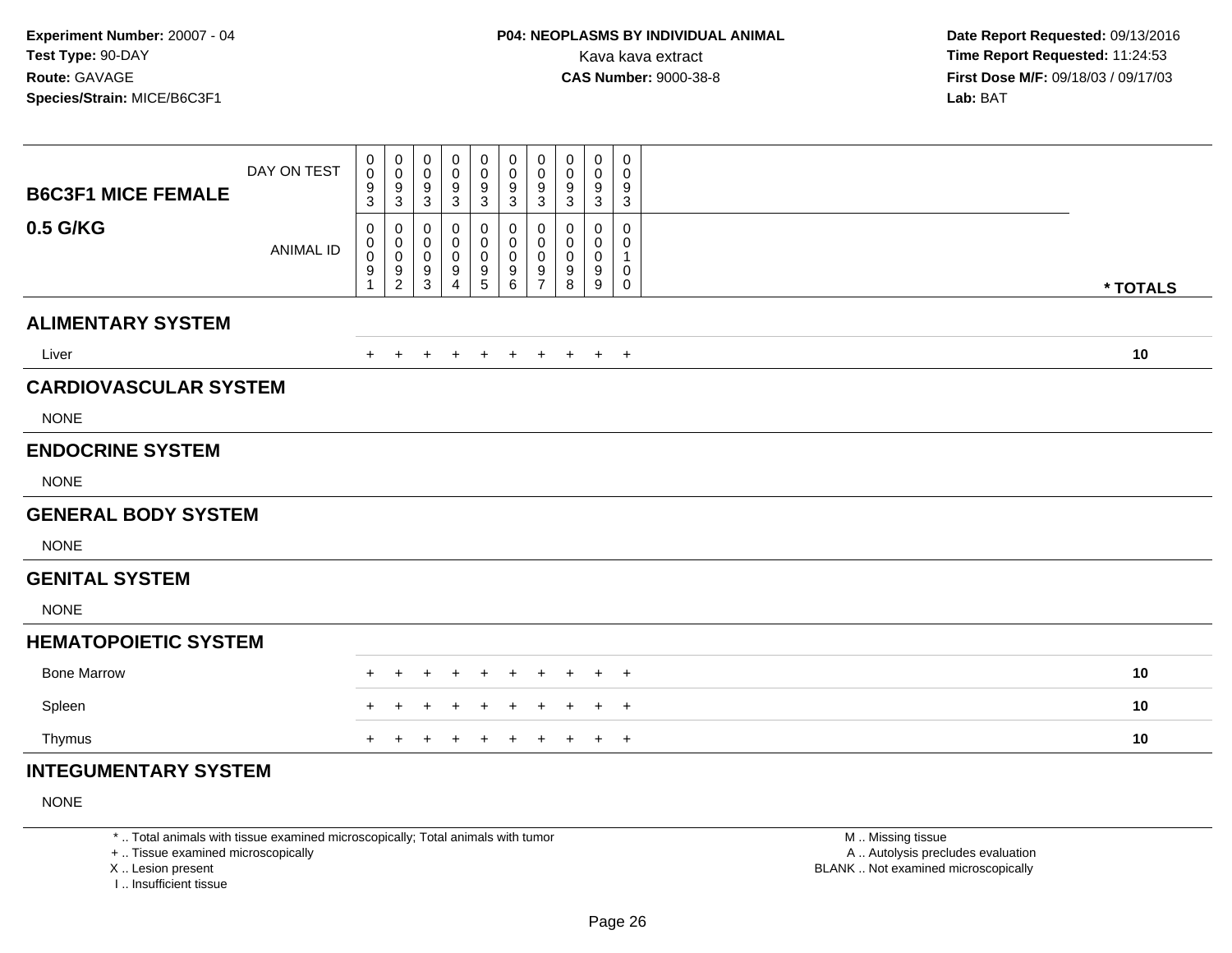| <b>B6C3F1 MICE FEMALE</b> | DAY ON TEST      | 0<br>0<br>9<br>ົ<br>ູບ | v<br>$\sim$<br>ູບ | ن |        | 0<br>Ü<br>9   | 0<br>a | $\Omega$<br>◡<br>$\sim$ |   | g      | $\mathbf 0$<br>0<br>9<br>3 |          |
|---------------------------|------------------|------------------------|-------------------|---|--------|---------------|--------|-------------------------|---|--------|----------------------------|----------|
| 0.5 G/KG                  | <b>ANIMAL ID</b> | 0<br>U<br>∩<br>U<br>9  | a<br>- 2          |   | u<br>4 | 9<br><u>5</u> | U<br>9 | a                       | 8 | a<br>9 | 0<br>0<br>0<br>0           | * TOTALS |

## **MUSCULOSKELETAL SYSTEM**

NONE

#### **NERVOUS SYSTEM**

NONE

## **RESPIRATORY SYSTEM**

NONE

## **SPECIAL SENSES SYSTEM**

NONE

## **URINARY SYSTEM**

NONE

## **SYSTEMIC LESIONS**

Multiple Organn  $+$ 

<sup>+</sup> <sup>+</sup> <sup>+</sup> <sup>+</sup> <sup>+</sup> <sup>+</sup> <sup>+</sup> <sup>+</sup> <sup>+</sup> **<sup>10</sup>**

\* .. Total animals with tissue examined microscopically; Total animals with tumor

+ .. Tissue examined microscopically

- X .. Lesion present
- I .. Insufficient tissue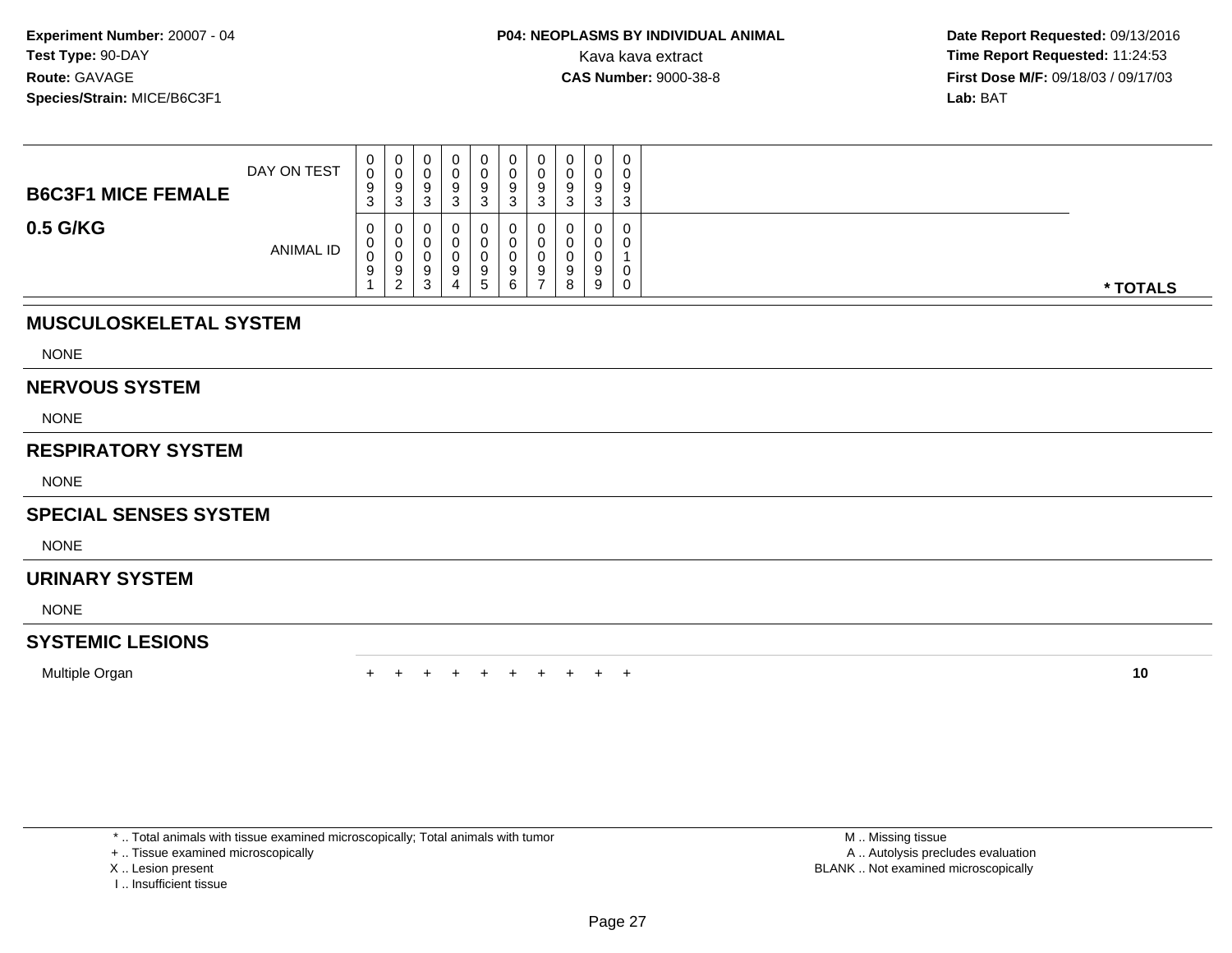| <b>B6C3F1 MICE FEMALE</b>    | DAY ON TEST      | 0<br>0<br>9<br>3                 | $\pmb{0}$<br>$\pmb{0}$<br>$\boldsymbol{9}$<br>$\mathfrak{S}$                  | $\pmb{0}$<br>$\pmb{0}$<br>9<br>$\mathbf{3}$ | $\mathbf 0$<br>$\mathbf 0$<br>9<br>$\mathbf{3}$ | $\pmb{0}$<br>$\mathbf 0$<br>9<br>3                          | $\pmb{0}$<br>$\pmb{0}$<br>$\boldsymbol{9}$<br>$\mathbf{3}$ | 0<br>$\mathbf 0$<br>9<br>$\sqrt{3}$           | 0<br>0<br>9<br>3      | $\pmb{0}$<br>0<br>9<br>$\mathbf{3}$ | 0<br>0<br>9<br>3 |          |    |
|------------------------------|------------------|----------------------------------|-------------------------------------------------------------------------------|---------------------------------------------|-------------------------------------------------|-------------------------------------------------------------|------------------------------------------------------------|-----------------------------------------------|-----------------------|-------------------------------------|------------------|----------|----|
| <b>1.0 G/KG</b>              | <b>ANIMAL ID</b> | 0<br>0<br>$\mathbf{1}$<br>0<br>1 | 0<br>$\begin{smallmatrix}0\1\end{smallmatrix}$<br>$\pmb{0}$<br>$\overline{2}$ | 0<br>0<br>$\mathbf{1}$<br>0<br>$\mathbf{3}$ | 0<br>0<br>$\mathbf{1}$<br>0<br>$\overline{4}$   | $\mathbf 0$<br>0<br>$\mathbf{1}$<br>$\pmb{0}$<br>$\sqrt{5}$ | 0<br>0<br>1<br>$\pmb{0}$<br>$6\phantom{1}$                 | 0<br>0<br>$\mathbf{1}$<br>0<br>$\overline{7}$ | 0<br>0<br>1<br>0<br>8 | 0<br>0<br>$\mathbf{1}$<br>0<br>9    | 0<br>0<br>1<br>0 | * TOTALS |    |
| <b>ALIMENTARY SYSTEM</b>     |                  |                                  |                                                                               |                                             |                                                 |                                                             |                                                            |                                               |                       |                                     |                  |          |    |
| Liver                        |                  |                                  |                                                                               |                                             |                                                 |                                                             | $\pm$                                                      | $\pm$                                         | $\pm$                 |                                     | $+$ $+$          | 10       |    |
| <b>CARDIOVASCULAR SYSTEM</b> |                  |                                  |                                                                               |                                             |                                                 |                                                             |                                                            |                                               |                       |                                     |                  |          |    |
| <b>NONE</b>                  |                  |                                  |                                                                               |                                             |                                                 |                                                             |                                                            |                                               |                       |                                     |                  |          |    |
| <b>ENDOCRINE SYSTEM</b>      |                  |                                  |                                                                               |                                             |                                                 |                                                             |                                                            |                                               |                       |                                     |                  |          |    |
| <b>NONE</b>                  |                  |                                  |                                                                               |                                             |                                                 |                                                             |                                                            |                                               |                       |                                     |                  |          |    |
| <b>GENERAL BODY SYSTEM</b>   |                  |                                  |                                                                               |                                             |                                                 |                                                             |                                                            |                                               |                       |                                     |                  |          |    |
| <b>NONE</b>                  |                  |                                  |                                                                               |                                             |                                                 |                                                             |                                                            |                                               |                       |                                     |                  |          |    |
| <b>GENITAL SYSTEM</b>        |                  |                                  |                                                                               |                                             |                                                 |                                                             |                                                            |                                               |                       |                                     |                  |          |    |
| <b>NONE</b>                  |                  |                                  |                                                                               |                                             |                                                 |                                                             |                                                            |                                               |                       |                                     |                  |          |    |
| <b>HEMATOPOIETIC SYSTEM</b>  |                  |                                  |                                                                               |                                             |                                                 |                                                             |                                                            |                                               |                       |                                     |                  |          |    |
| <b>Bone Marrow</b>           |                  |                                  |                                                                               |                                             |                                                 |                                                             |                                                            |                                               |                       |                                     | $^{+}$           | 10       |    |
| Spleen                       |                  |                                  |                                                                               |                                             |                                                 |                                                             |                                                            |                                               |                       |                                     | $+$              |          | 10 |
| Thymus                       |                  |                                  |                                                                               |                                             |                                                 |                                                             |                                                            |                                               |                       |                                     | $+$              |          | 10 |
| INITECHMENITA DV CVCTEM      |                  |                                  |                                                                               |                                             |                                                 |                                                             |                                                            |                                               |                       |                                     |                  |          |    |

## **INTEGUMENTARY SYSTEM**

NONE

\* .. Total animals with tissue examined microscopically; Total animals with tumor

+ .. Tissue examined microscopically

X .. Lesion present

I .. Insufficient tissue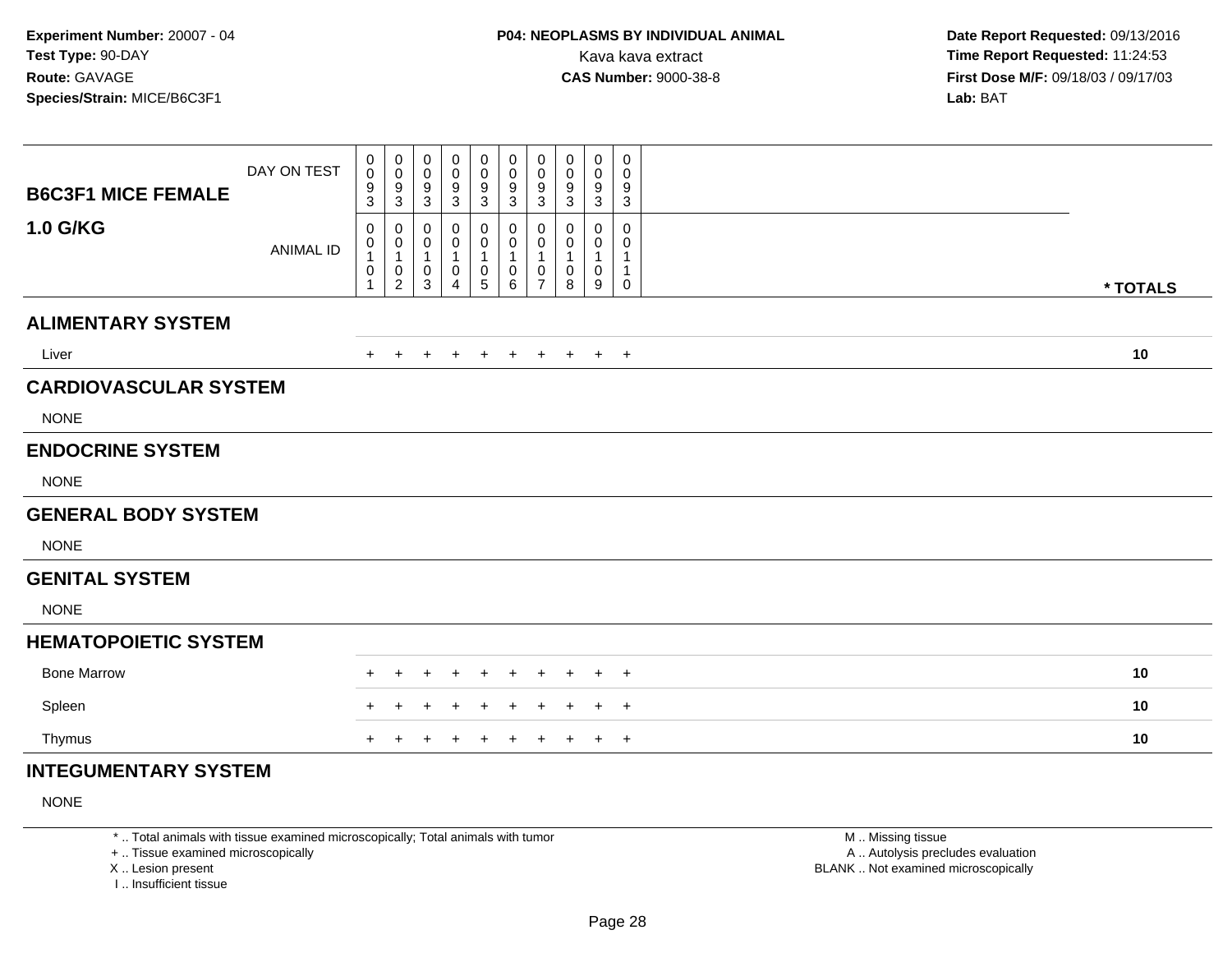| <b>B6C3F1 MICE FEMALE</b> | DAY ON TEST      | $\mathbf{0}$<br>0<br>9<br>ົ<br>J. | $\overline{0}$<br>9<br>ົ<br>ം | $\circ$ | 0<br>0<br>9<br>3 | 0<br>U<br>9<br>J | 0<br>U<br>9<br>ີ<br>- 0 |   | 0<br>a      | 0<br>0<br>9<br>3 |          |
|---------------------------|------------------|-----------------------------------|-------------------------------|---------|------------------|------------------|-------------------------|---|-------------|------------------|----------|
| <b>1.0 G/KG</b>           | <b>ANIMAL ID</b> | 0<br>U<br>U                       | U<br>v<br>U<br>ົ              |         | 0<br>0<br>U<br>5 | U<br>0<br>U<br>6 | 0<br>0<br>0<br>-        | Ω | 0<br>0<br>9 | 0<br>0<br>0      | * TOTALS |

## **MUSCULOSKELETAL SYSTEM**

NONE

#### **NERVOUS SYSTEM**

NONE

## **RESPIRATORY SYSTEM**

NONE

## **SPECIAL SENSES SYSTEM**

NONE

## **URINARY SYSTEM**

NONE

## **SYSTEMIC LESIONS**

Multiple Organn  $+$ 

<sup>+</sup> <sup>+</sup> <sup>+</sup> <sup>+</sup> <sup>+</sup> <sup>+</sup> <sup>+</sup> <sup>+</sup> <sup>+</sup> **<sup>10</sup>**

\* .. Total animals with tissue examined microscopically; Total animals with tumor

+ .. Tissue examined microscopically

- X .. Lesion present
- I .. Insufficient tissue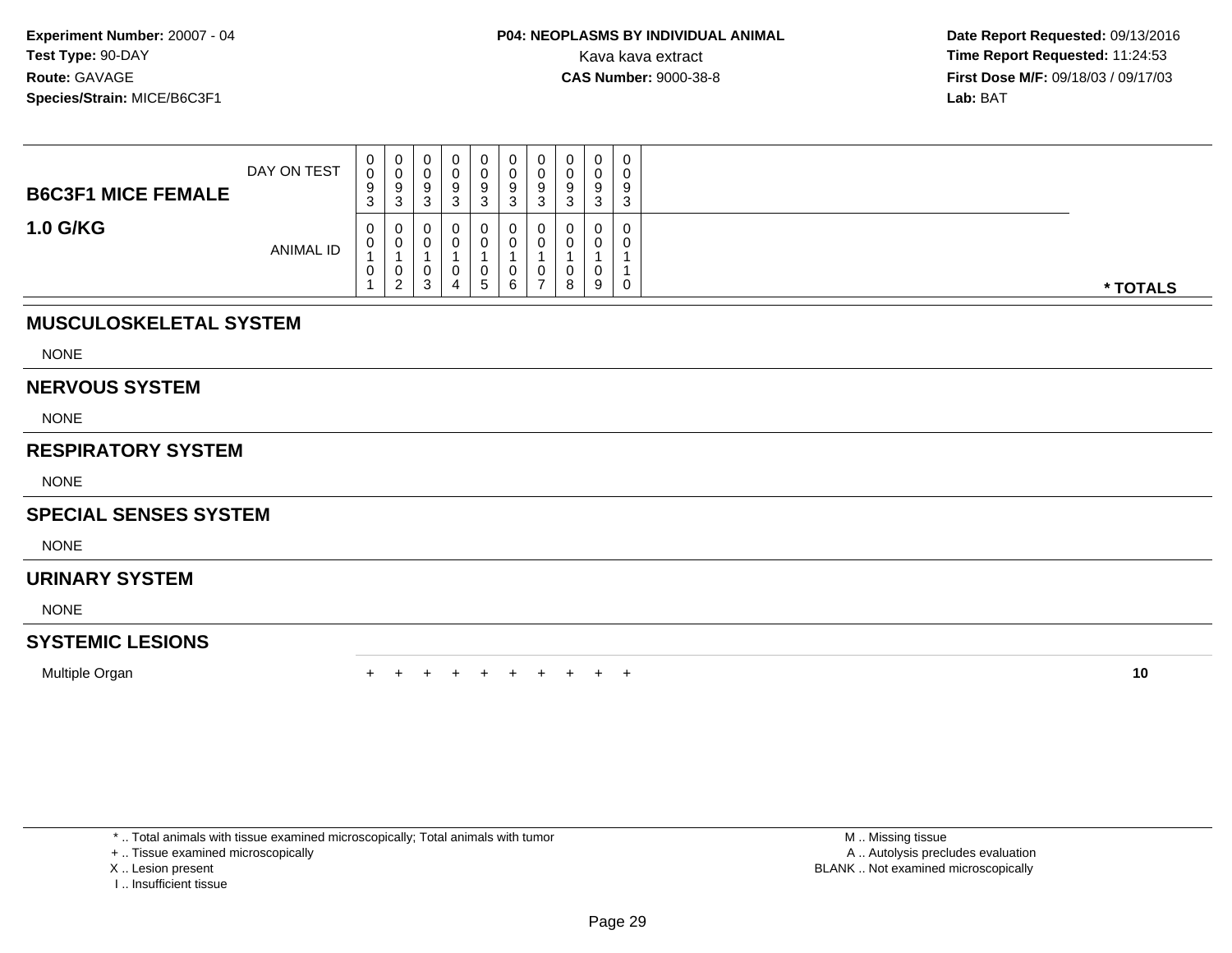| <b>B6C3F1 MICE FEMALE</b>                                                                                                                                            | DAY ON TEST      | $\mathbf 0$<br>$\bar{0}$<br>$\frac{9}{3}$ | $_{\rm 0}^{\rm 0}$<br>$\mathsf{O}\xspace$<br>$\overline{2}$ | $\pmb{0}$<br>$\,0\,$<br>9<br>$\mathsf 3$                          | 0<br>$\pmb{0}$<br>9<br>$\sqrt{3}$                                            | $\mathsf{O}\xspace$<br>$\overline{0}$<br>9<br>$\overline{3}$             | $\begin{smallmatrix} 0\\0 \end{smallmatrix}$<br>$\mathbf 0$<br>$\overline{2}$ | $\pmb{0}$<br>$\overline{0}$<br>$\mathbf 0$<br>$\overline{2}$                 | $\boldsymbol{0}$<br>$\mathbf 0$<br>9<br>$\sqrt{3}$              | $\pmb{0}$<br>$\pmb{0}$<br>9<br>$\overline{3}$                     | 0<br>$\mathbf 0$<br>3<br>$\overline{7}$                |                                                                                               |
|----------------------------------------------------------------------------------------------------------------------------------------------------------------------|------------------|-------------------------------------------|-------------------------------------------------------------|-------------------------------------------------------------------|------------------------------------------------------------------------------|--------------------------------------------------------------------------|-------------------------------------------------------------------------------|------------------------------------------------------------------------------|-----------------------------------------------------------------|-------------------------------------------------------------------|--------------------------------------------------------|-----------------------------------------------------------------------------------------------|
| <b>2.0 G/KG</b>                                                                                                                                                      | <b>ANIMAL ID</b> | 0<br>$\mathbf 0$<br>1<br>$\mathbf{1}$     | $\pmb{0}$<br>$\overline{0}$<br>1<br>$\frac{1}{2}$           | $\mathbf 0$<br>$\mathbf 0$<br>$\mathbf{1}$<br>$\overline{1}$<br>3 | $\mathbf 0$<br>$\mathbf 0$<br>$\mathbf{1}$<br>$\mathbf{1}$<br>$\overline{4}$ | $\mathsf{O}$<br>$\mathsf{O}\xspace$<br>$\mathbf{1}$<br>$\mathbf{1}$<br>5 | $\pmb{0}$<br>$\mathbf 0$<br>$\mathbf{1}$<br>$\mathbf{1}$<br>6                 | $\pmb{0}$<br>$\pmb{0}$<br>$\overline{1}$<br>$\overline{1}$<br>$\overline{7}$ | $\mathbf 0$<br>$\mathbf 0$<br>$\mathbf{1}$<br>$\mathbf{1}$<br>8 | $\mathbf 0$<br>$\mathbf 0$<br>$\overline{1}$<br>$\mathbf{1}$<br>9 | $\mathbf 0$<br>0<br>1<br>$\overline{c}$<br>$\mathbf 0$ | * TOTALS                                                                                      |
| <b>ALIMENTARY SYSTEM</b>                                                                                                                                             |                  |                                           |                                                             |                                                                   |                                                                              |                                                                          |                                                                               |                                                                              |                                                                 |                                                                   |                                                        |                                                                                               |
| Esophagus                                                                                                                                                            |                  |                                           |                                                             |                                                                   |                                                                              |                                                                          |                                                                               |                                                                              |                                                                 |                                                                   | $\ddot{}$                                              | 10                                                                                            |
| Gallbladder                                                                                                                                                          |                  |                                           |                                                             |                                                                   |                                                                              |                                                                          |                                                                               |                                                                              |                                                                 |                                                                   | $\overline{1}$                                         | 10                                                                                            |
| Intestine Large, Cecum                                                                                                                                               |                  |                                           |                                                             |                                                                   |                                                                              |                                                                          |                                                                               |                                                                              |                                                                 |                                                                   | $\overline{1}$                                         | 10                                                                                            |
| Intestine Large, Colon                                                                                                                                               |                  |                                           |                                                             |                                                                   |                                                                              |                                                                          |                                                                               |                                                                              |                                                                 |                                                                   | $^{+}$                                                 | 10                                                                                            |
| Intestine Large, Rectum                                                                                                                                              |                  |                                           |                                                             |                                                                   |                                                                              |                                                                          |                                                                               |                                                                              |                                                                 |                                                                   | $\overline{1}$                                         | 10                                                                                            |
| Intestine Small, Duodenum                                                                                                                                            |                  |                                           |                                                             |                                                                   |                                                                              |                                                                          |                                                                               |                                                                              |                                                                 |                                                                   | $\ddot{}$                                              | 10                                                                                            |
| Intestine Small, Ileum                                                                                                                                               |                  | ÷                                         |                                                             |                                                                   |                                                                              |                                                                          |                                                                               |                                                                              |                                                                 |                                                                   | $+$                                                    | 10                                                                                            |
| Intestine Small, Jejunum                                                                                                                                             |                  |                                           |                                                             |                                                                   |                                                                              |                                                                          |                                                                               |                                                                              |                                                                 |                                                                   | $\overline{+}$                                         | 10                                                                                            |
| Liver                                                                                                                                                                |                  |                                           |                                                             |                                                                   |                                                                              |                                                                          |                                                                               |                                                                              |                                                                 |                                                                   | $\overline{1}$                                         | 10                                                                                            |
| Pancreas                                                                                                                                                             |                  |                                           |                                                             |                                                                   |                                                                              |                                                                          |                                                                               |                                                                              |                                                                 |                                                                   | $+$                                                    | 10                                                                                            |
| Salivary Glands                                                                                                                                                      |                  |                                           |                                                             |                                                                   |                                                                              |                                                                          |                                                                               |                                                                              |                                                                 |                                                                   | $\ddot{}$                                              | 10                                                                                            |
| Stomach, Forestomach                                                                                                                                                 |                  |                                           |                                                             |                                                                   |                                                                              |                                                                          |                                                                               |                                                                              |                                                                 |                                                                   |                                                        | 10                                                                                            |
| Stomach, Glandular                                                                                                                                                   |                  |                                           |                                                             |                                                                   |                                                                              |                                                                          |                                                                               |                                                                              |                                                                 |                                                                   | $\overline{+}$                                         | 10                                                                                            |
| <b>CARDIOVASCULAR SYSTEM</b>                                                                                                                                         |                  |                                           |                                                             |                                                                   |                                                                              |                                                                          |                                                                               |                                                                              |                                                                 |                                                                   |                                                        |                                                                                               |
| <b>Blood Vessel</b>                                                                                                                                                  |                  | $+$                                       | $\div$                                                      | +                                                                 |                                                                              | $\ddot{}$                                                                | $\ddot{}$                                                                     | $\div$                                                                       | $\pm$                                                           | $\ddot{}$                                                         | $+$                                                    | 10                                                                                            |
| *  Total animals with tissue examined microscopically; Total animals with tumor<br>+  Tissue examined microscopically<br>X  Lesion present<br>I  Insufficient tissue |                  |                                           |                                                             |                                                                   |                                                                              |                                                                          |                                                                               |                                                                              |                                                                 |                                                                   |                                                        | M  Missing tissue<br>A  Autolysis precludes evaluation<br>BLANK  Not examined microscopically |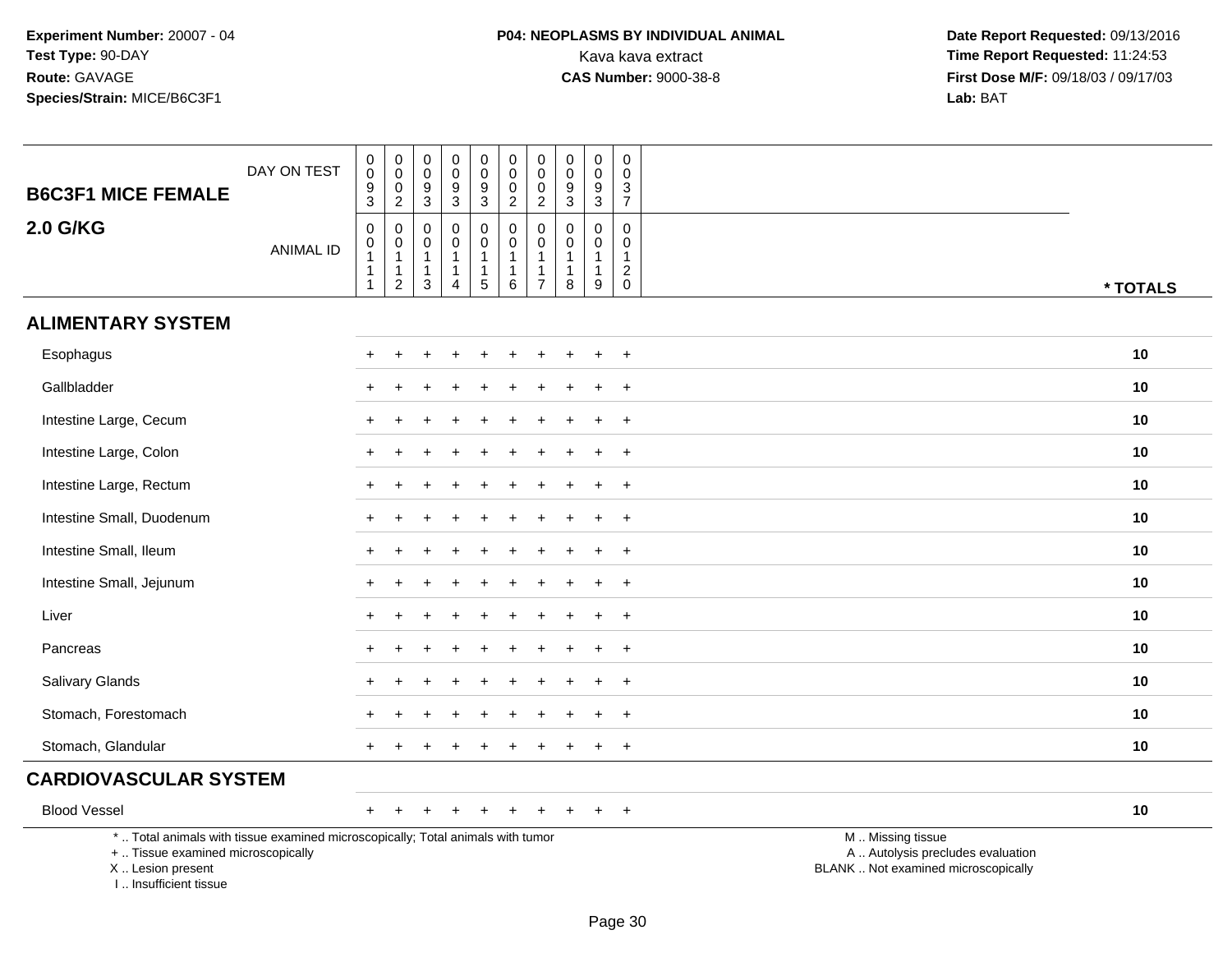# **P04: NEOPLASMS BY INDIVIDUAL ANIMAL**Kava kava extract **Time Report Requested:** 11:24:53<br>**CAS Number:** 9000-38-8 **Time Report Requested:** 11:24:53

 **Date Report Requested:** 09/13/2016 **First Dose M/F:** 09/18/03 / 09/17/03<br>Lab: BAT **Lab:** BAT

|                                                                                                                                                                     | DAY ON TEST      | $\begin{smallmatrix}0\0\0\end{smallmatrix}$<br>$\boldsymbol{9}$ | $\begin{smallmatrix} 0\\0 \end{smallmatrix}$                     | $\pmb{0}$<br>$\mathbf 0$                          | $_{\rm 0}^{\rm 0}$                                     | $\mathbf 0$<br>$\overline{0}$         | $\pmb{0}$<br>$\ddot{\mathbf{0}}$                | $\mathbf 0$<br>$\ddot{\mathbf{0}}$ | $\mathsf 0$<br>$\ddot{\mathbf{0}}$               | $\begin{smallmatrix} 0\\0 \end{smallmatrix}$             | $\mathbf 0$<br>$\mathbf 0$                               |                                                                                               |          |
|---------------------------------------------------------------------------------------------------------------------------------------------------------------------|------------------|-----------------------------------------------------------------|------------------------------------------------------------------|---------------------------------------------------|--------------------------------------------------------|---------------------------------------|-------------------------------------------------|------------------------------------|--------------------------------------------------|----------------------------------------------------------|----------------------------------------------------------|-----------------------------------------------------------------------------------------------|----------|
| <b>B6C3F1 MICE FEMALE</b>                                                                                                                                           |                  | $\overline{3}$                                                  | $\pmb{0}$<br>$\overline{2}$                                      | $\boldsymbol{9}$<br>$\overline{3}$                | $\frac{9}{3}$                                          | $\boldsymbol{9}$<br>$\overline{3}$    | $\mathbf 0$<br>$\overline{2}$                   | 0<br>$\overline{2}$                | $\frac{9}{3}$                                    | $\frac{9}{3}$                                            | $\frac{3}{7}$                                            |                                                                                               |          |
| 2.0 G/KG                                                                                                                                                            | <b>ANIMAL ID</b> | $\pmb{0}$<br>$\pmb{0}$<br>$\mathbf{1}$<br>$\mathbf{1}$          | $\mathsf{O}\xspace$<br>$\pmb{0}$<br>$\mathbf{1}$<br>$\mathbf{1}$ | $\mathbf 0$<br>0<br>$\overline{1}$<br>$\mathbf 1$ | $\pmb{0}$<br>$\pmb{0}$<br>$\mathbf{1}$<br>$\mathbf{1}$ | 0<br>$\mathsf 0$<br>$\mathbf{1}$<br>1 | $\mathbf 0$<br>$\mathbf 0$<br>1<br>$\mathbf{1}$ | 0<br>0<br>$\mathbf{1}$<br>1        | $\mathbf 0$<br>0<br>$\mathbf{1}$<br>$\mathbf{1}$ | $\pmb{0}$<br>$\mathbf 0$<br>$\mathbf{1}$<br>$\mathbf{1}$ | $\mathbf 0$<br>$\mathbf 0$<br>$\mathbf{1}$<br>$\sqrt{2}$ |                                                                                               |          |
|                                                                                                                                                                     |                  | $\mathbf{1}$                                                    | $\overline{2}$                                                   | $\mathbf{3}$                                      | $\overline{4}$                                         | $\sqrt{5}$                            | 6                                               | $\overline{7}$                     | 8                                                | 9                                                        | $\mathbf 0$                                              |                                                                                               | * TOTALS |
| Heart                                                                                                                                                               |                  | $+$                                                             | $\ddot{}$                                                        |                                                   |                                                        | $\div$                                | ÷                                               | $\div$                             | $\div$                                           | $\ddot{}$                                                | $+$                                                      |                                                                                               | 10       |
| <b>ENDOCRINE SYSTEM</b>                                                                                                                                             |                  |                                                                 |                                                                  |                                                   |                                                        |                                       |                                                 |                                    |                                                  |                                                          |                                                          |                                                                                               |          |
| <b>Adrenal Cortex</b>                                                                                                                                               |                  |                                                                 |                                                                  |                                                   |                                                        |                                       |                                                 |                                    |                                                  |                                                          | $\ddot{}$                                                |                                                                                               | 10       |
| Adrenal Medulla                                                                                                                                                     |                  |                                                                 |                                                                  |                                                   |                                                        |                                       |                                                 |                                    |                                                  |                                                          | $\ddot{}$                                                |                                                                                               | 10       |
| Islets, Pancreatic                                                                                                                                                  |                  |                                                                 |                                                                  |                                                   |                                                        |                                       |                                                 |                                    |                                                  | $\overline{ }$                                           | $+$                                                      |                                                                                               | 10       |
| Parathyroid Gland                                                                                                                                                   |                  |                                                                 |                                                                  |                                                   |                                                        |                                       |                                                 |                                    |                                                  |                                                          | $+$                                                      |                                                                                               | 10       |
| <b>Pituitary Gland</b>                                                                                                                                              |                  |                                                                 |                                                                  |                                                   |                                                        |                                       |                                                 |                                    |                                                  |                                                          | $\ddot{}$                                                |                                                                                               | 10       |
| <b>Thyroid Gland</b>                                                                                                                                                |                  | $+$                                                             |                                                                  |                                                   |                                                        |                                       |                                                 |                                    |                                                  | $\div$                                                   | $+$                                                      |                                                                                               | 10       |
| <b>GENERAL BODY SYSTEM</b>                                                                                                                                          |                  |                                                                 |                                                                  |                                                   |                                                        |                                       |                                                 |                                    |                                                  |                                                          |                                                          |                                                                                               |          |
| <b>NONE</b>                                                                                                                                                         |                  |                                                                 |                                                                  |                                                   |                                                        |                                       |                                                 |                                    |                                                  |                                                          |                                                          |                                                                                               |          |
| <b>GENITAL SYSTEM</b>                                                                                                                                               |                  |                                                                 |                                                                  |                                                   |                                                        |                                       |                                                 |                                    |                                                  |                                                          |                                                          |                                                                                               |          |
| <b>Clitoral Gland</b>                                                                                                                                               |                  |                                                                 |                                                                  |                                                   |                                                        |                                       |                                                 |                                    |                                                  |                                                          | $\ddot{}$                                                |                                                                                               | 10       |
| Ovary                                                                                                                                                               |                  |                                                                 |                                                                  |                                                   |                                                        |                                       |                                                 |                                    |                                                  |                                                          |                                                          |                                                                                               | 10       |
| Uterus                                                                                                                                                              |                  | $+$                                                             | $\ddot{}$                                                        |                                                   |                                                        |                                       |                                                 |                                    |                                                  | $\div$                                                   | $\overline{+}$                                           |                                                                                               | 10       |
| <b>HEMATOPOIETIC SYSTEM</b>                                                                                                                                         |                  |                                                                 |                                                                  |                                                   |                                                        |                                       |                                                 |                                    |                                                  |                                                          |                                                          |                                                                                               |          |
| <b>Bone Marrow</b>                                                                                                                                                  |                  | $+$                                                             |                                                                  |                                                   |                                                        |                                       |                                                 |                                    |                                                  | $\ddot{}$                                                | $+$                                                      |                                                                                               | 10       |
| *  Total animals with tissue examined microscopically; Total animals with tumor<br>+  Tissue examined microscopically<br>X  Lesion present<br>I Insufficient tissue |                  |                                                                 |                                                                  |                                                   |                                                        |                                       |                                                 |                                    |                                                  |                                                          |                                                          | M  Missing tissue<br>A  Autolysis precludes evaluation<br>BLANK  Not examined microscopically |          |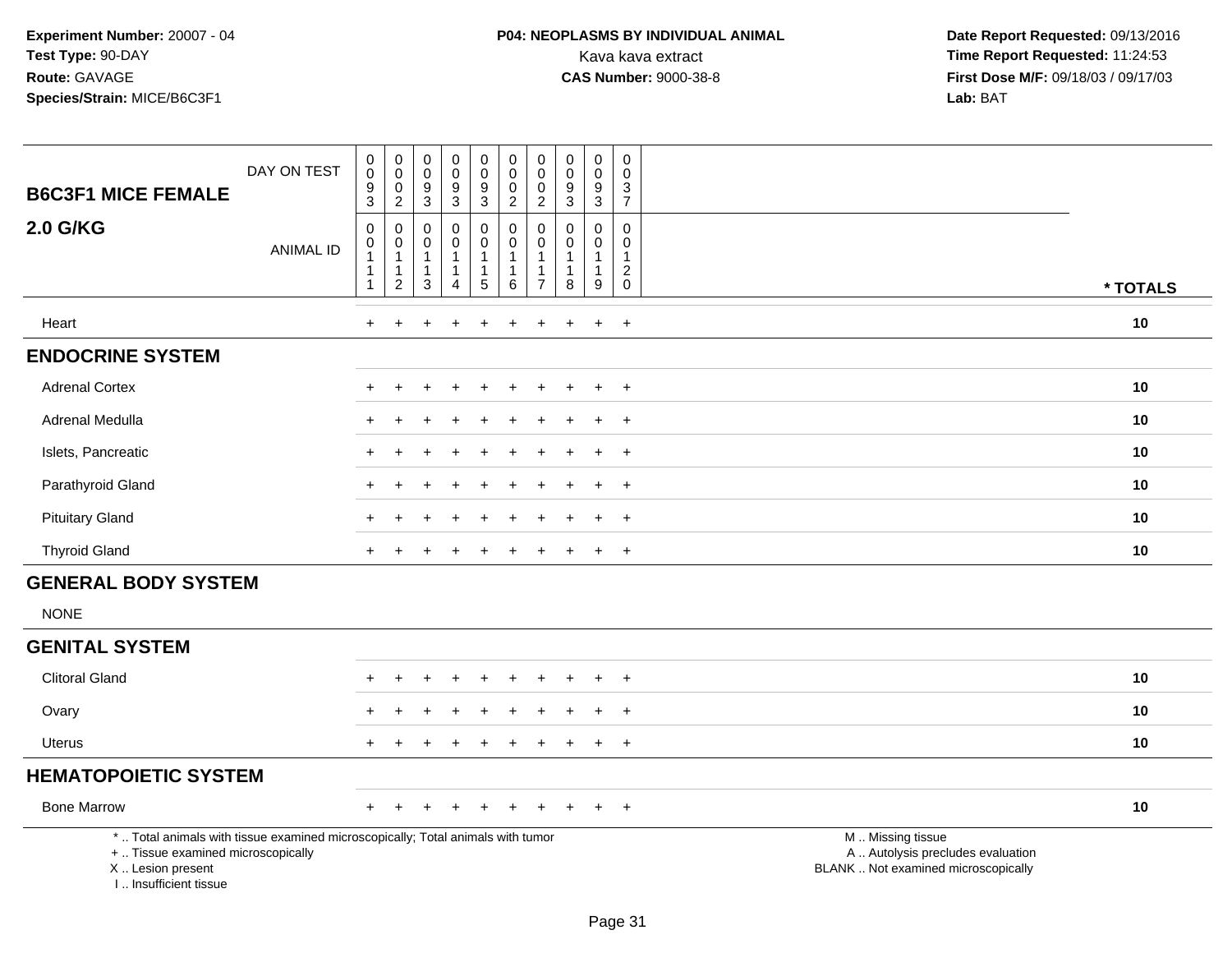| DAY ON TEST<br><b>B6C3F1 MICE FEMALE</b> | $\pmb{0}$<br>$\pmb{0}$<br>$\frac{9}{3}$                                                | $\overline{0}$<br>$\mathbf 0$<br>$\mathbf 0$<br>$\overline{2}$   | $_{\rm 0}^{\rm 0}$<br>$\frac{9}{3}$                           | $\begin{array}{c} 0 \\ 0 \\ 9 \\ 3 \end{array}$                          | 0<br>$\pmb{0}$<br>$\frac{9}{3}$                          | $_{\rm 0}^{\rm 0}$<br>$\mathbf 0$<br>$\overline{2}$               | $\mathbf 0$<br>$\pmb{0}$<br>$\mathbf 0$<br>$\overline{2}$ | $\pmb{0}$<br>$\pmb{0}$<br>$\boldsymbol{9}$<br>$\ensuremath{\mathsf{3}}$ | $\begin{smallmatrix}0\0\0\end{smallmatrix}$<br>$\frac{9}{3}$   | 0<br>0<br>$\frac{3}{7}$                                        |          |
|------------------------------------------|----------------------------------------------------------------------------------------|------------------------------------------------------------------|---------------------------------------------------------------|--------------------------------------------------------------------------|----------------------------------------------------------|-------------------------------------------------------------------|-----------------------------------------------------------|-------------------------------------------------------------------------|----------------------------------------------------------------|----------------------------------------------------------------|----------|
| <b>2.0 G/KG</b><br><b>ANIMAL ID</b>      | $\mathsf{O}\xspace$<br>$\pmb{0}$<br>$\overline{1}$<br>$\overline{1}$<br>$\overline{1}$ | 0<br>$\pmb{0}$<br>$\mathbf{1}$<br>$\mathbf{1}$<br>$\overline{c}$ | $\mathbf 0$<br>$\pmb{0}$<br>$\mathbf{1}$<br>$\mathbf{1}$<br>3 | $\pmb{0}$<br>$\pmb{0}$<br>$\mathbf{1}$<br>$\mathbf{1}$<br>$\overline{4}$ | 0<br>0<br>$\mathbf{1}$<br>$\mathbf{1}$<br>$\overline{5}$ | $\mathbf 0$<br>$\pmb{0}$<br>$\overline{1}$<br>$\overline{1}$<br>6 | 0<br>0<br>$\mathbf{1}$<br>1<br>$\overline{7}$             | $\mathbf 0$<br>$\pmb{0}$<br>$\mathbf{1}$<br>$\mathbf{1}$<br>8           | $\mathbf{0}$<br>$\pmb{0}$<br>$\mathbf{1}$<br>$\mathbf{1}$<br>9 | $\Omega$<br>0<br>$\mathbf{1}$<br>$\overline{c}$<br>$\mathbf 0$ | * TOTALS |
| Lymph Node, Mandibular                   | +                                                                                      | ÷                                                                |                                                               | $\div$                                                                   | $\div$                                                   | $\ddot{}$                                                         | $\ddot{}$                                                 | $\div$                                                                  | $\overline{+}$                                                 | $\overline{+}$                                                 | 10       |
| Lymph Node, Mesenteric                   | ÷                                                                                      |                                                                  |                                                               | $\div$                                                                   | ÷                                                        | $\ddot{}$                                                         | $\ddot{}$                                                 |                                                                         | $\ddot{}$                                                      | $+$                                                            | 10       |
| Spleen                                   | $+$                                                                                    | ÷                                                                |                                                               | $\ddot{}$                                                                | $\ddot{}$                                                | $\ddot{}$                                                         | $\ddot{}$                                                 |                                                                         | $+$                                                            | $+$                                                            | 10       |
| Thymus                                   | $+$                                                                                    |                                                                  |                                                               | $\ddot{}$                                                                | $\ddot{}$                                                | $\ddot{}$                                                         | $\div$                                                    |                                                                         | $+$                                                            | $+$                                                            | 10       |
| <b>INTEGUMENTARY SYSTEM</b>              |                                                                                        |                                                                  |                                                               |                                                                          |                                                          |                                                                   |                                                           |                                                                         |                                                                |                                                                |          |
| Mammary Gland                            | $+$                                                                                    | $\ddot{}$                                                        |                                                               | $\ddot{}$                                                                | $\ddot{}$                                                | $+$                                                               | M                                                         | $+$                                                                     | $+$                                                            | $+$                                                            | 9        |
| Skin                                     | $+$                                                                                    | $\div$                                                           |                                                               |                                                                          |                                                          |                                                                   |                                                           |                                                                         | $+$                                                            | $+$                                                            | 10       |
| <b>MUSCULOSKELETAL SYSTEM</b>            |                                                                                        |                                                                  |                                                               |                                                                          |                                                          |                                                                   |                                                           |                                                                         |                                                                |                                                                |          |
| <b>Bone</b>                              | $\div$                                                                                 |                                                                  |                                                               | $\div$                                                                   | $\div$                                                   |                                                                   |                                                           |                                                                         | $\overline{+}$                                                 | $+$                                                            | 10       |
| <b>NERVOUS SYSTEM</b>                    |                                                                                        |                                                                  |                                                               |                                                                          |                                                          |                                                                   |                                                           |                                                                         |                                                                |                                                                |          |
| <b>Brain</b>                             | $+$                                                                                    | $\ddot{}$                                                        | $+$                                                           | $+$                                                                      | $+$                                                      | $+$                                                               | $\ddot{}$                                                 | $+$                                                                     | $+$                                                            | $+$                                                            | 10       |
| <b>RESPIRATORY SYSTEM</b>                |                                                                                        |                                                                  |                                                               |                                                                          |                                                          |                                                                   |                                                           |                                                                         |                                                                |                                                                |          |
| Lung                                     | $+$                                                                                    | $\ddot{}$                                                        |                                                               | $\ddot{}$                                                                | $\ddot{}$                                                | $\div$                                                            | $\div$                                                    |                                                                         | $\overline{+}$                                                 | $+$                                                            | 10       |
| Nose                                     | $\ddot{}$                                                                              | $\ddot{}$                                                        |                                                               | $\ddot{}$                                                                | $\div$                                                   | $\ddot{}$                                                         |                                                           |                                                                         | $+$                                                            | $+$                                                            | 10       |
| Trachea                                  | ÷                                                                                      |                                                                  |                                                               |                                                                          |                                                          |                                                                   |                                                           |                                                                         | $\ddot{}$                                                      | $+$                                                            | 10       |

## **SPECIAL SENSES SYSTEM**

\* .. Total animals with tissue examined microscopically; Total animals with tumor

+ .. Tissue examined microscopically

X .. Lesion present

I .. Insufficient tissue